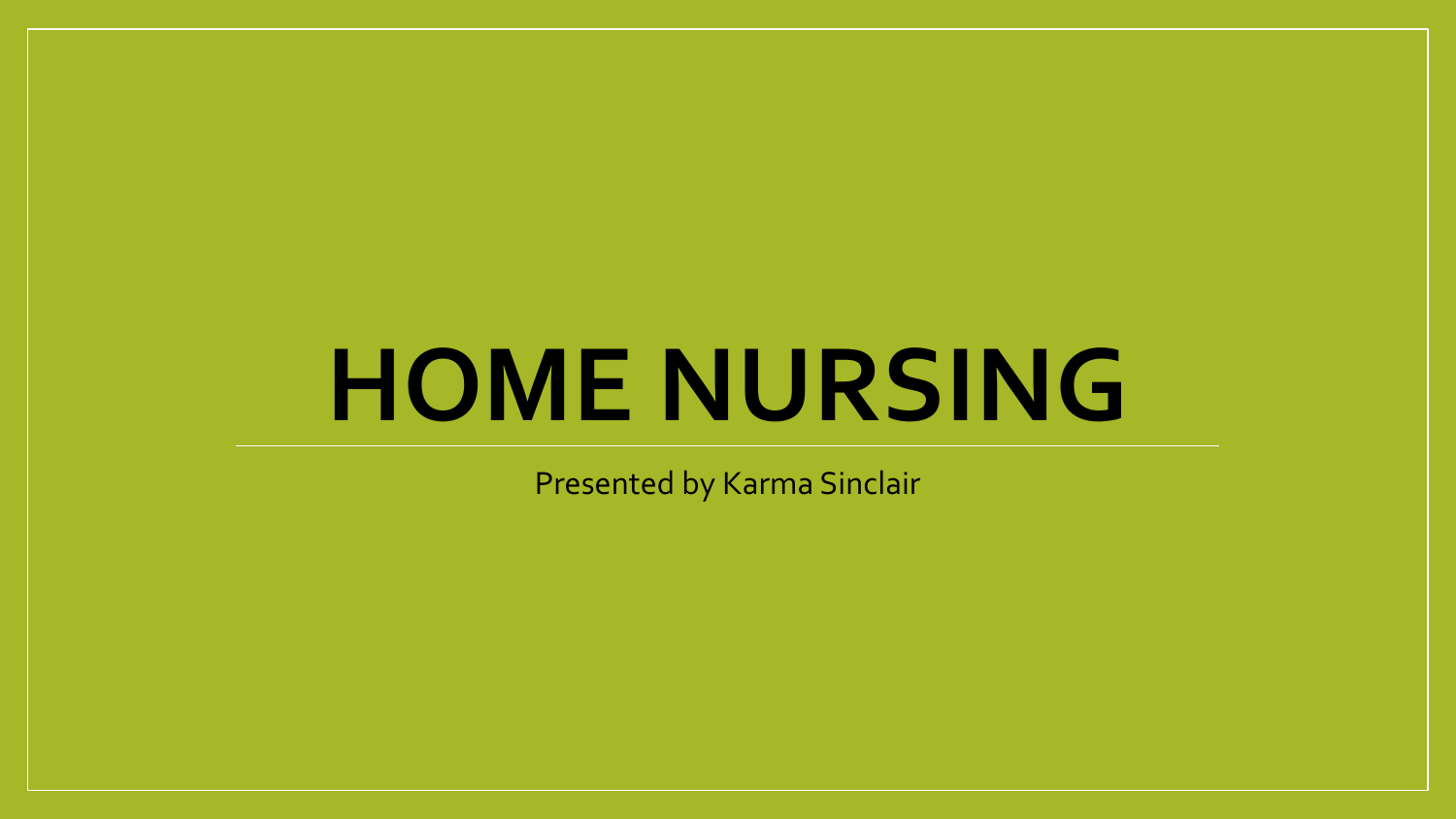### Personal Information

- Karma Sinclair from Guyana , South America.
- NEC Trainer and Club Director for Aston-Newtown Pathfinder club.
- Married to Mark Sinclair with one child Marquez Sinclair.
- Registered General Nurse and Midwife for more than 25 years.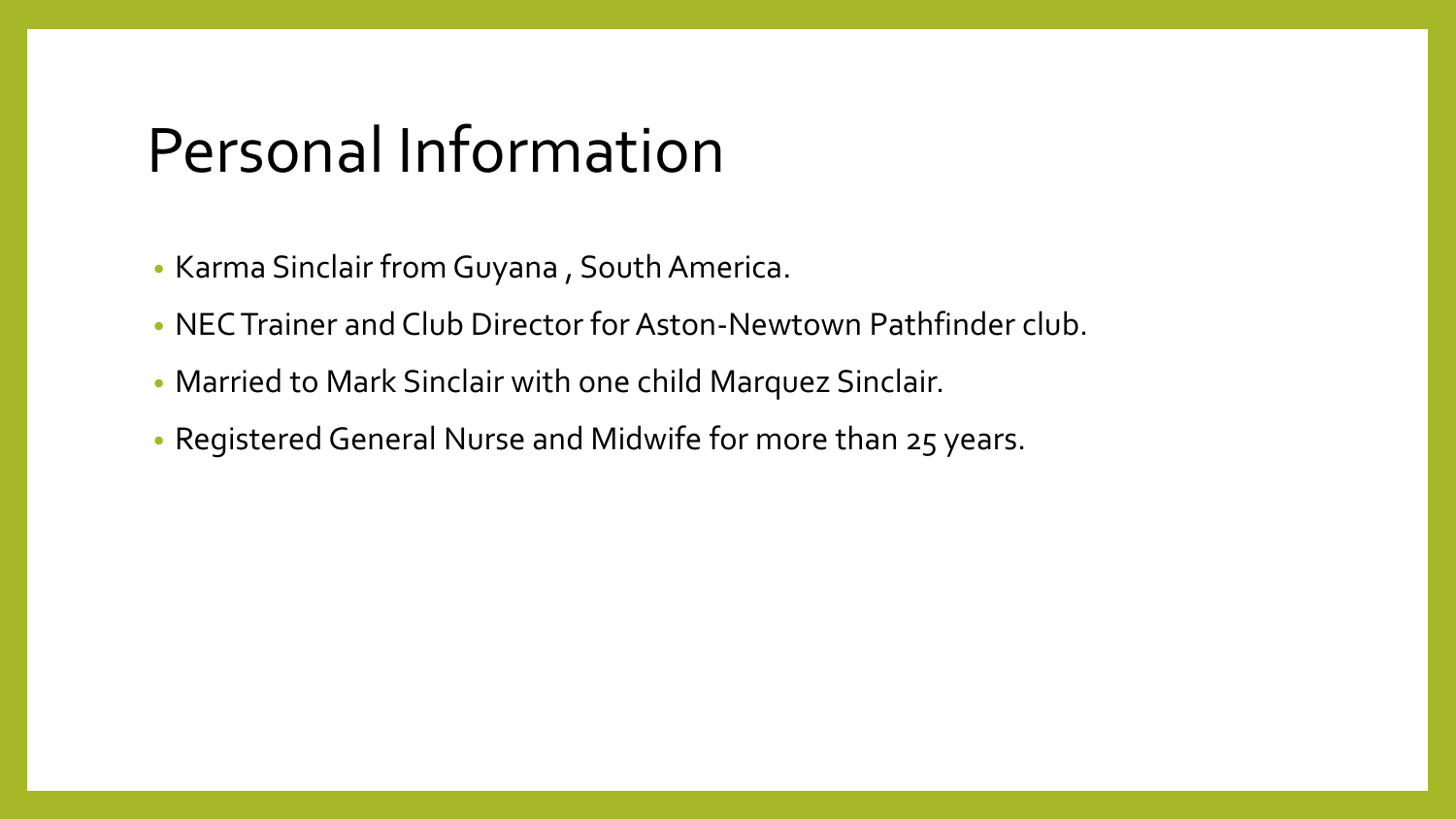### Home Nursing Requirements

- 1. Have the First Aid Honour.
- 2. What foods are included in the following diets:
- a. Liquid
- b. Soft
- c. Light
- d. Full
- 3. Know the symptoms of a fever. Know how to take person's temperature. Know how to bring a high temperature down.
- 4. Know what is a normal pulse rate, respiration rate, and temperature. Practice taking the pulse rate, respiration rate, and temperature of a friend or classmate.
- $\bullet$  5. What is a communicable disease? How is it transmitted? What precautions should be followed to guard against communicable diseases? List safety measures to beobserved when caring for a person  $\check{\text{w}}$ ith a communicable disease in the home.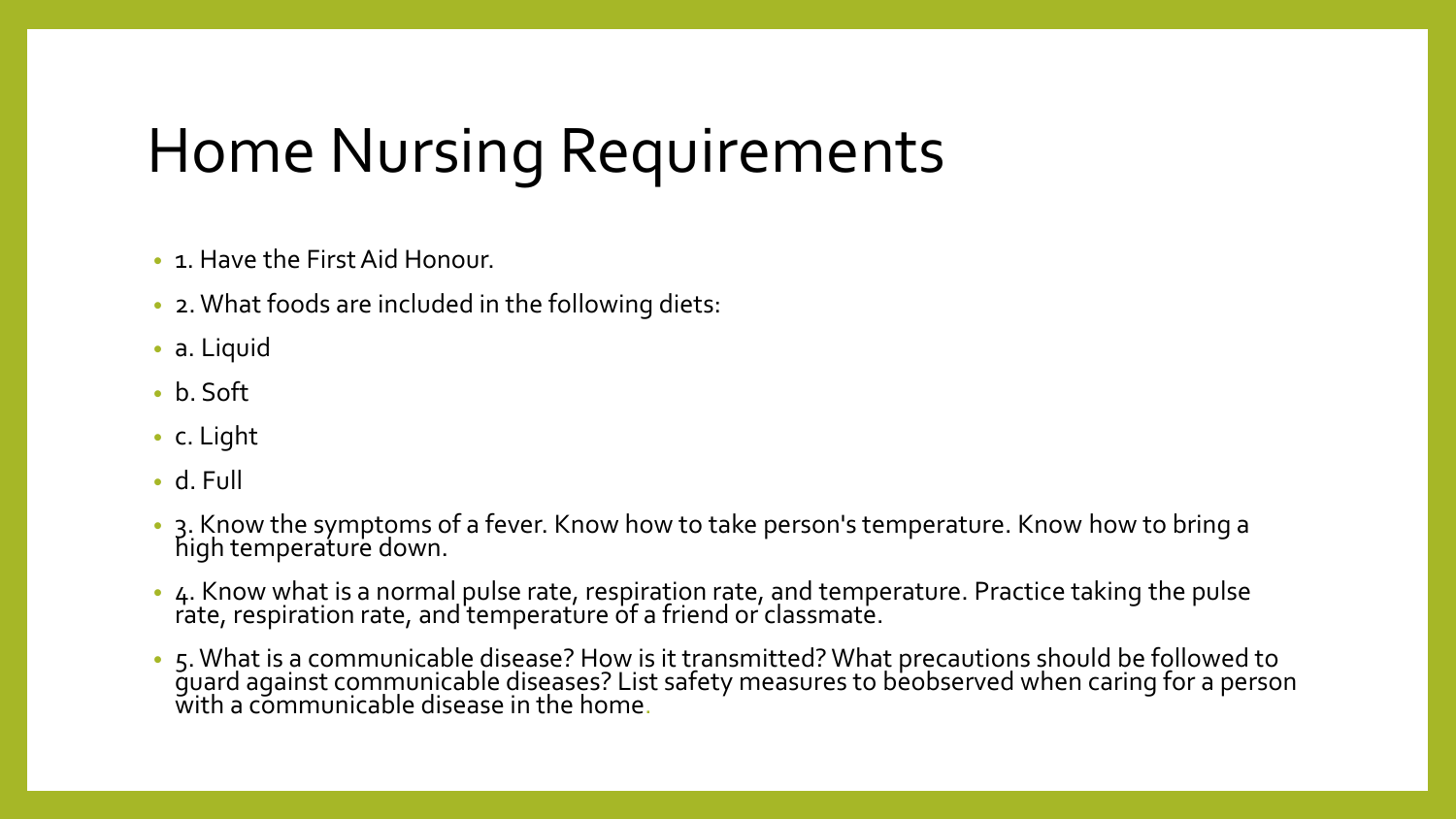### Home Nursing Requirements

- 6. What symptoms tell you that a person is physically ill?
- 7. Know how to help take care of a newborn and an aged person in your home.
- 8. Know when and how to wash your hands when caring for a sick person.
- 9. Know how to make a bedridden patient comfortable in bed. 10. Show how to feed a helpless patient in bed.
- 11. Show how to give liquid medicine and tablets, pills, or capsules to children and adults. Know how to properly apply eye drops.
- 12. Demonstrate the method of giving fomentations and foot baths. Explain the value of their use and tell the conditions under which such treatments should be given.
- 13. Demonstrate the application of a heating compress and the use of heat and cold for the treatment of inflammation and bruises.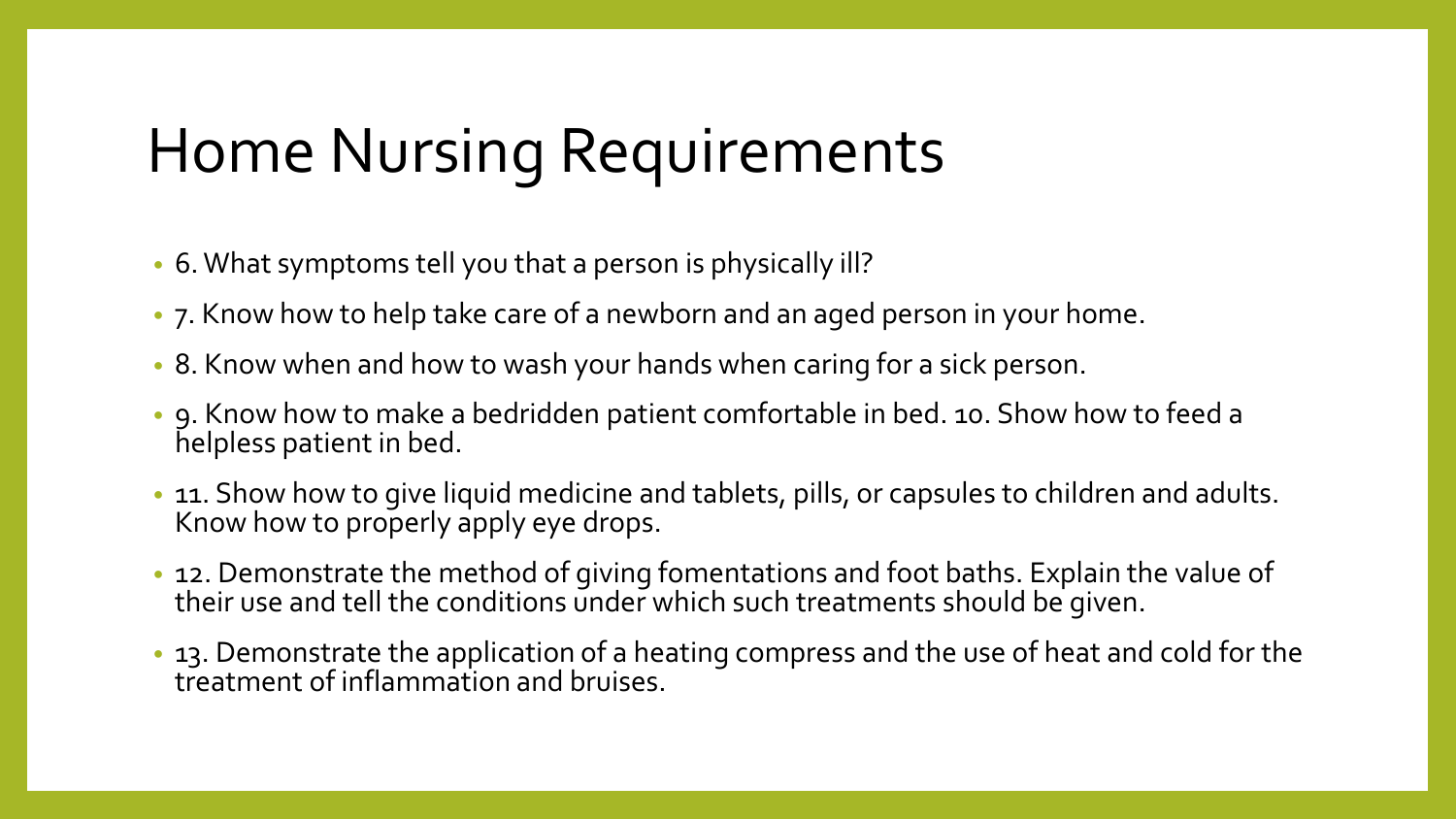### Home Nursing Requirements

- 14. Explain how the following natural remedies help in preventing disease:
- Note how the first letter of each item spells NEW START.
- a. Nutrition
- b. Exercise
- c. Water
- d. Sunshine
- e. Temperance
- f. Air
- g. Rest
- h. Trust in God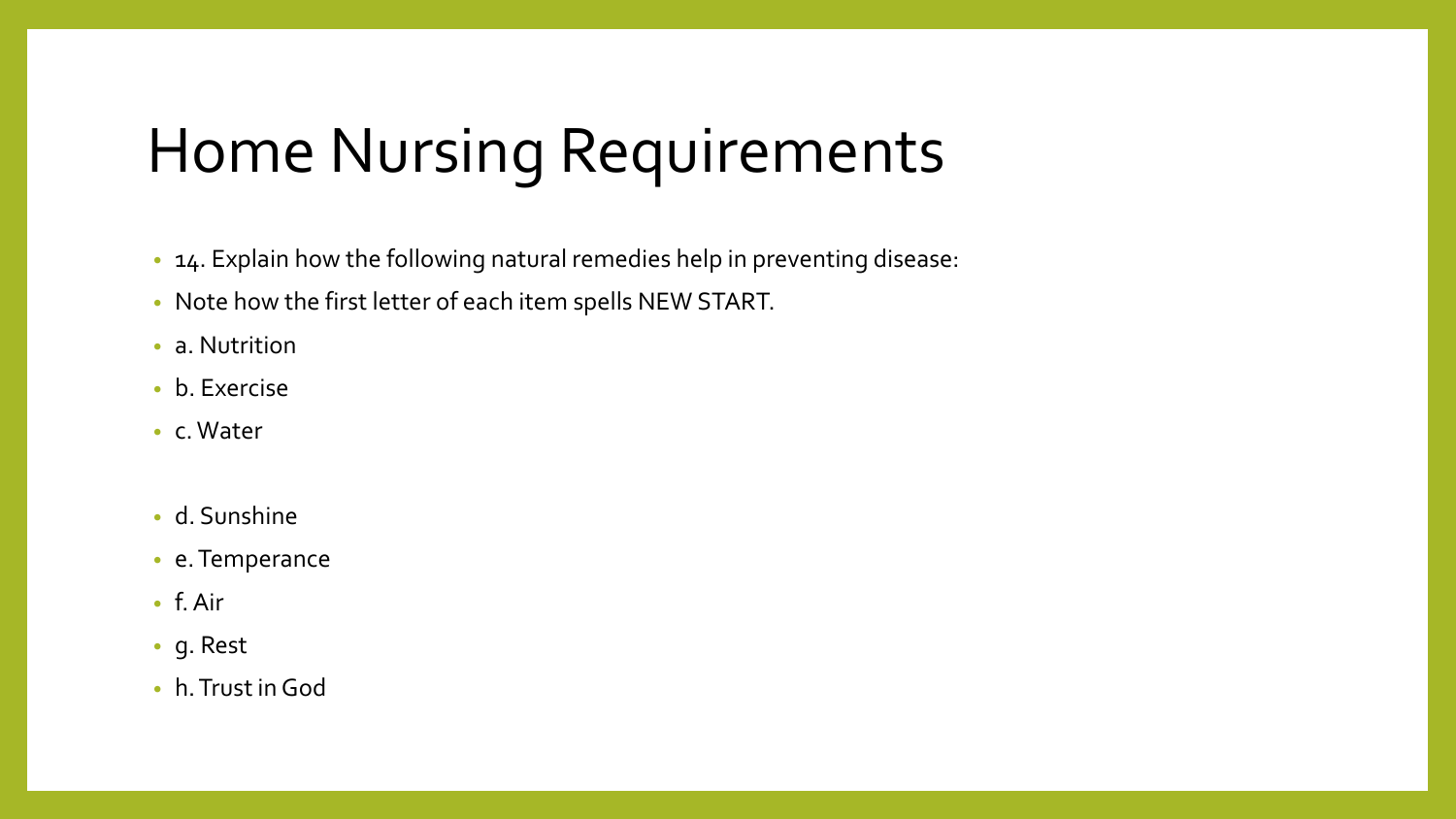## Reminders

Please remember to:

- Download your worksheet from http://youth.adventistchurch.org.uk/e-clubpathfinders (if you cannot print, write on a sheet)
- Complete it.
- Add it to your folder.
- Ensure your Club Director checks and sign off.
- Wear your honour proudly.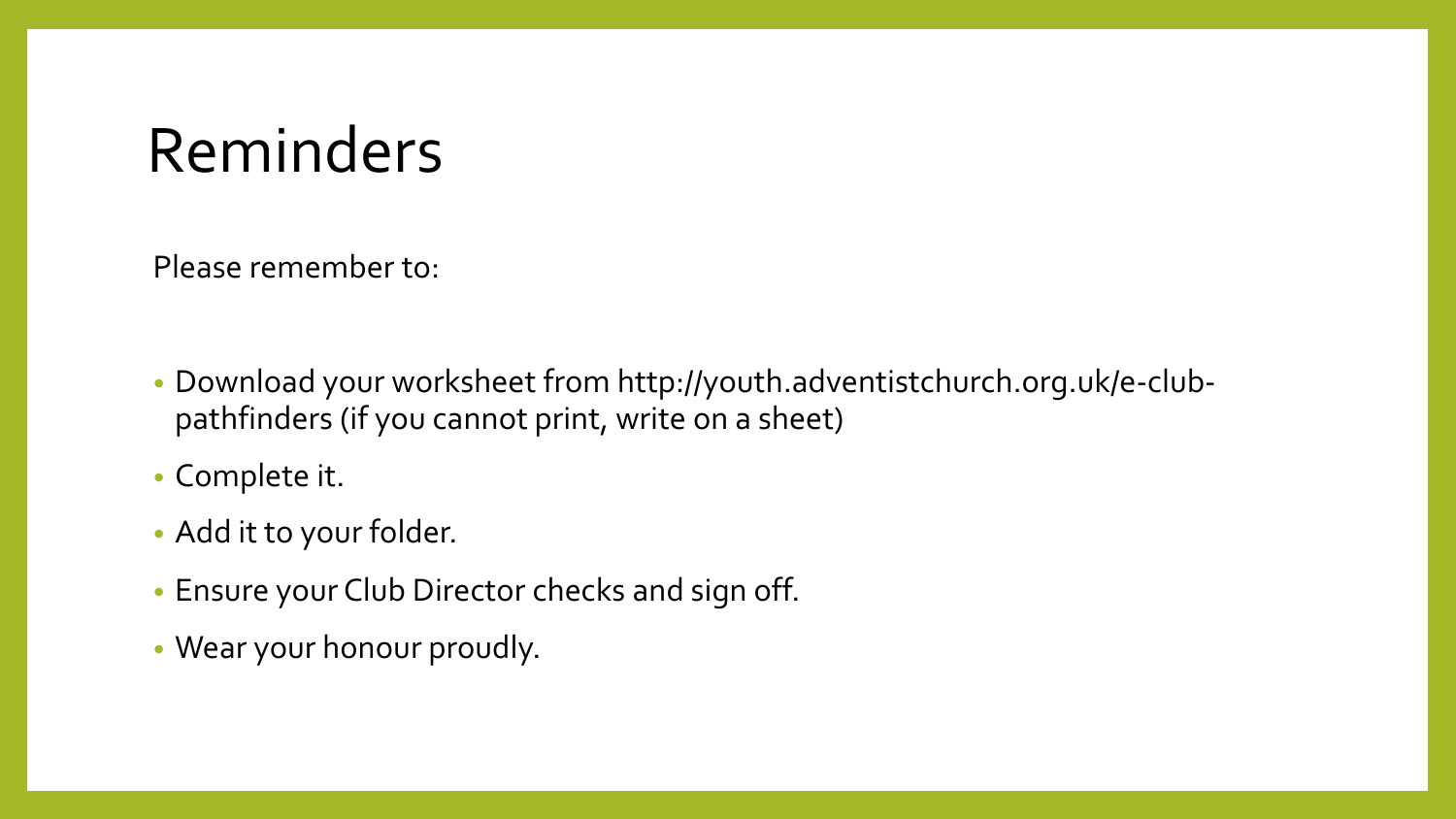#### Ice Breaker

- What is Home Nursing honour all about
- Story
- Looked after sick person at home. Talk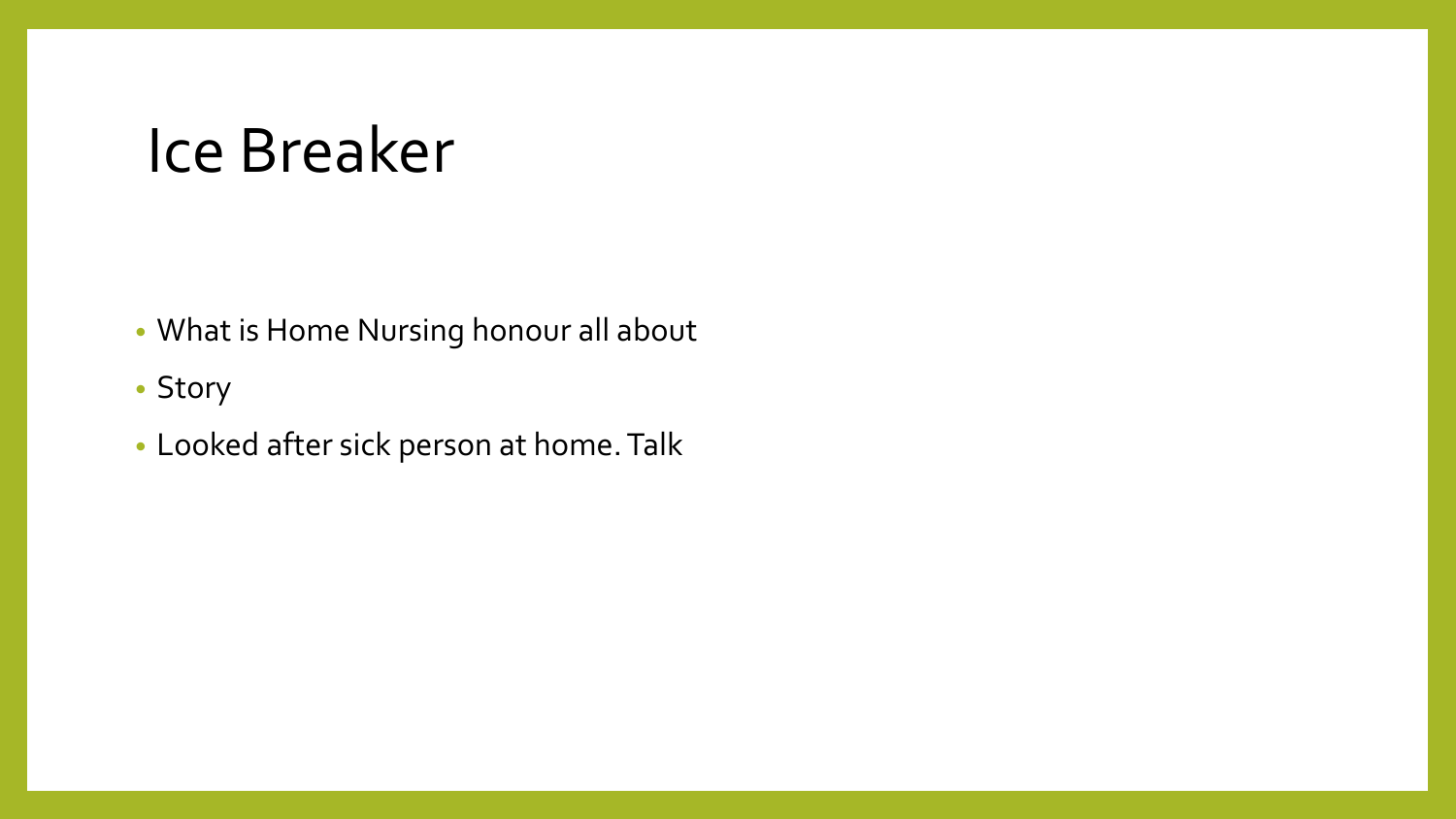## Biblical Application

• Exodus 2:7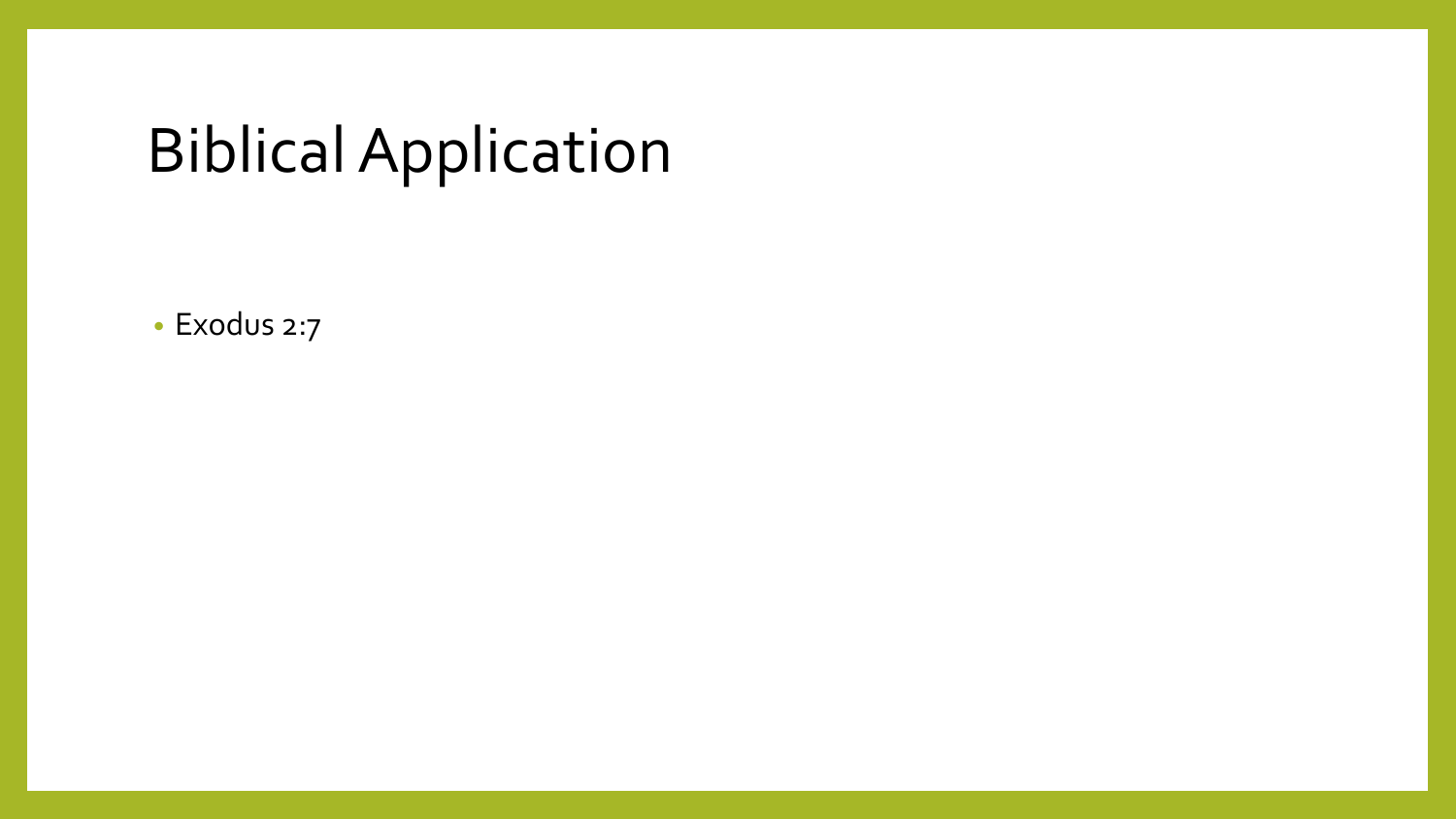## What foods are included in the following diets?

• Liquid

• Soft

• Light

• Full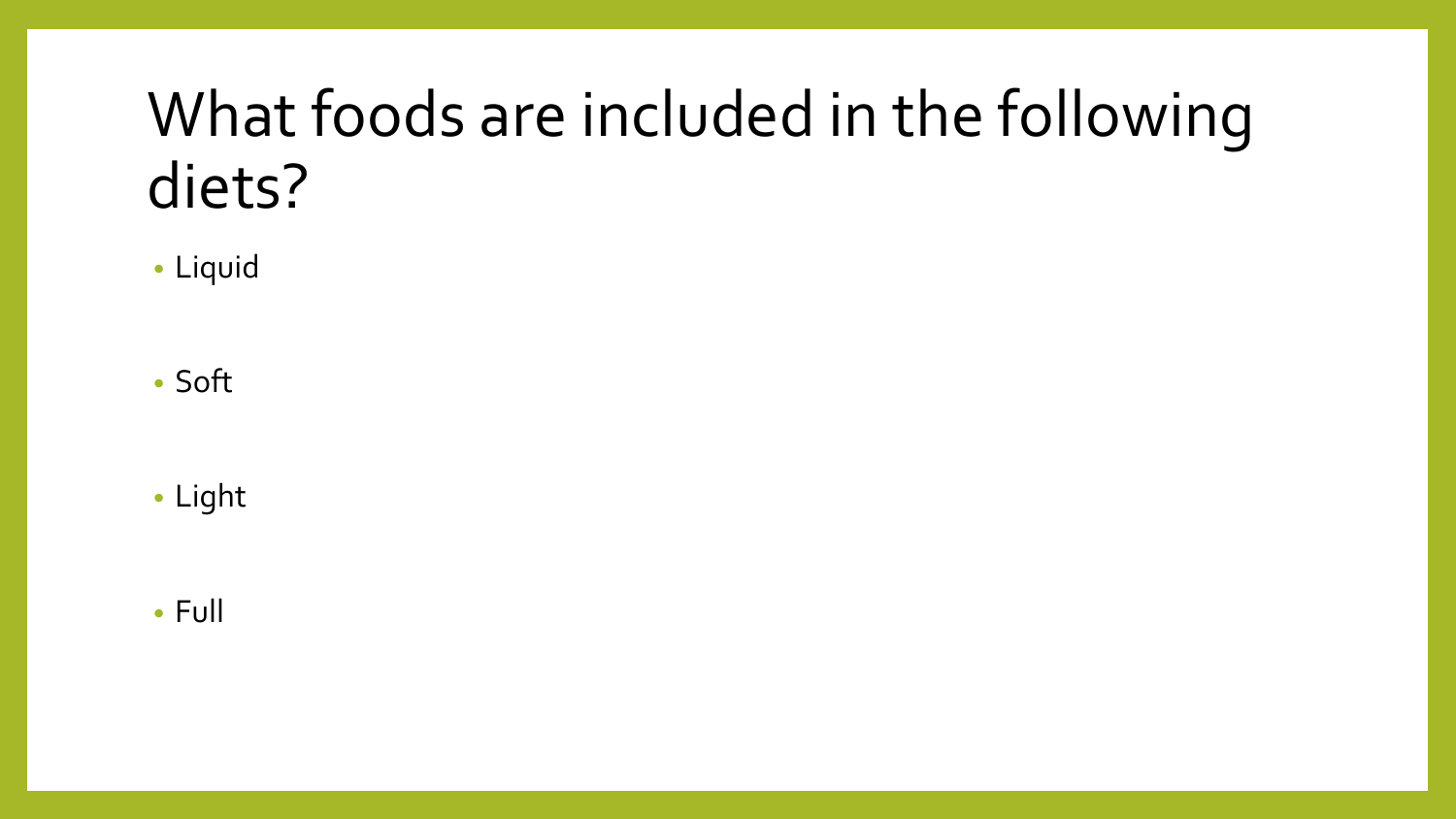#### Discussion

• Define and List food in a Liquid diet.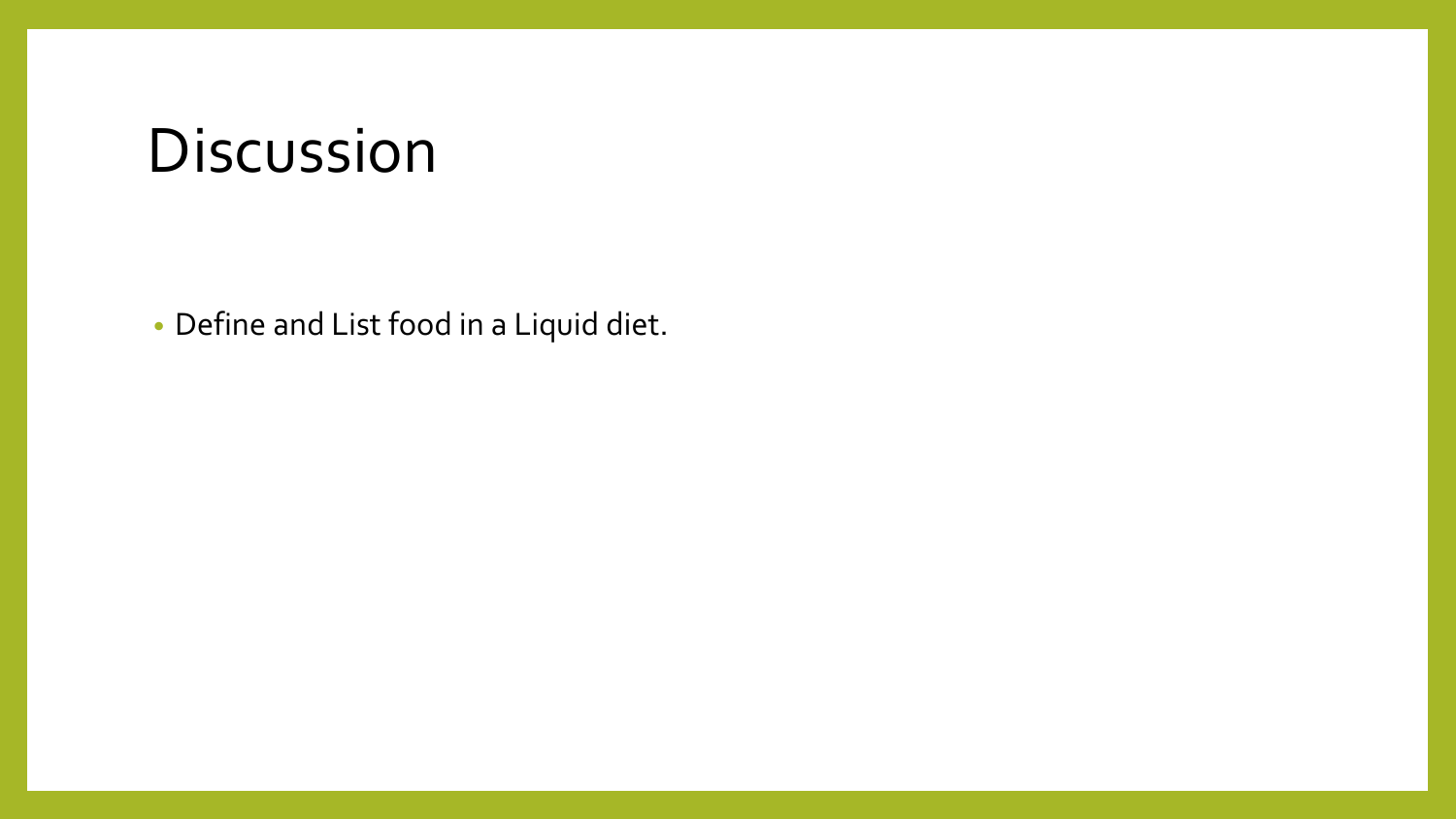## Food included in a **Liquid Diet**

For a food to be classified as liquid, it would have to be able to be strained when heated. For example, tapioca pudding would not qualify, but a milkshake without pieces of fruit or other foods would qualify.

- Creamed or clear soup
- Any drink that can be strained
- Pudding
- Jello





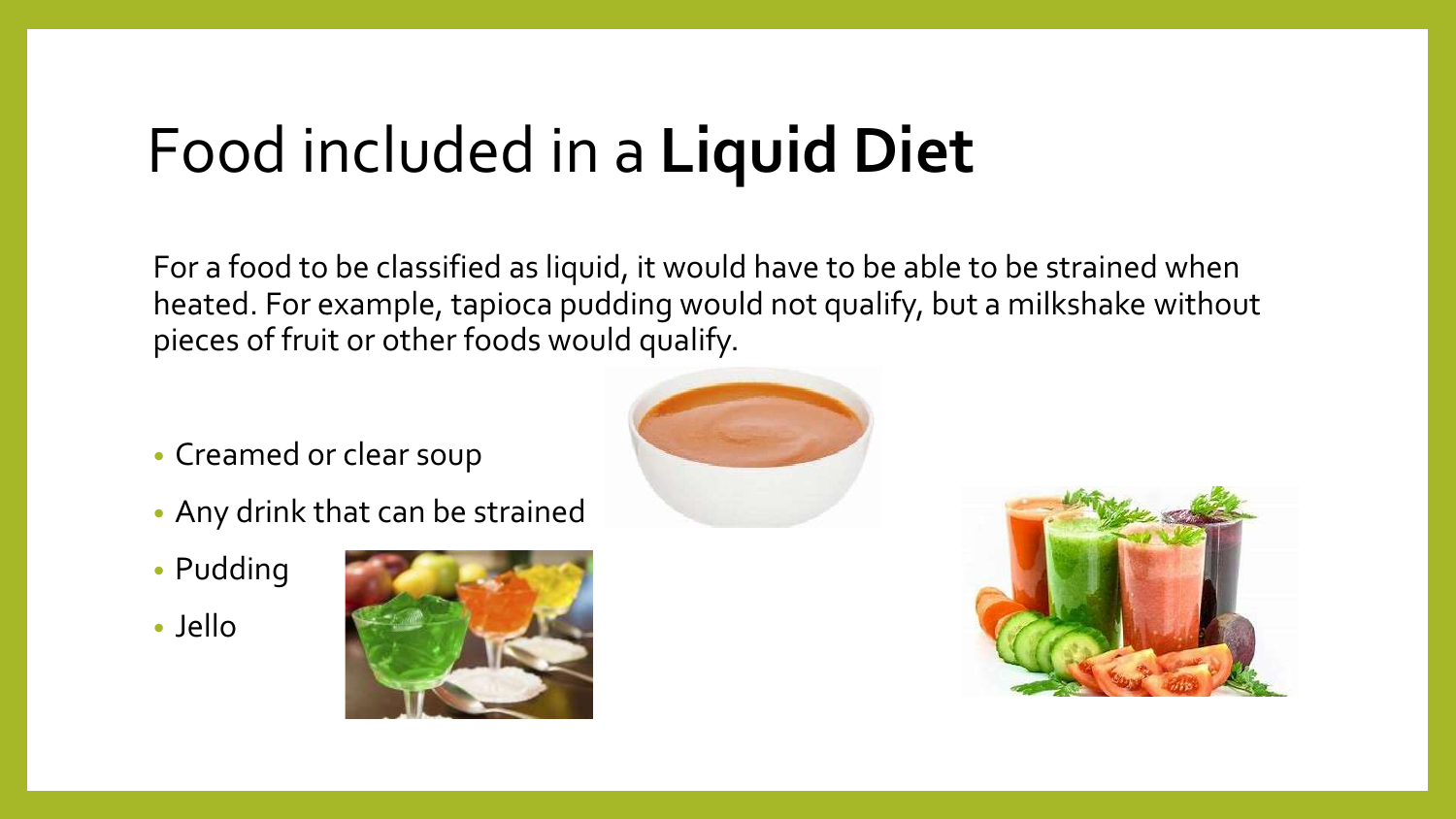#### Discussion

• Define and List foods in a Soft diet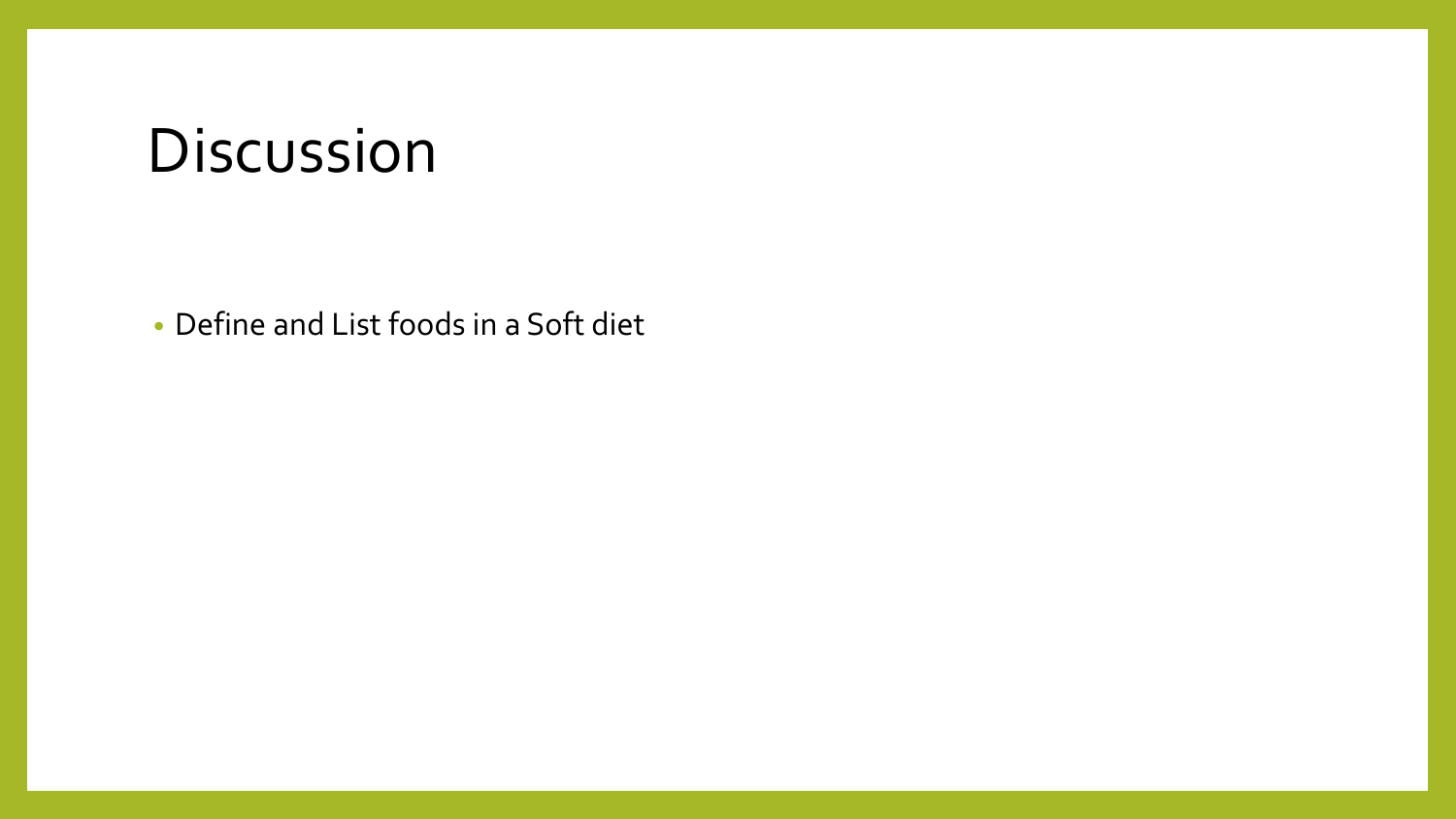### Foods included in a **Soft Diet**

**A soft diet can include many foods if they are mashed or pureed, covered or placed with in sauces or gravy, or placed in soups, stews, chili, curries.**

- Breakfast cereals: Cheerios, Cornflakes, Rice Krispies, softened/soggy in milk.
- Macaroni & Cheese (cooked soft, pureed in blender if needed.)
- Mashed potatoes and gravy
- Mashed sweet potatoes
- Pasta cooked soft
- Rice and gravy (cooked soft)

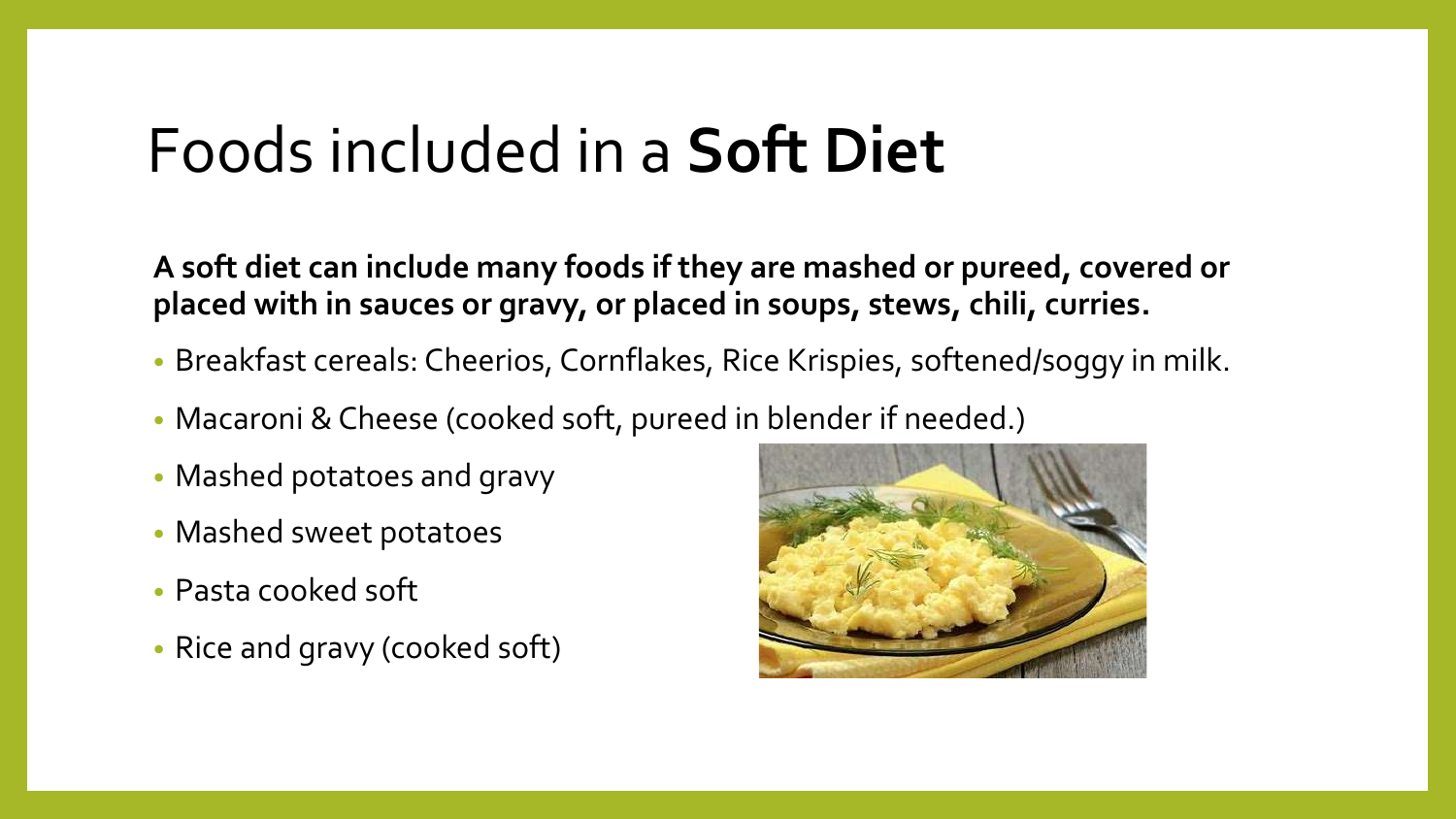## Foods included in a **Soft Diet**

#### • Risotto

- Baked potatoes (skinless) with sour cream or cream cheese
- Lasagna, chopped up with extra sauce over top.
- Asian fried rice or noodles with tiny bits of meat and soft veggies.
- Potato Salad, smooshed.
- muffin, pancake, or waffle. (if needed soften with syrup/butter and reheat.)





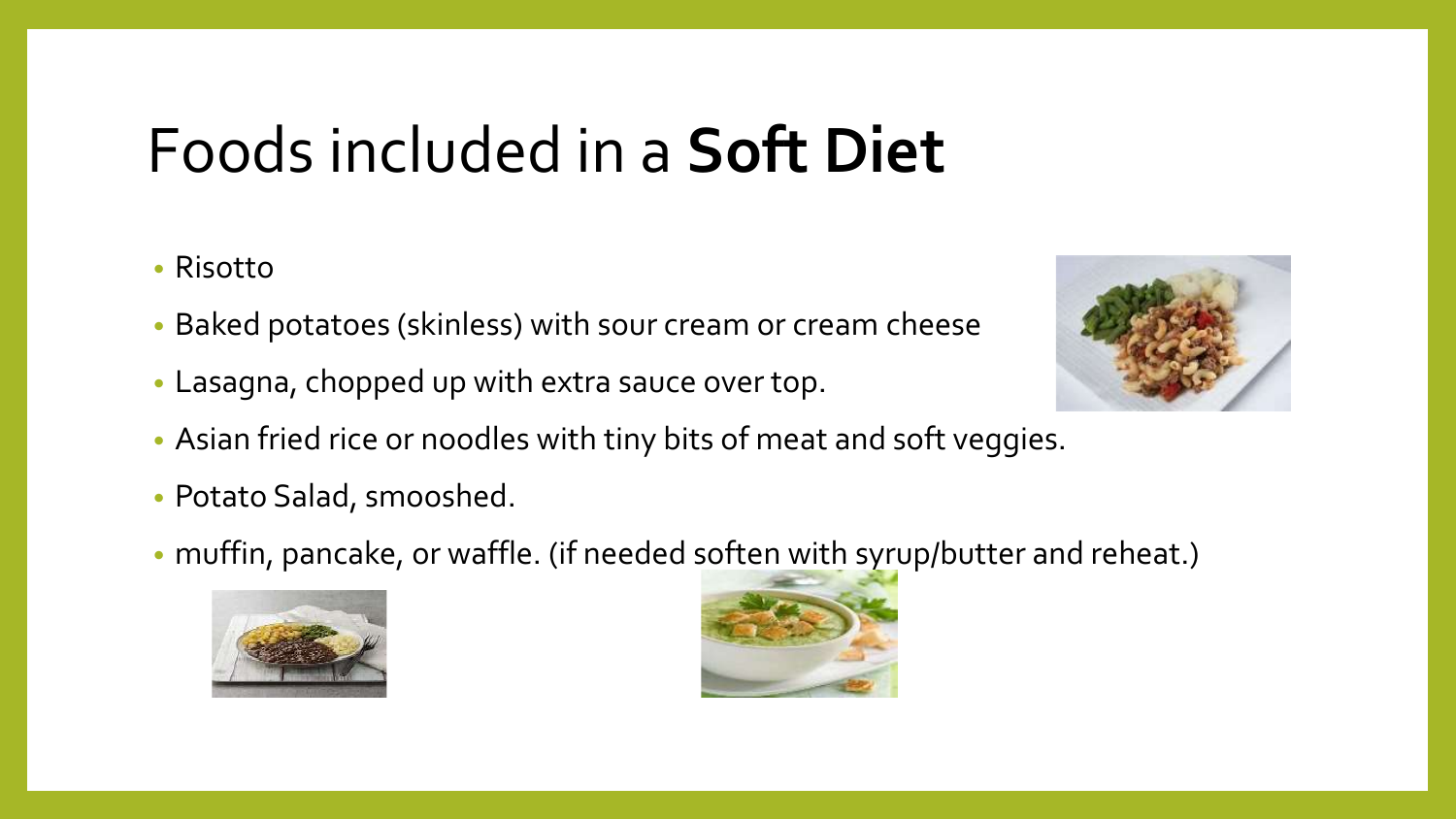#### Discussion

Define and List foods in a Light diet.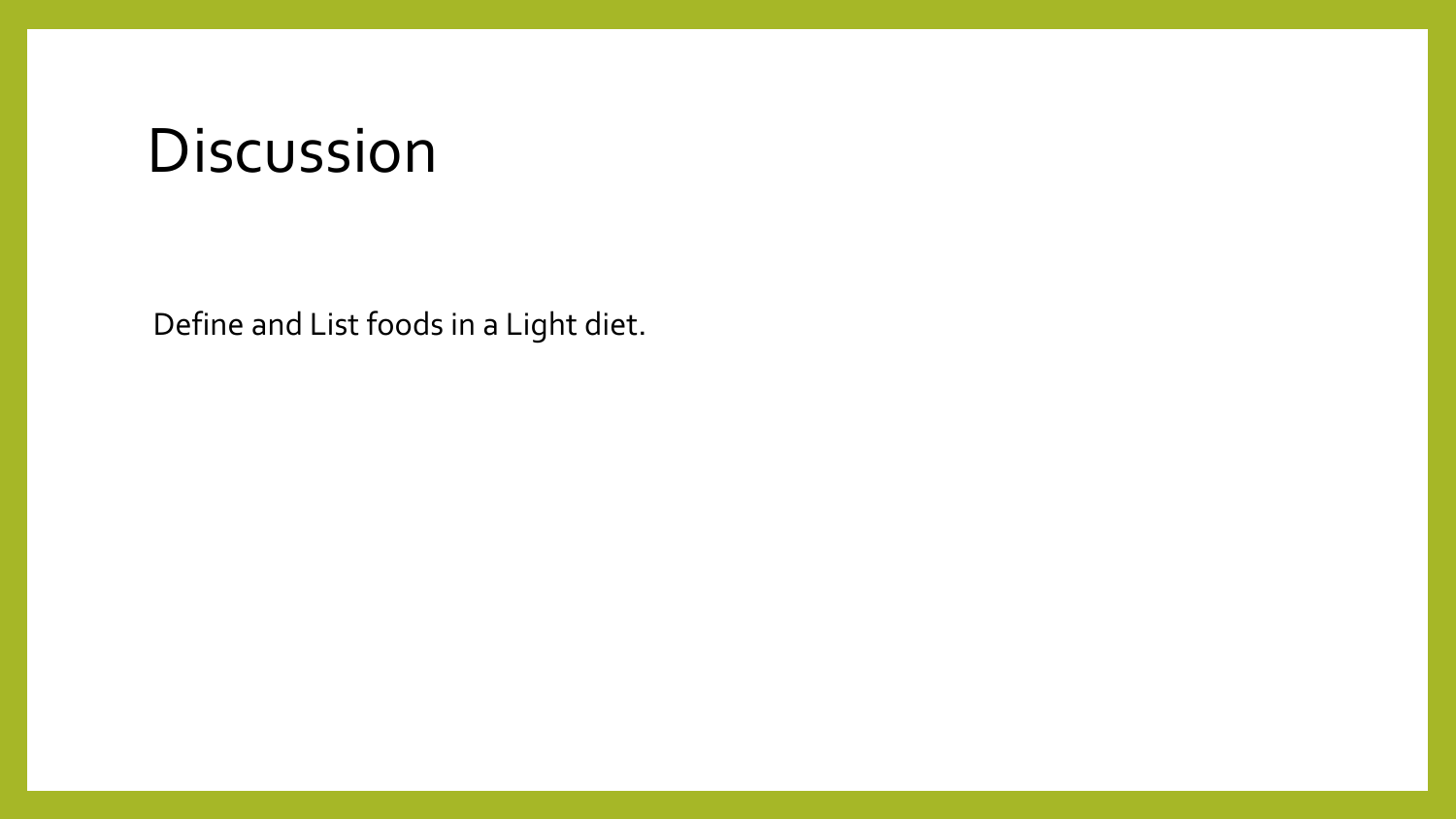## Food included in a **Light Diet**

This is a diet consists of foods which are not too difficult for our bodies to digest. Patients whose digestion is impaired as a result of surgery or illness are encouraged to have a light diet.

- Plant-based milk alternatives such as almond milk
- Easily digested raw fruits and vegetables
- Smooth nut butter
- Tender meats such as fish
- Not spicy foods





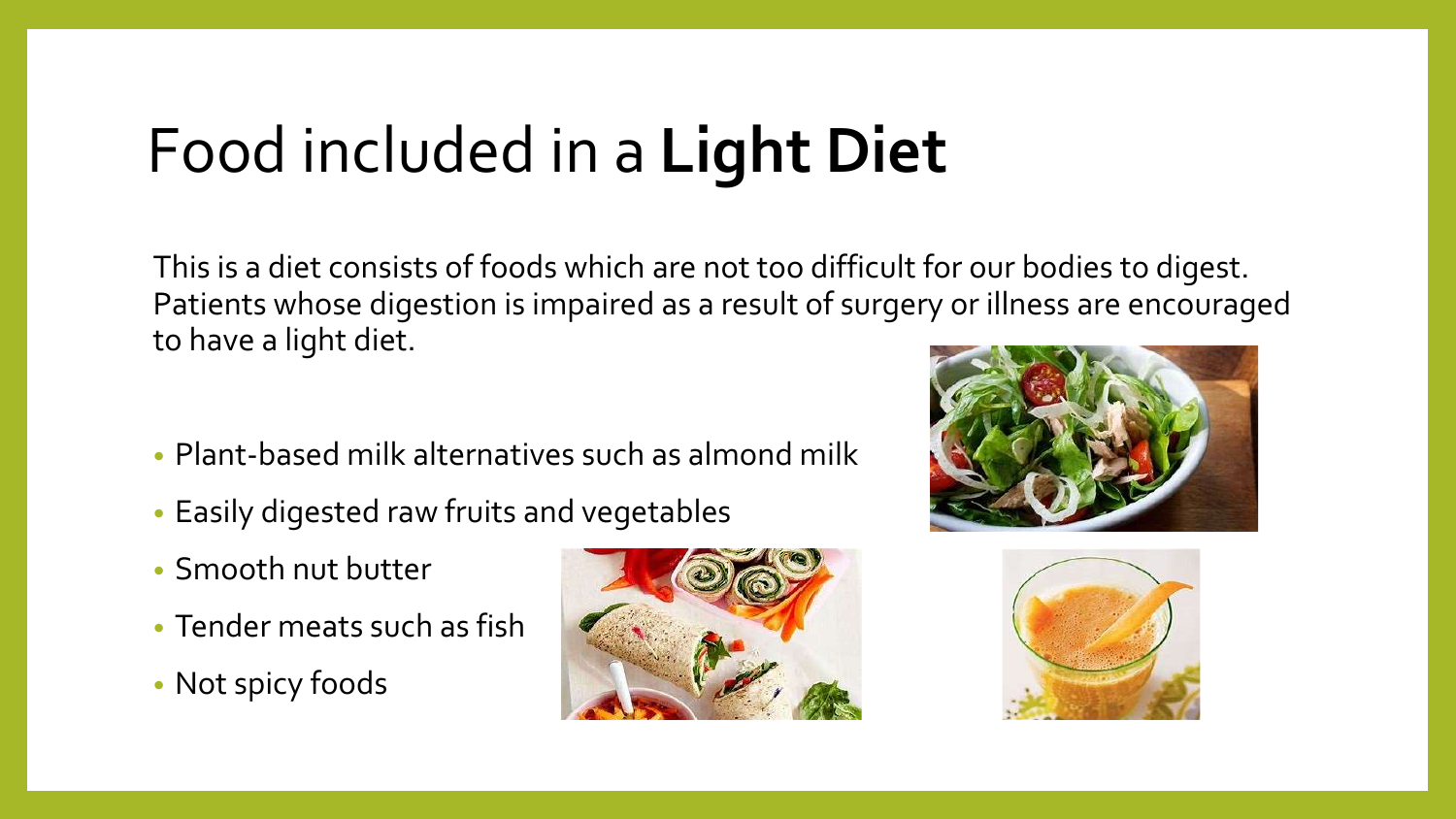#### Discussion

• Define and List foods in a Full diet.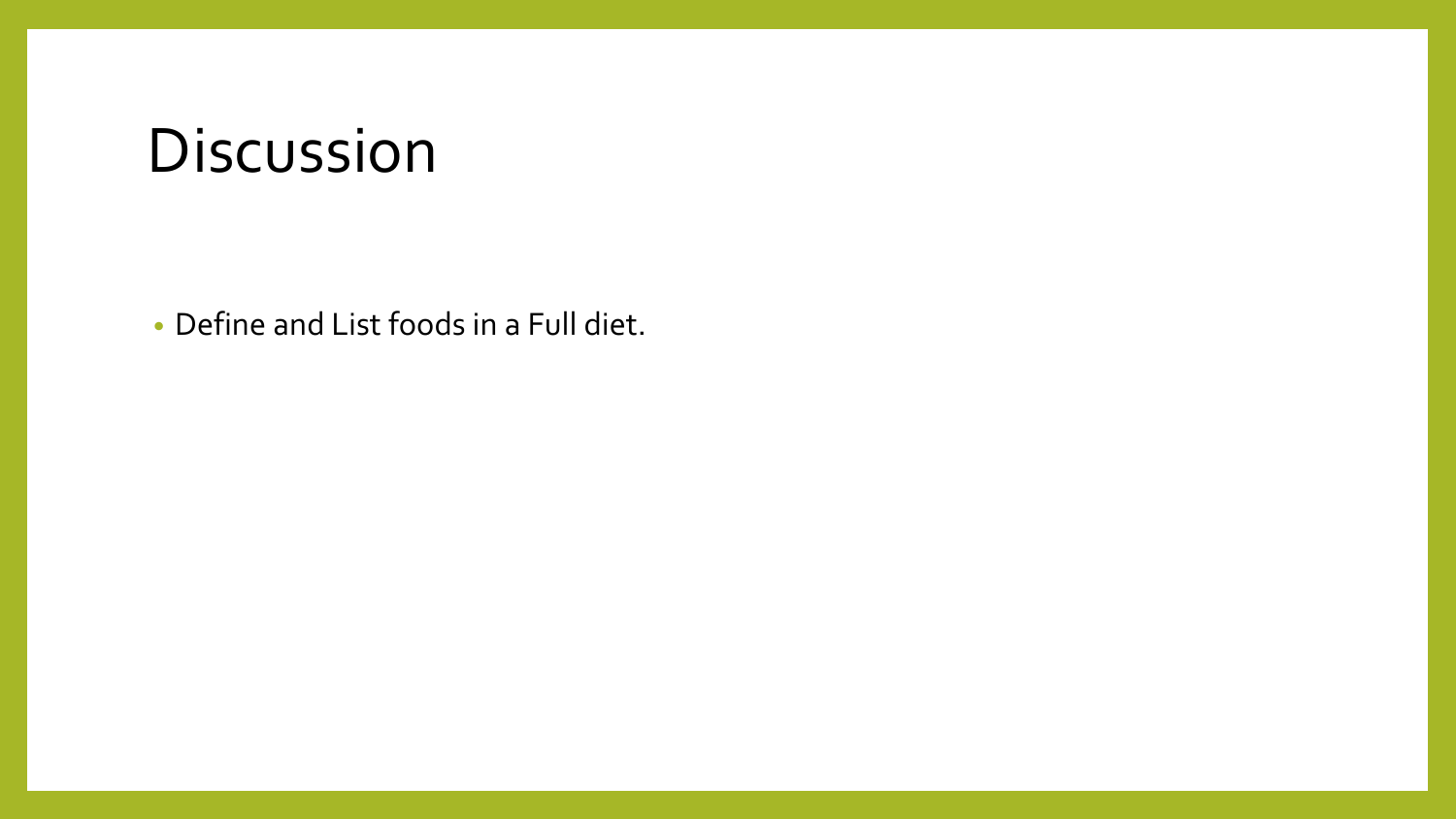## Food included in a **Full Diet**

A *full diet* is also sometimes referred to as a *general diet*. It includes all food items, including drinks.







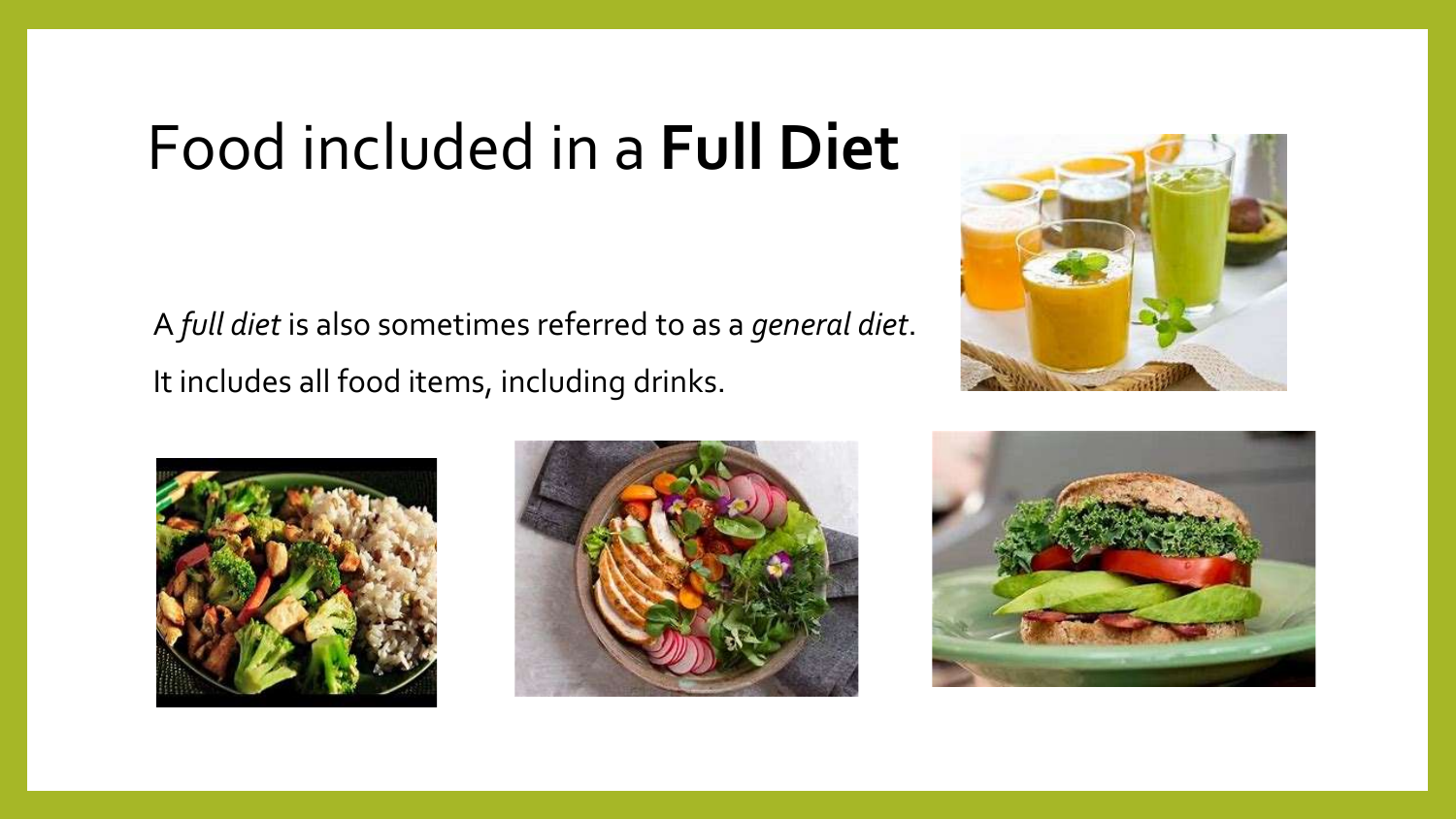#### Discussion

• List the symptoms of a fever?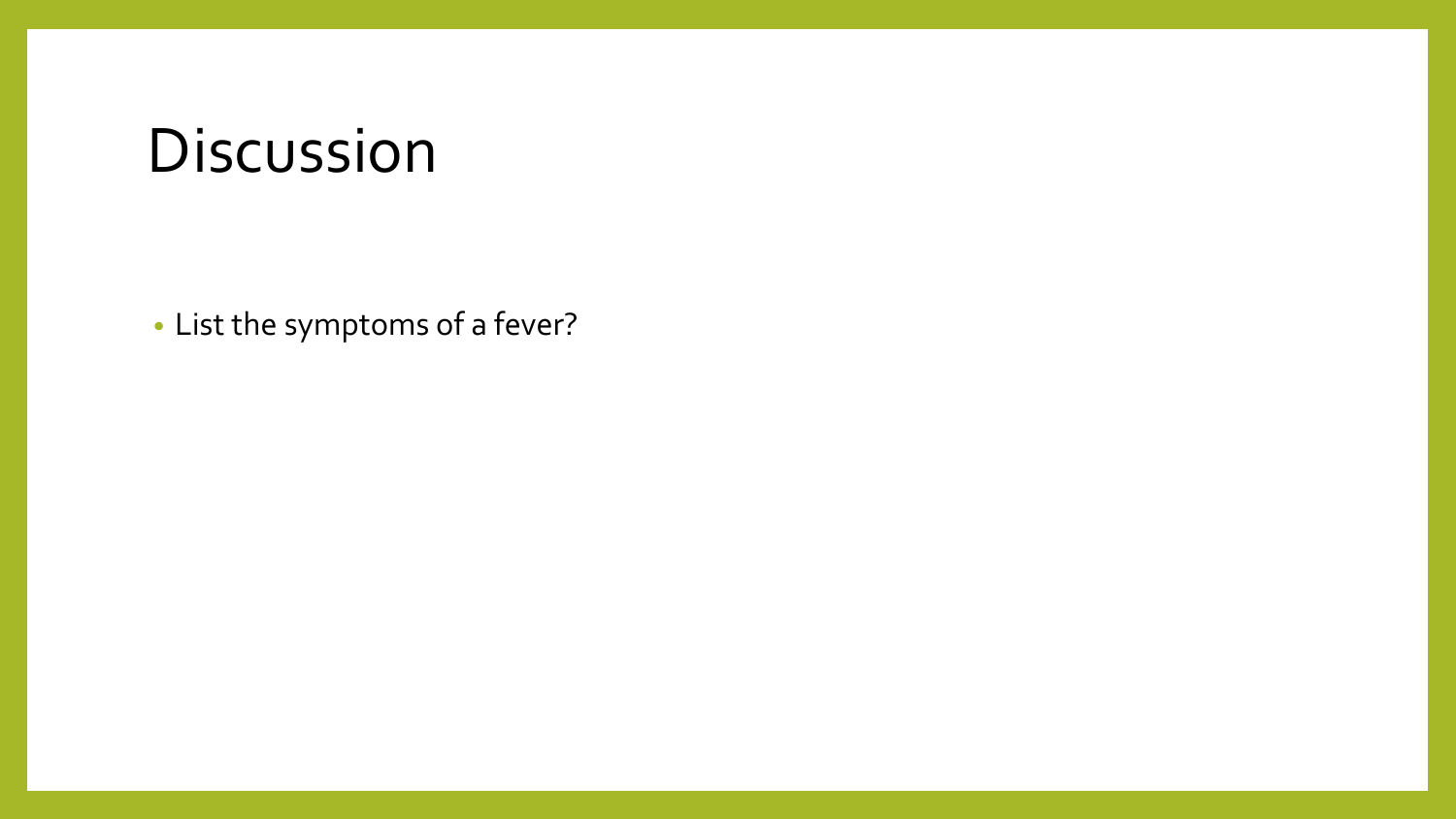## What are the symptoms of a fever

#### • **Symptoms of a fever:**

- A fever is not itself an illness it is a symptom of an underlying condition, usually an infection. People with a fever may:
- Feel hot
- As their temperature gets higher feel cold and shivery
- Sweat profusely
- Have muscle aches or headache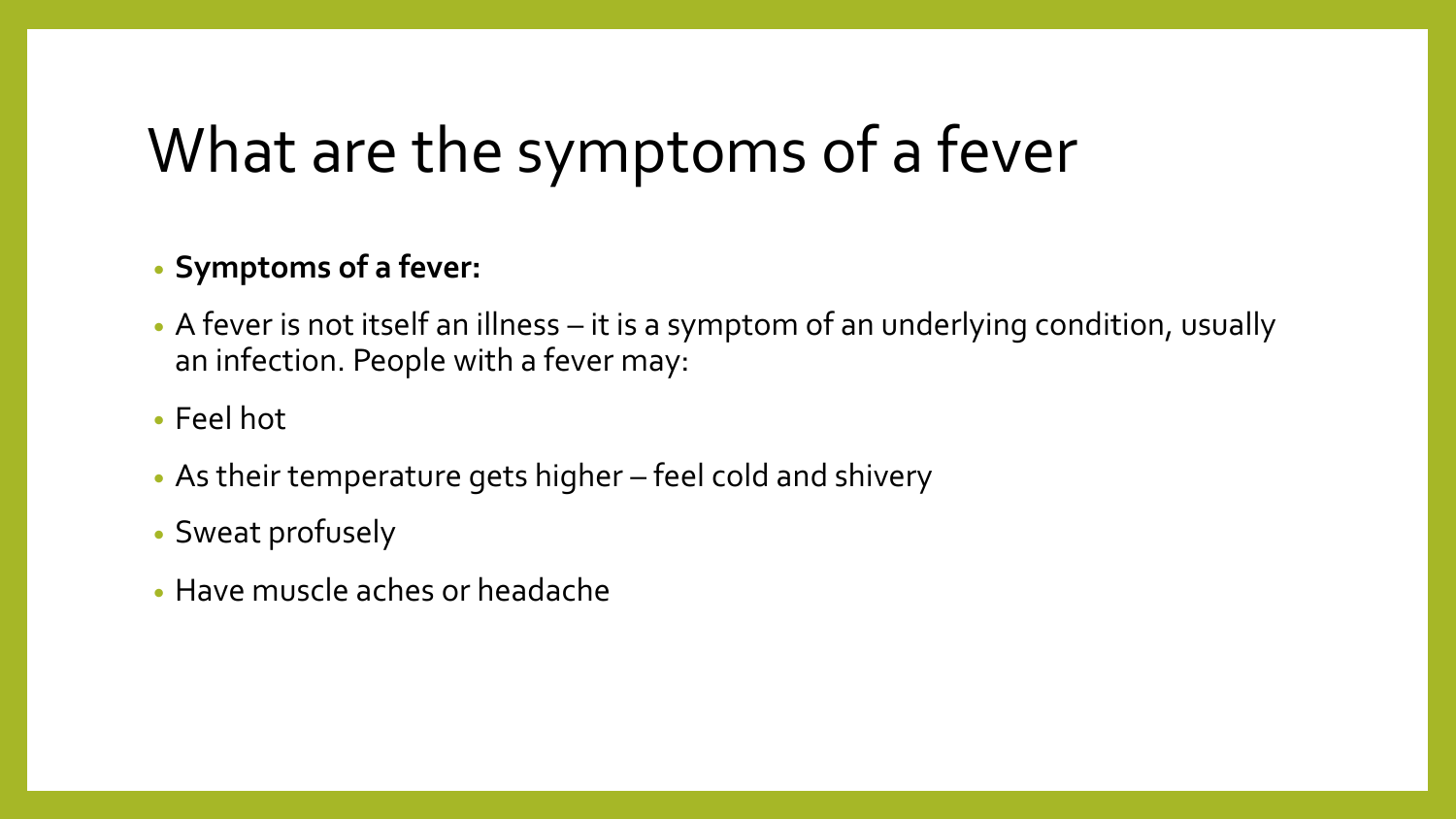#### How to take a temperature

- Babies 0-4 weeks old: a digital axillary (armpit) thermometer should be used according to the instructions.
- Children 1 month-5 years old: a digital armpit thermometer or infrared tympanic (ear) thermometer should be used.
- 5 years-adult: Oral thermometers may be used, but ear ones remain more accurate. Forehead thermometers are not accurate.
- Ensure that the thermometer is left in the right place for the right amount of time – much longer for armpit or oral thermometers than for ear ones.
- Be aware that a low temperature can be a sign of illness too.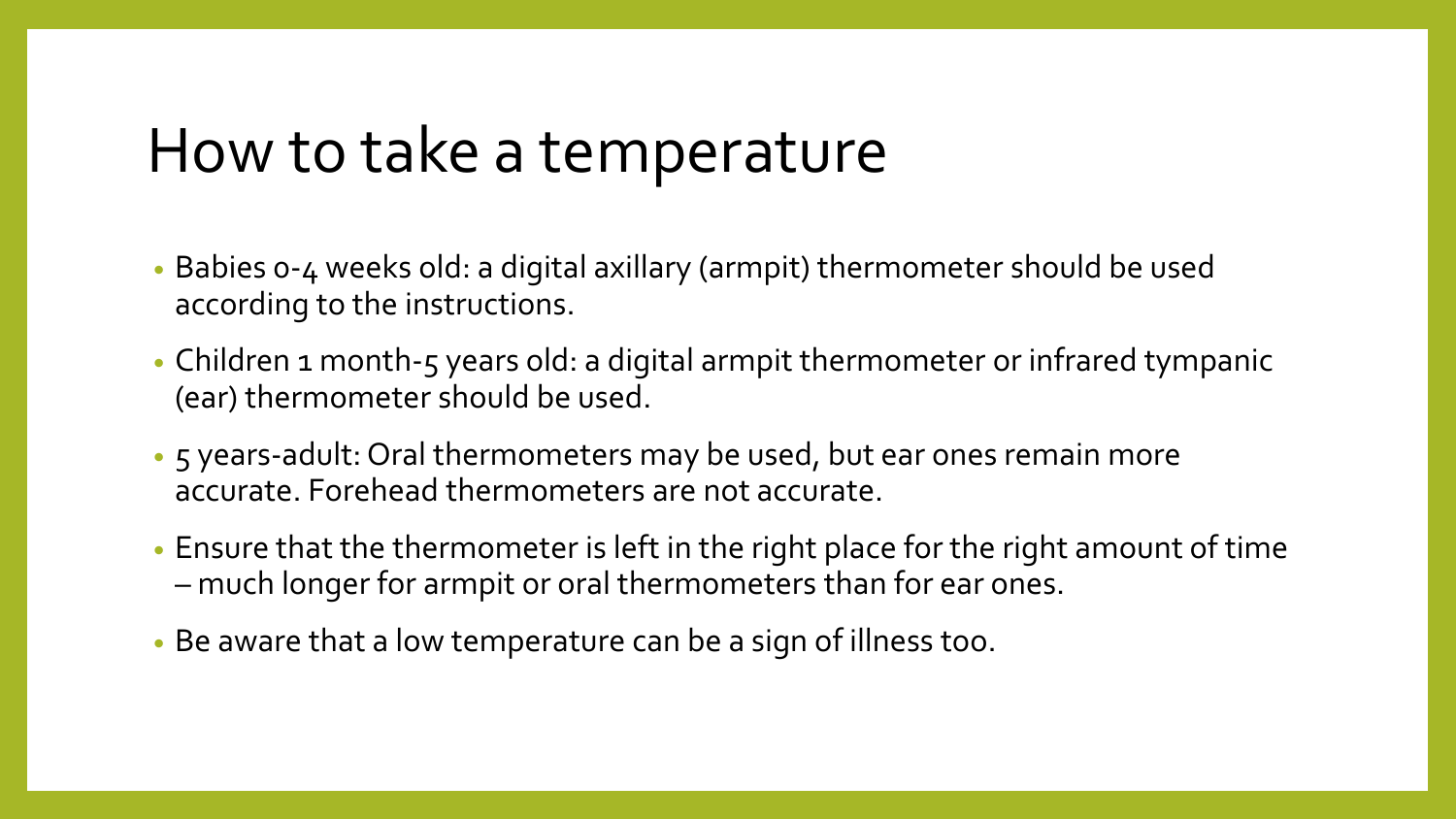#### How to take a temperature

#### • **Need for medical assessment:**

- Any baby age 0-3 months with a temperature ≥38.0C should be taken directly to Accident & Emergency.
- Any baby age 3-6 months with a temperature ≥39.0C should be assessed by a GP or the 111 service if otherwise well, but taken to A&E if there are any symptoms of sepsis as listed on the left side of the accompanying leaflet.
- If a fever lasts more than 5 days, contact a GP.
- There are other symptoms that may make medical assessment necessary please see the attached sepsis leaflet.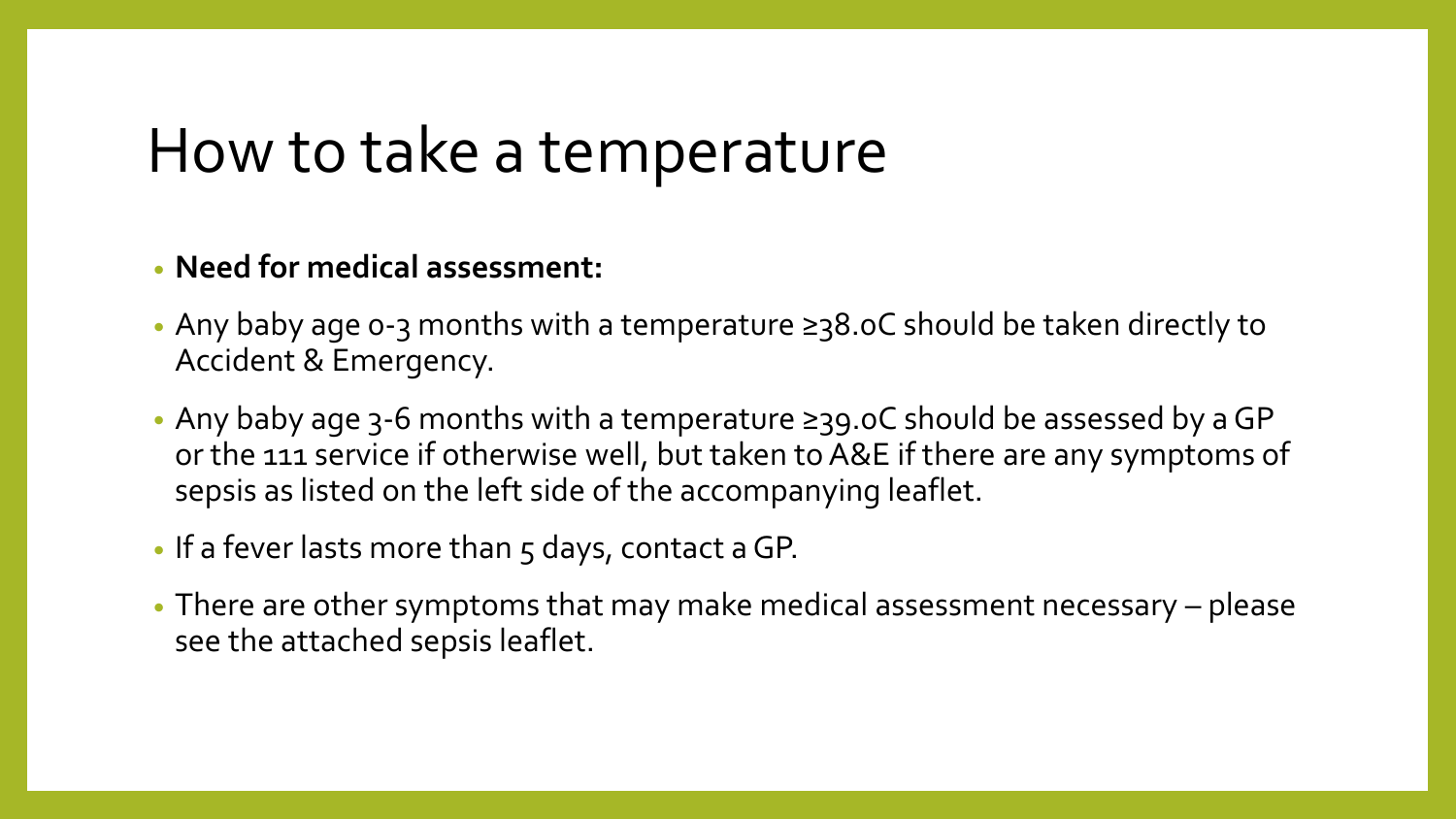## Sepsis Leaflet

• https://mail.google.com/mail/u/0?ui=2&ik=d09f2f86f6&attid=0.3&permmsgid=ms g-f:1673045732445633020&th=1737da3abf67b9fc&view=att&disp=safe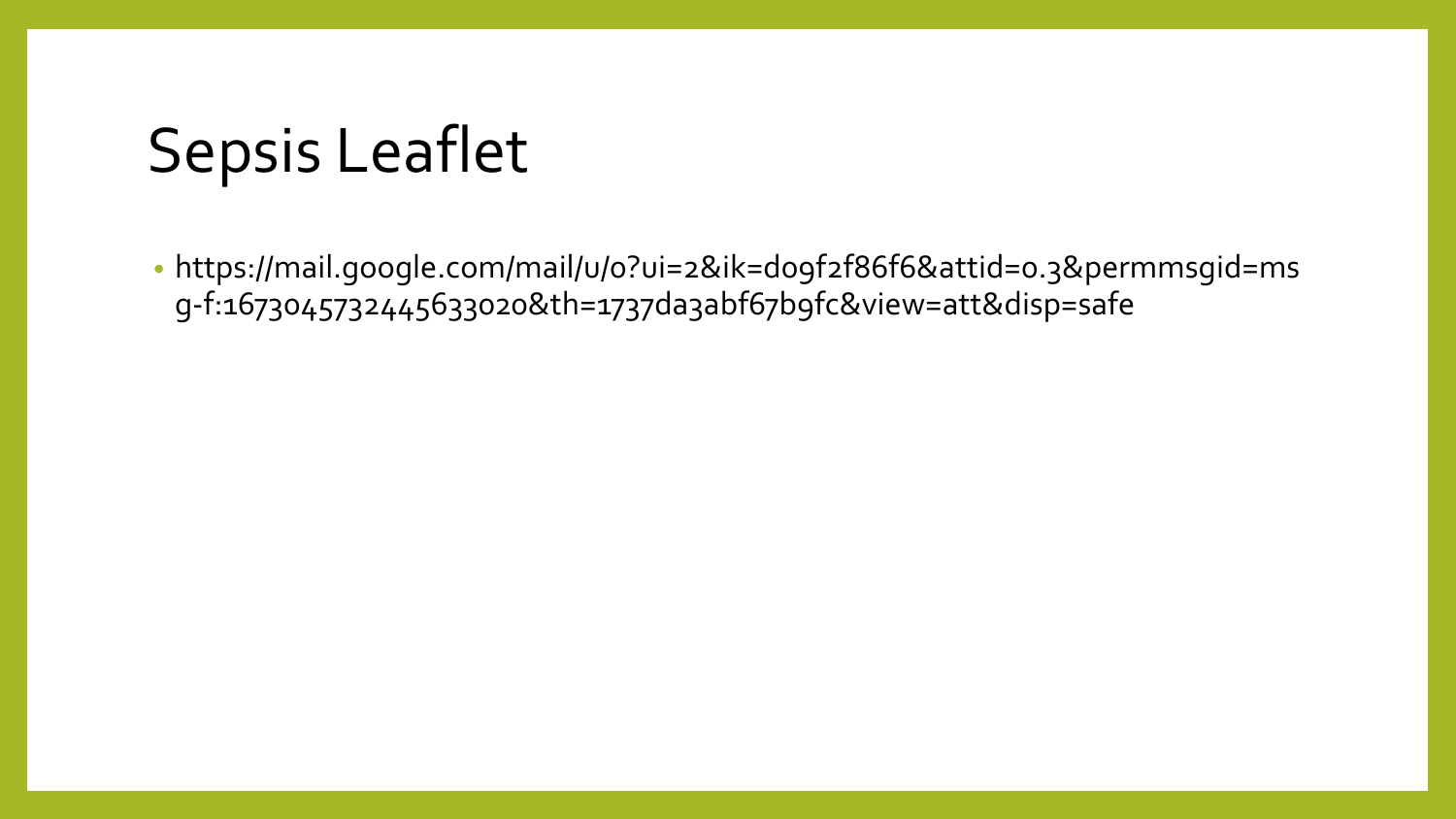## Treating a fever

#### • **'Treating' a fever:**

- In older children and adults, it is not necessary to try to bring down a fever unless the person is distressed by it. Fever may help to get rid of the infection quicker.
- Encourage them to drink plenty of fluids.
- Do not wrap them up in warm clothes or blankets. Loosening or removing extra layers of clothing may help cool them.
- Physical methods of cooling a child such as cold bathing and tepid sponging are not advised.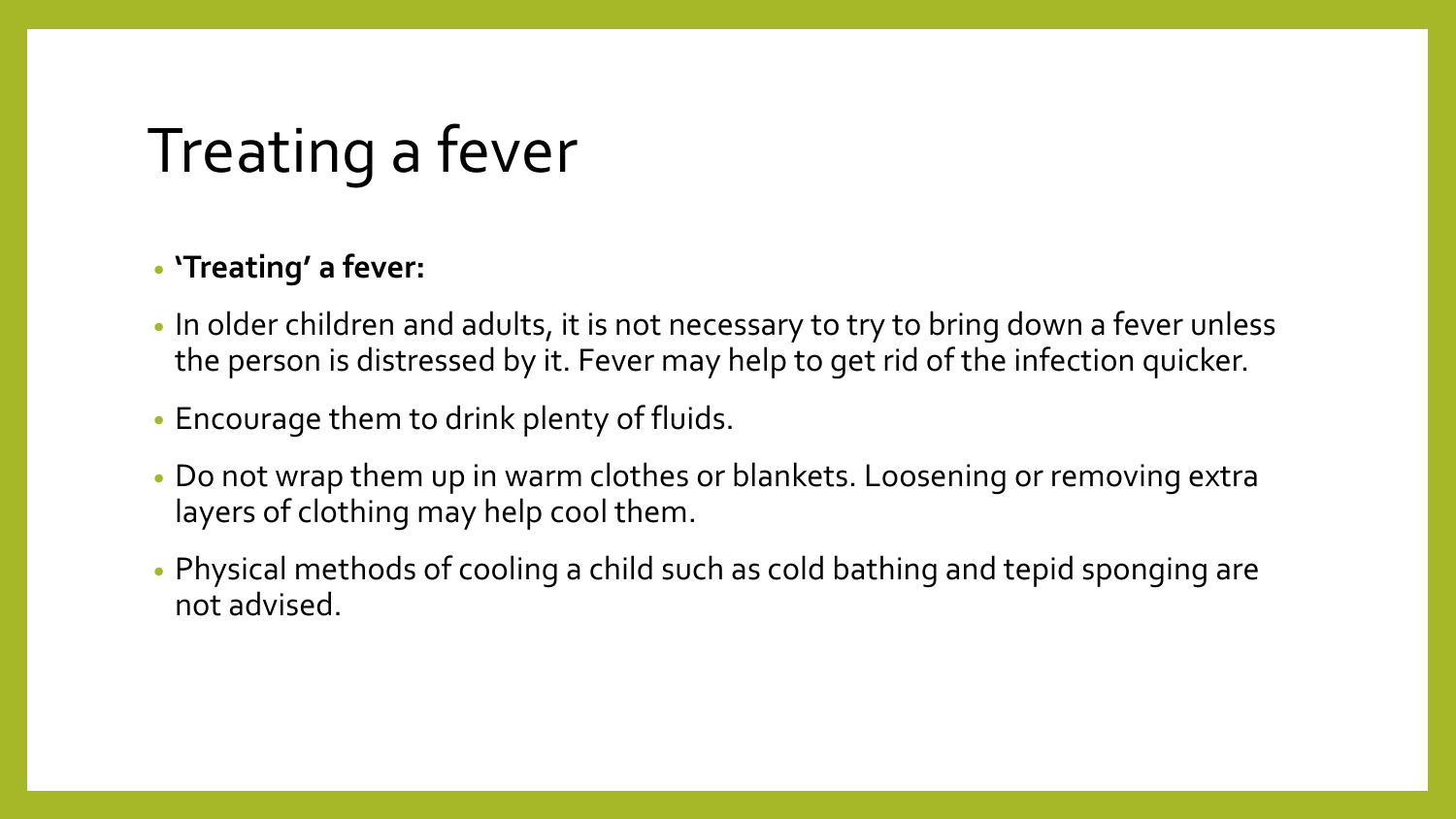## Treating a fever

#### • **Medication**:

- If the person is distressed they can be given paracetamol (children over 2 months) or paracetamol or ibuprofen (adults).
- Some children over 3 months and 5kg may be given ibuprofen, but check with the pharmacist first if never used before, and use either paracetamol *or* ibuprofen (unless advised to combine them by a health professional).
- Always check that the dose is correct for the age, and do not give more than the recommended dose or more frequently.
- Do not give aspirin to children.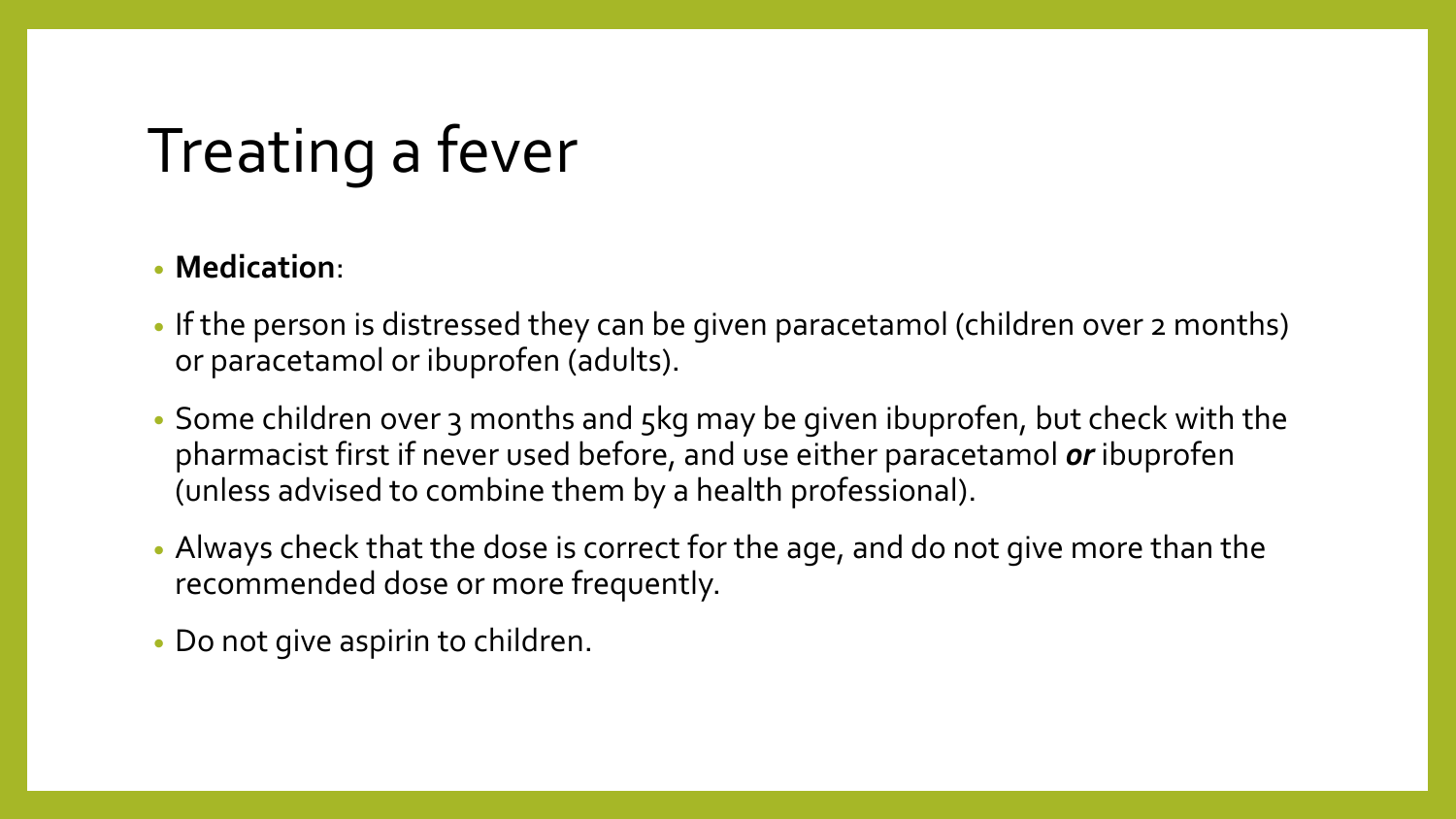## Tools used for taking temperature.



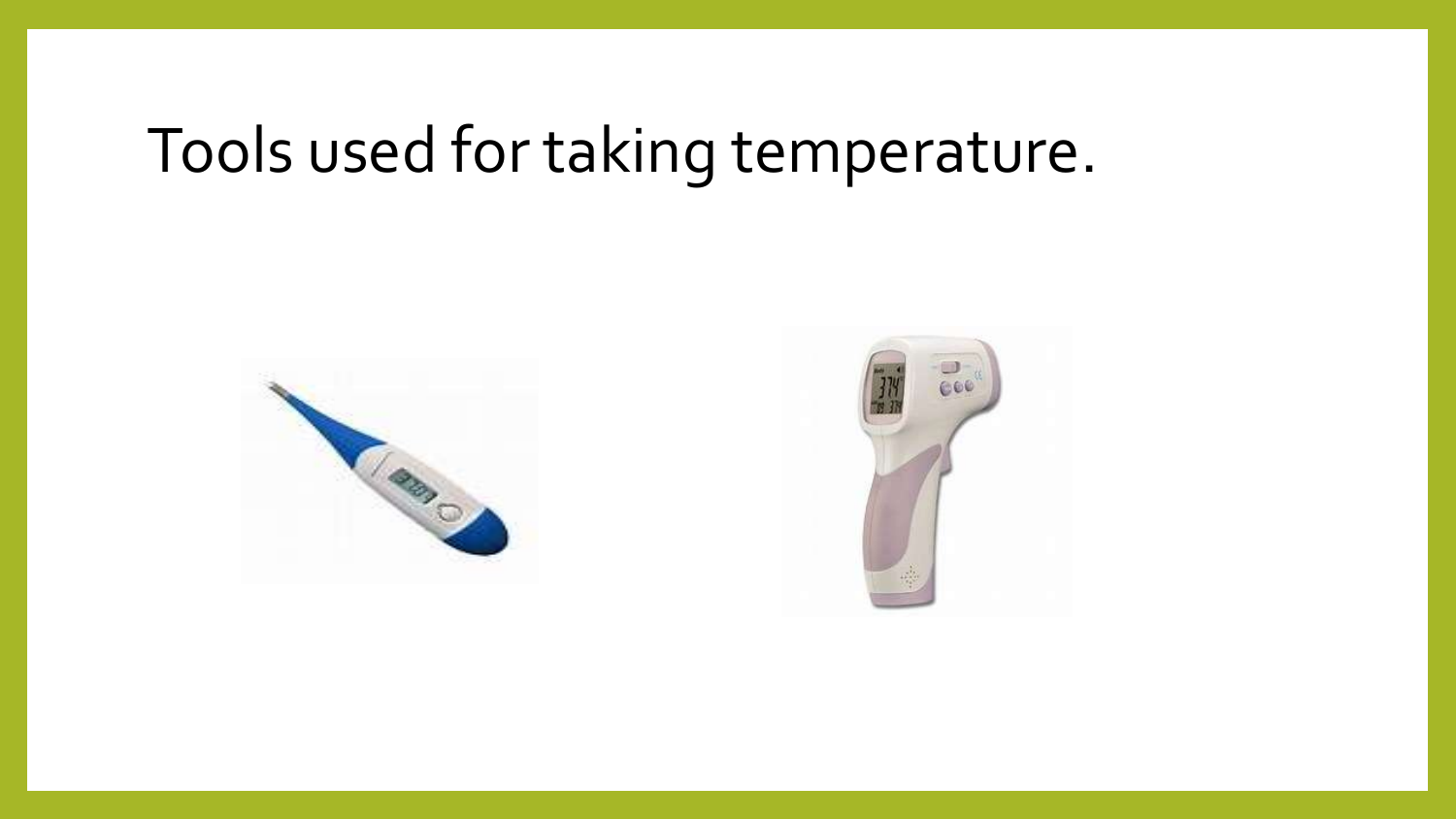## How do you take a person`s temperature?

#### **How to take an Oral Temperature**

Make sure the person has not eaten or drank anything and if they have, wait about 15 minutes to take the temperature.

#### **Digital:**

- Perform hand hygiene and don gloves (due to the chance of encountering oral secretions)
- Place probe cover over the thermometer.
- Turn on thermometer.
- Place the tip of the thermometer UNDER the tongue and have the person close their mouth.
- Remove thermometer once it beeps.
- Read the temperature measurement.

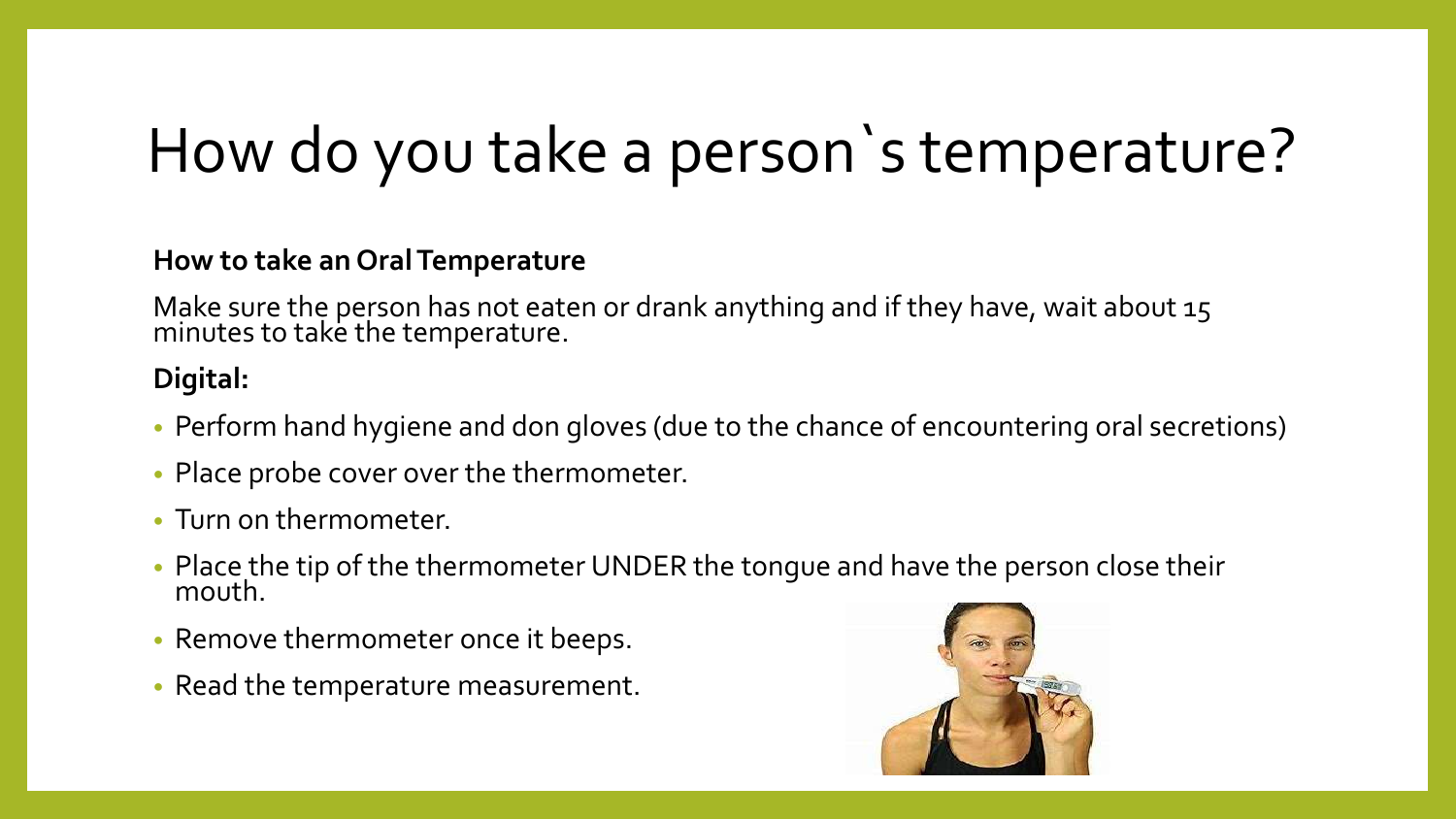## Taking Temperature

**How to take an Axilla (armpit) Temperature**

- Perform hand hygiene
- Place a probe cover on the thermometer.
- Turn on the thermometer.
- Place the thermometer directly on the skin (not on clothing) of the armpit and close the armpit by bending down the patient's arm.

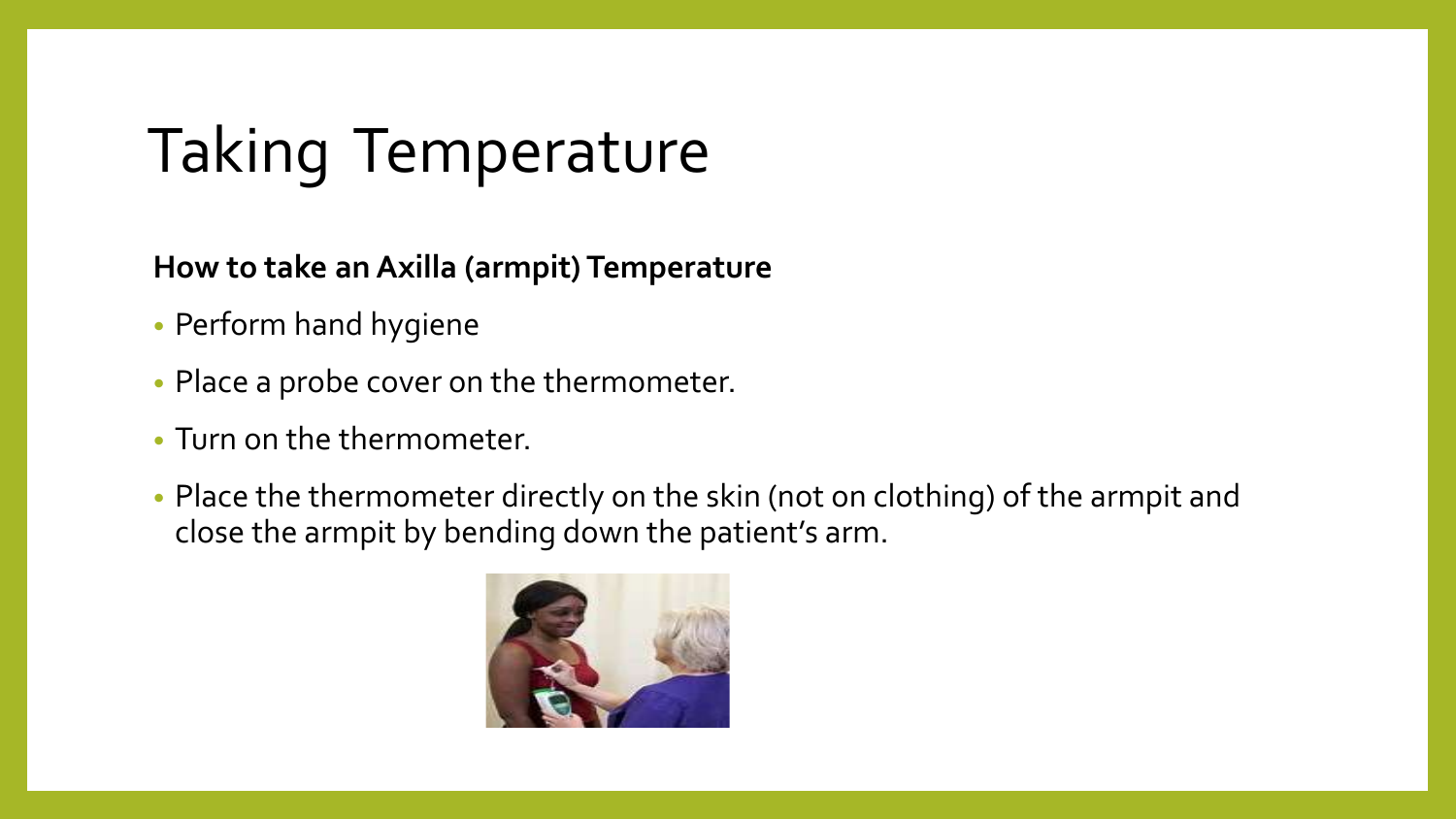## What is a normal pulse rate, respiration rate and temperature?

- Your **pulse rate** is the number of times your heart beats per minute. A normal resting heart rate should be **60–100 beats per minute**, but it can vary from minute to minute. It can go up to 130–150 beats or higher per minute when you're exercising – that's normal because the body needs to pump more oxygen-rich blood around the body.
- The normal **respiratory rate** for healthy adults is between **12 and 20 breaths per minute**.
- Most people probably grew up being told **normal temperature** was 98.6 degrees Fahrenheit (or 37 degrees Celsius). That widely accepted number originated from a study done in the mid-1800s. But newer studies suggest the average person today actually runs a little cooler than that – somewhere between [97.5 F](https://elifesciences.org/articles/49555) and [97.9 F.](https://www.ncbi.nlm.nih.gov/pmc/articles/PMC6456186/)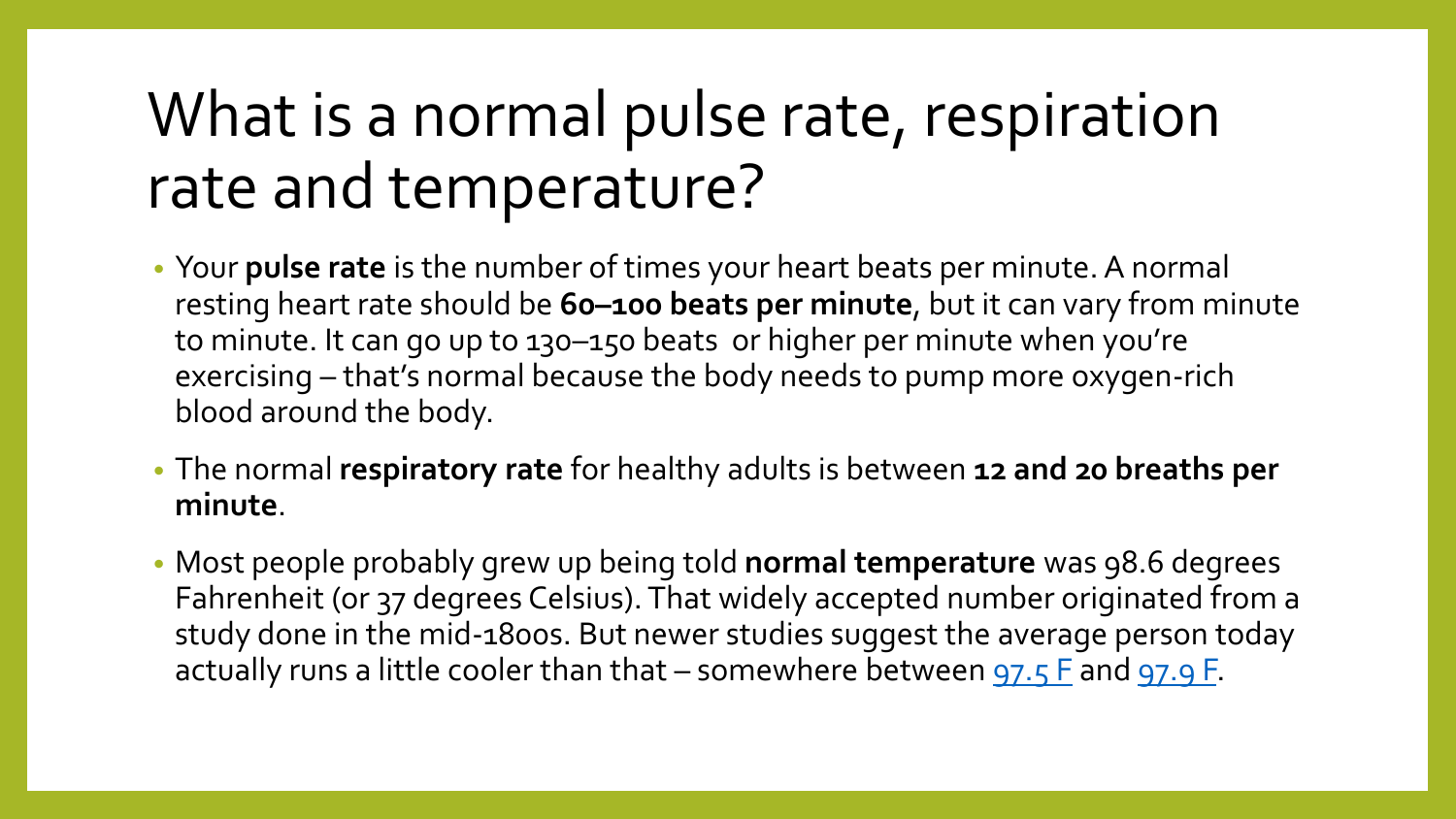#### Practical

Practise taking the pulse rate, respiration rate and temperature of a friend or classmate.





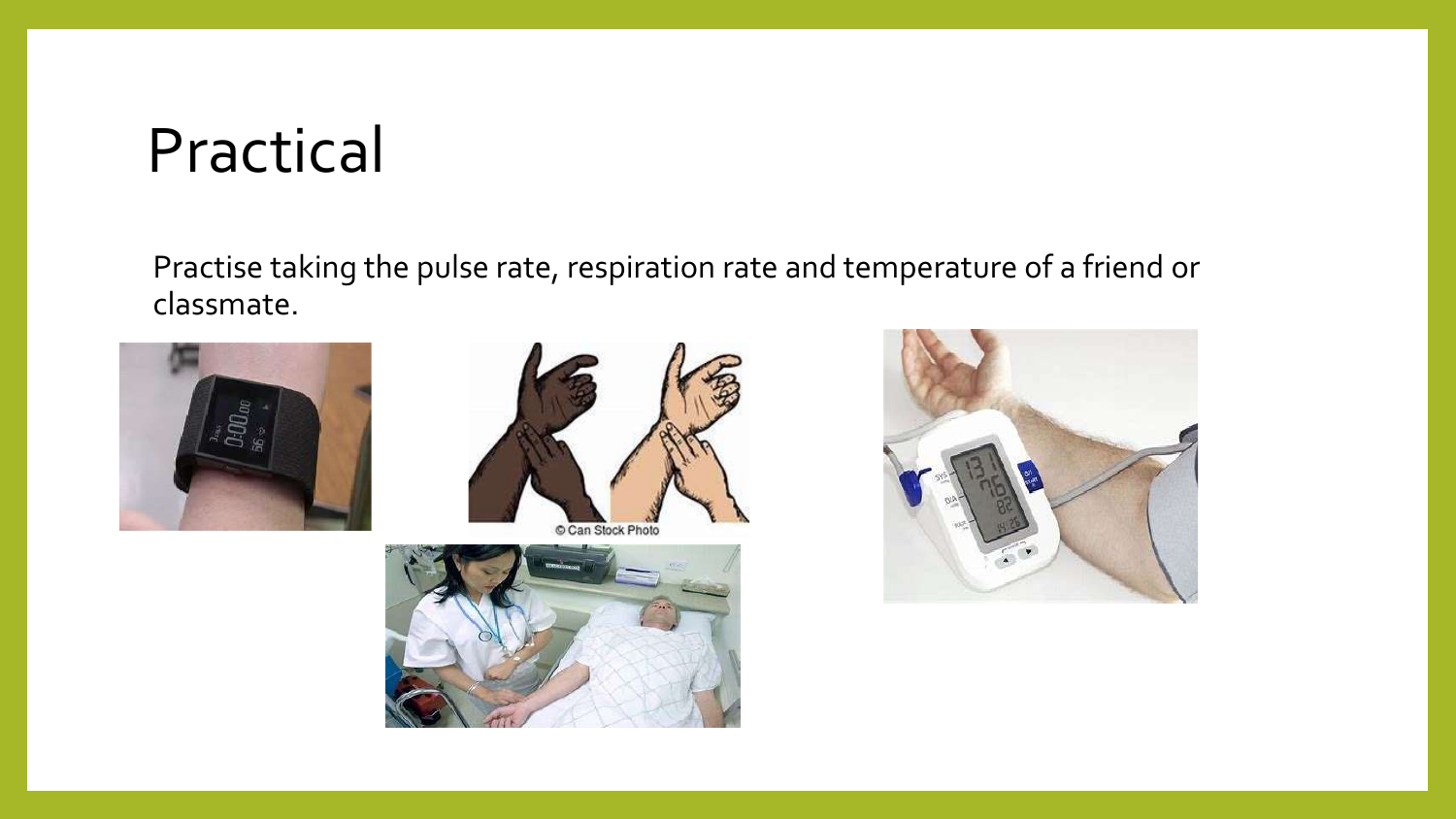## What is a communicable disease? How is it transmitted?

#### • **Definition of** *communicable disease*

An [infectious disease](https://www.merriam-webster.com/dictionary/infectious%20disease) (such as cholera, hepatitis, influenza, malaria, measles, or tuberculosis) that is transmissible by contact with infected individuals or their bodily discharges or fluids (such as respiratory droplets, blood, or semen), by contact with contaminated surfaces or objects, by ingestion of contaminated food or water, or by direct or indirect contact with disease vectors (such as mosquitoes, fleas, or mice)

A communicable disease is any disease that can be transmitted from one organism to another. Agents that cause communicable diseases, called pathogens, are easily spread by direct or indirect contact. These pathogens include viruses, bacteria, fungi and parasites.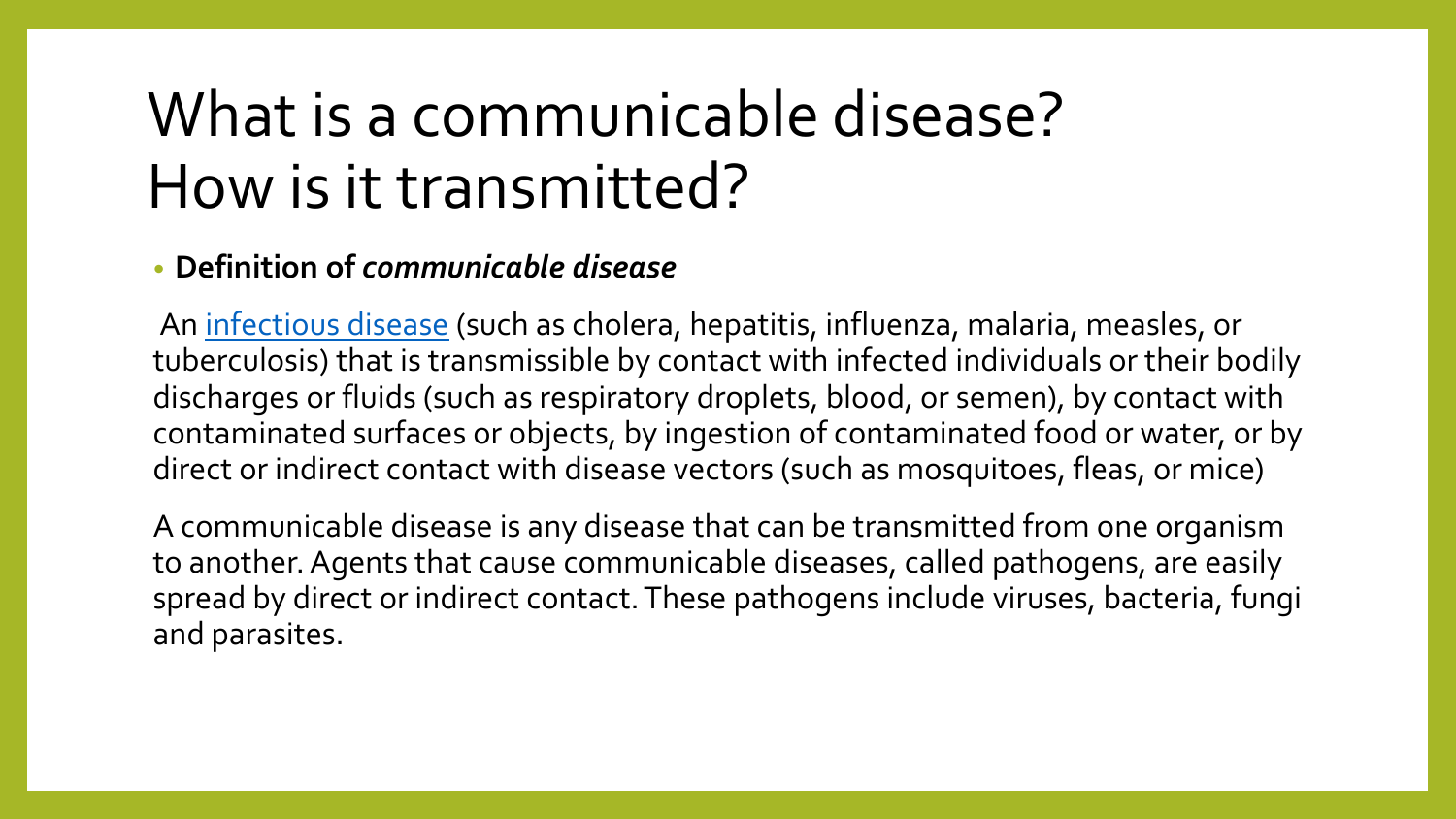## What precautions should be followed to guard against communicable diseases?

- Communicable diseases are spread through the air, urine and faeces, blood, saliva and skin
- Wash your hands before and after toilet use
- Avoid sharing personal items such as brushes, toothbrushes, combs, masks, gloves, own set of crockery and cutlery, own set of sheets, towels, wiping down after toilet use.
- Stay healthy by following a nutritious diet, exercising regularly and getting plenty of rest.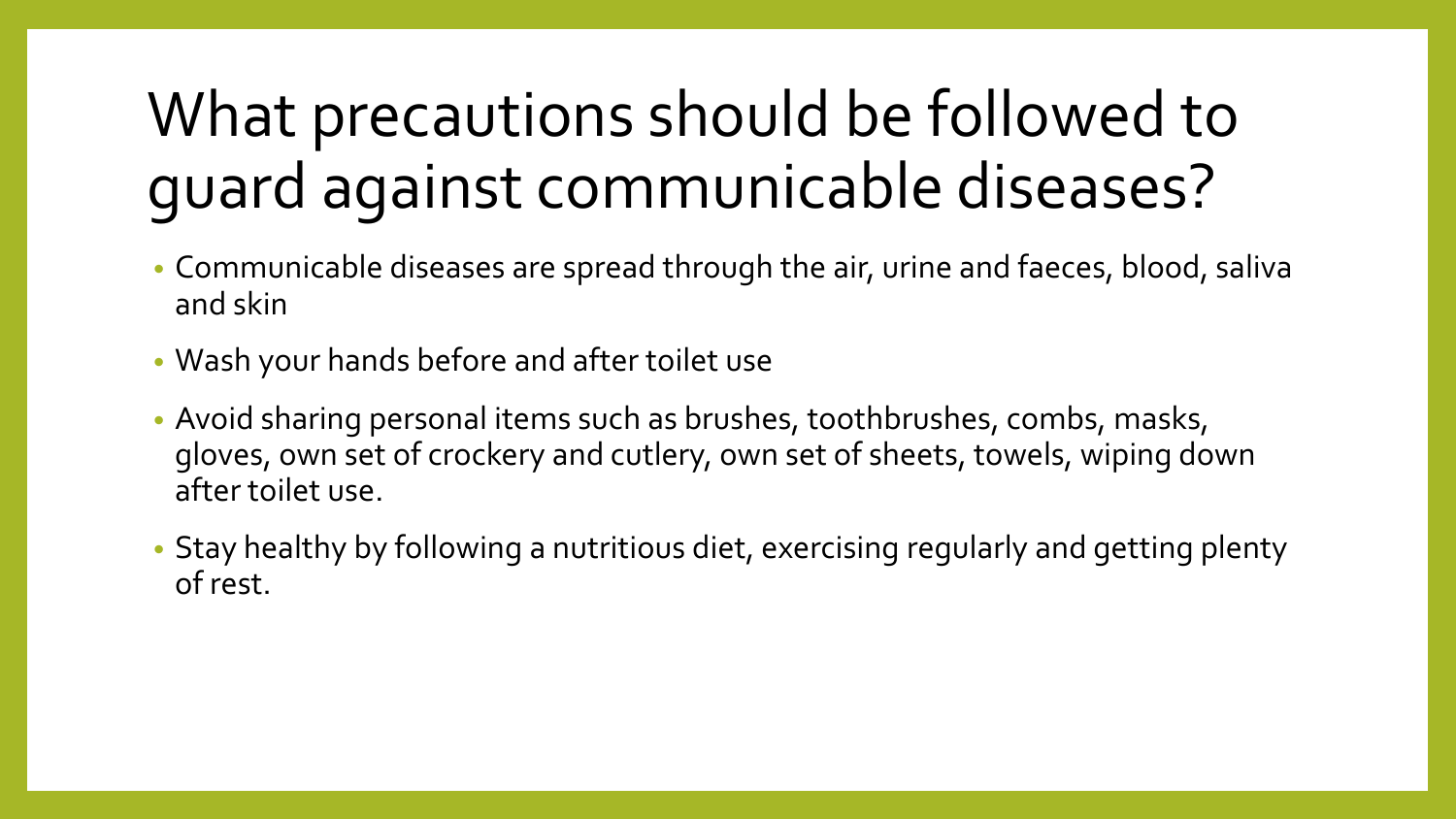## What precautions should be followed to guard against communicable diseases?

- **How do we prevent the coronavirus?**
- [WHO](https://www.who.int/) is recommending that people take simple precautions to reduce exposure to and  $t$ ransmission of the virus.
- Frequently wash their hands with an alcohol-based hand rub or warm water and soap.
- Cover their mouth and nose with a flexed elbow or tissue when sneezing or coughing, and dispose of used tissues into a lidded rubbish bin, then wash hands thoroughly.
- Avoid close contact with anyone who has a fever or cough.
- Seek early medical help if they have a fever, cough and difficulty breathing, and share their travel history with healthcare´providers.
- Avoid direct, unprotected contact with live animals and surfaces in contact with animals when visiting live markets in affected areas.
- Avoid eating raw or undercooked animal products and exercise care when handling raw meat, milk or animal organs to avoid cross-contamination with uncooked food.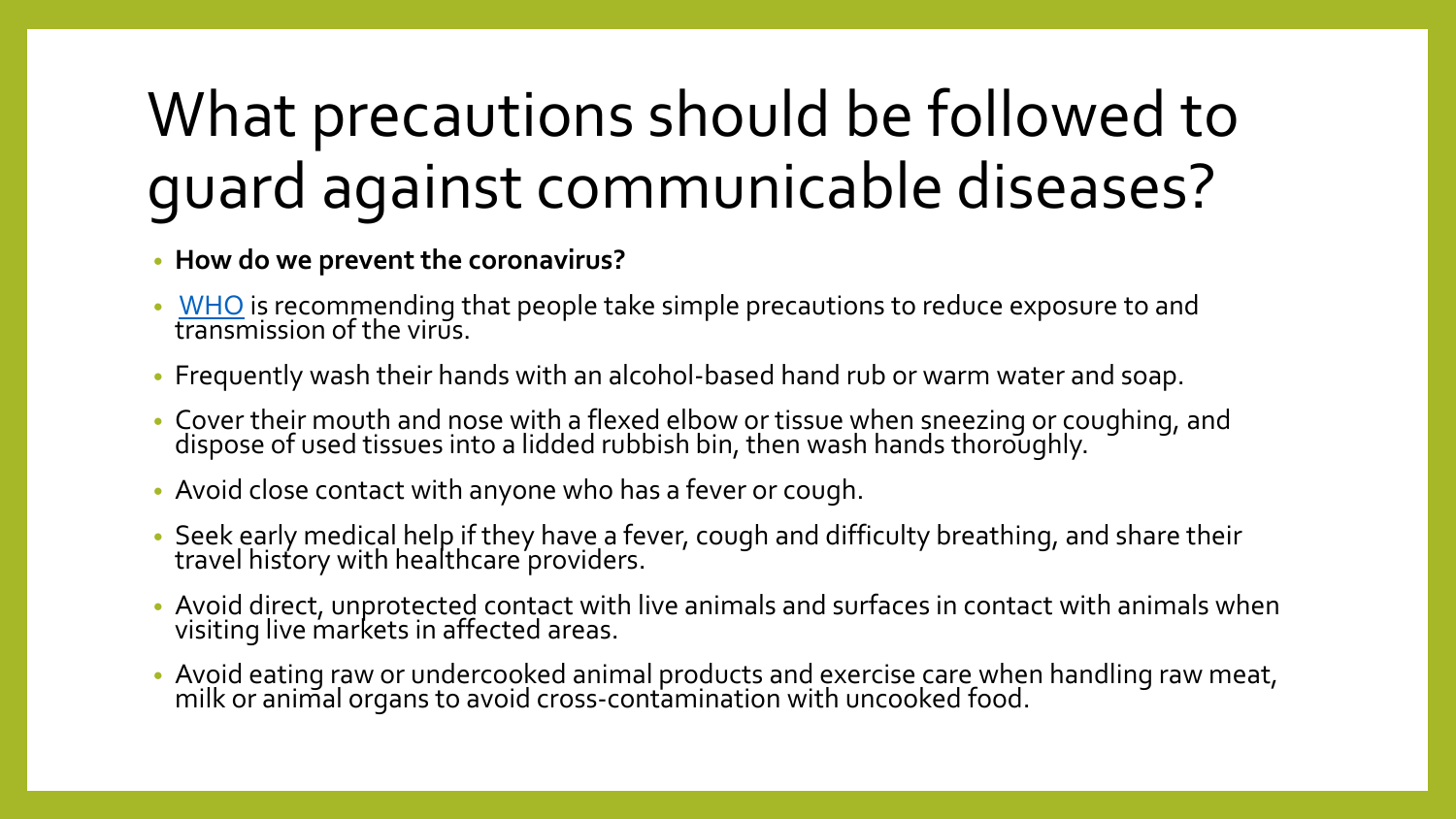List the safety measures to be observed when caring for a person with a communicable disease.

- **1. Regular Hand washing.**
- **2. Handle & Prepare Food Safely**
- Food can carry germs. Wash hands, utensils, and surfaces often when preparing any food, especially raw meat. Always wash fruits and vegetables. Cook and keep foods at proper temperatures. Don't leave food out - refrigerate promptly.
- **3. Clean & Disinfect Commonly Used Surfaces**
- Germs can live on surfaces. Cleaning with soap and water is usually enough. However, you should disinfect your bathroom and kitchen regularly. Disinfect other areas if someone in the house is ill. You can use an EPA certified disinfectant (look for the EPA registration number on the label), bleach solution, or rubbing alcohol.
- **4. Cough & Sneeze Into Your Sleeve**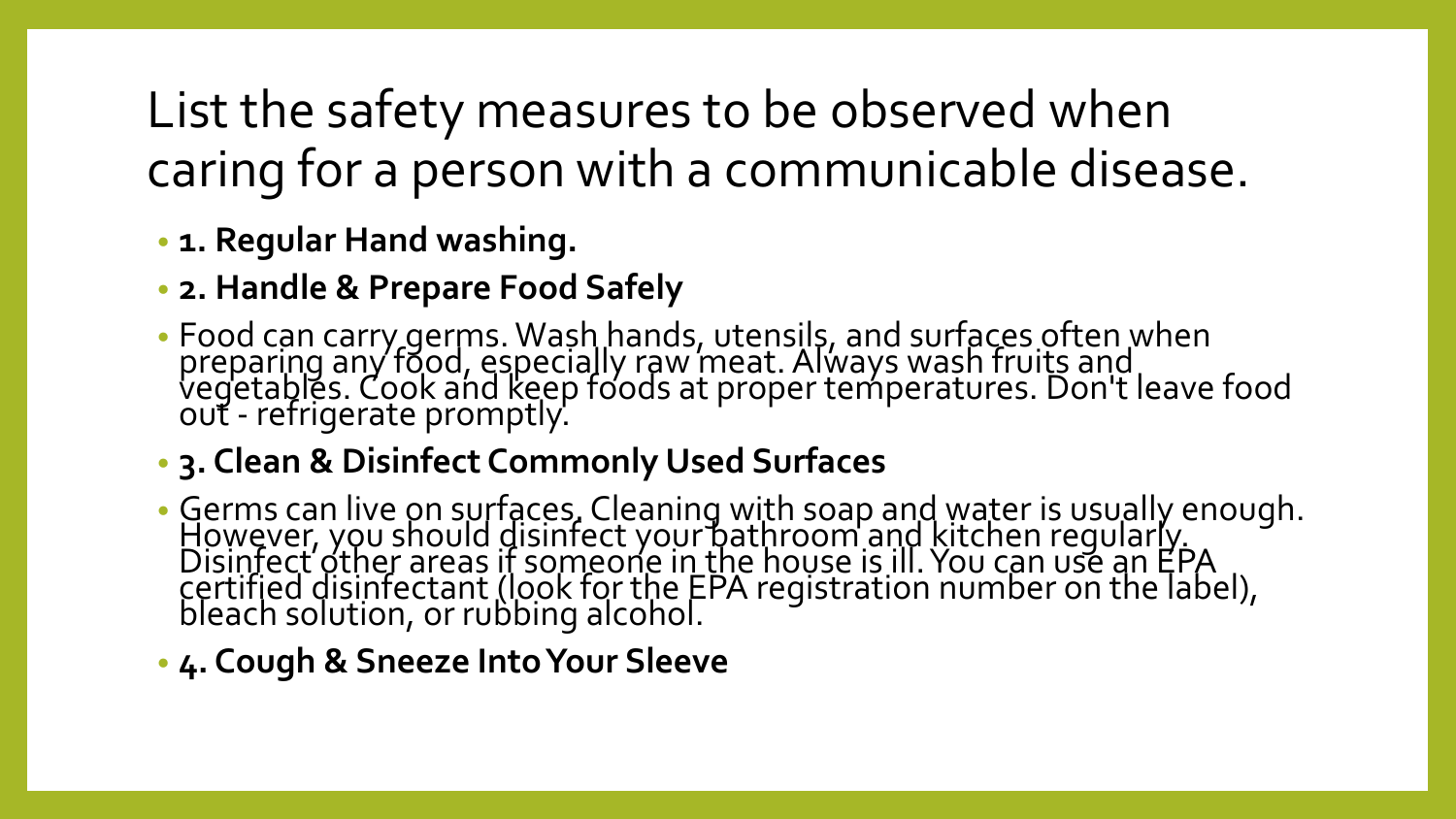### List the safety measures to be observed when caring for a person with a communicable disease.

#### • **5. Don't Share Personal Items**

• Avoid sharing personal items that can't be disinfected, like toothbrushes and razors, or sharing towels between washes. Needles should never be shared, should only be used once, and then thrown away properly.

#### • **6. Get Vaccinated**

• [Vaccines](http://www.cdc.gov/vaccines/) can prevent many infectious diseases. There are vaccines for children and adults designed to provide protection against many [communicable diseases. There are also vaccines that are recommended or](http://wwwnc.cdc.gov/travel/) required for travel to certain parts of the world. Our Immunization Program [can advise you on immunizations and clinics where you to get needed](http://www.acphd.org/clinics.aspx)  shots.

#### • **8. Stay Home When Sick**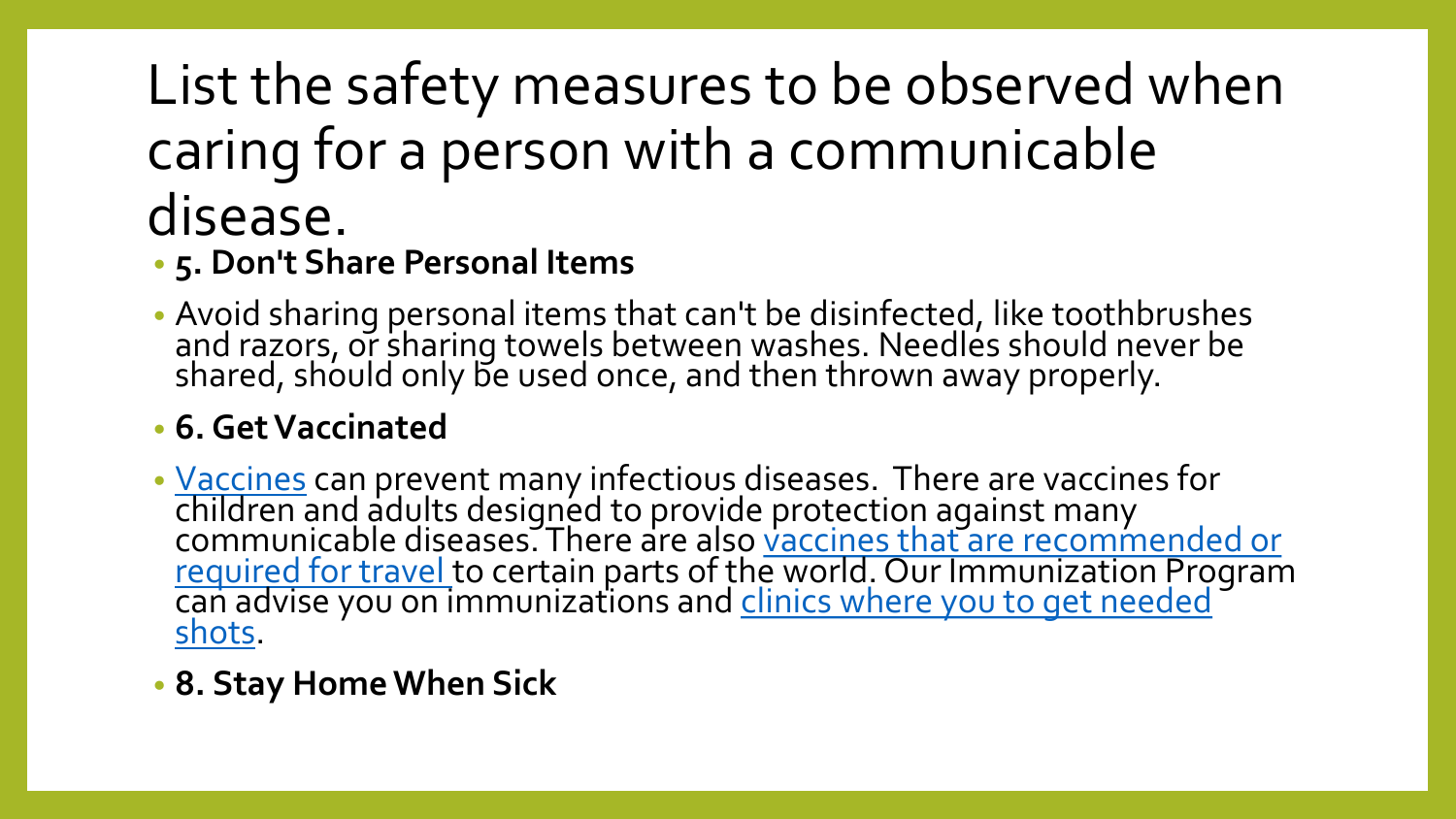## What symptoms tells you a person is physically ill?

A symptom is a deviation from normal function or feeling which is noticed by a patient, indicating the presence of disease or abnormality. A symptom is subjective, observed by the patient, and not measured.

Symptoms include:

Pain Fever Light-headedness Dry mouth Chills Sleepy **Thirsty** Tired Weak Runny nose, mucus production Cough **Irritable** Blurred vision

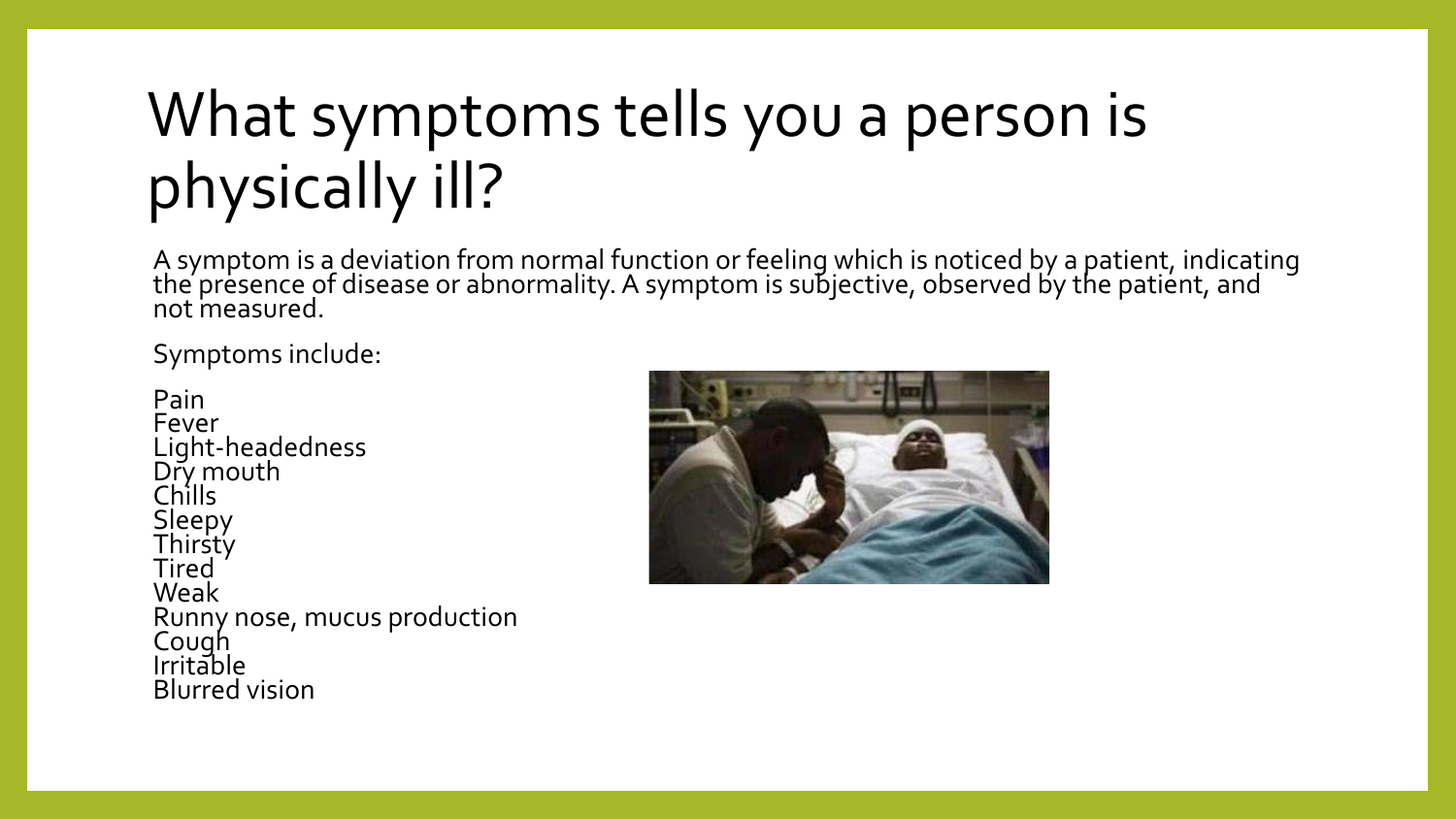## COVID-19 Symptoms

#### • Fever or chills.

- Cough.
- Shortness of breath or difficulty breathing.
- Fatigue.
- Muscle or body aches.
- Headache.
- New loss of taste or smell.
- Sore throat.
- Congestion or runny nose.
- Nausea or vomiting.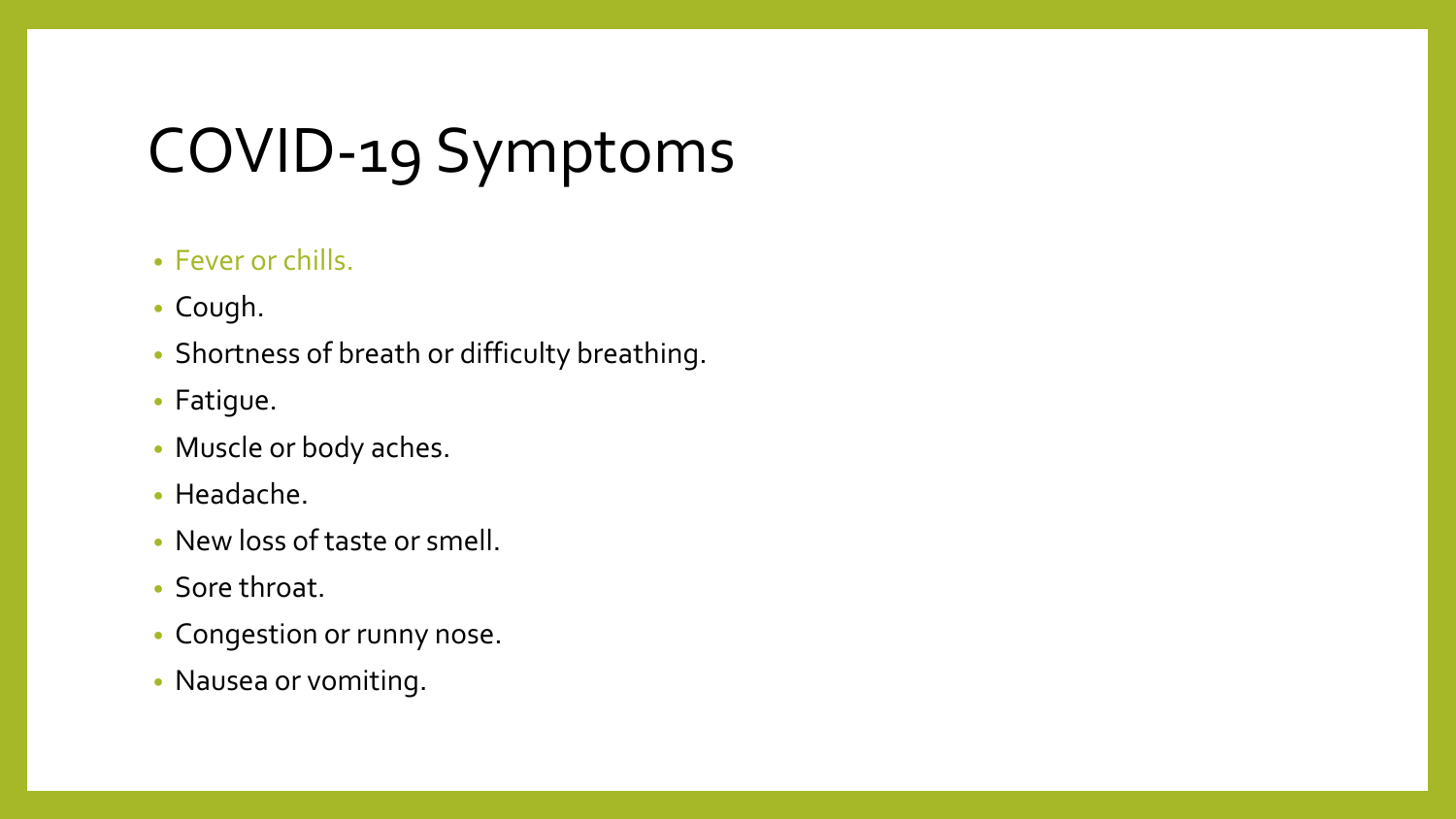## How do you take care of a newborn in your home?

Newborns must have all of their needs met by others.



Feeding

A healthy newborn must be fed. Breast milk is best, but formula is a common alternative.

If you do not know what the baby is drinking, ask the mother.

Sleep

Babies need a lot of sleep. Lay an infant on its back, and make sure the temperature is comfortable. If it's chilly, cover the baby's body (not the head!) with a blanket.

Diaper

When the baby soils a diaper, it should be changed.

Holding a baby

A newborn does not have strong enough muscles in the neck to support the head, so when the baby is held, the head must be supported at all times.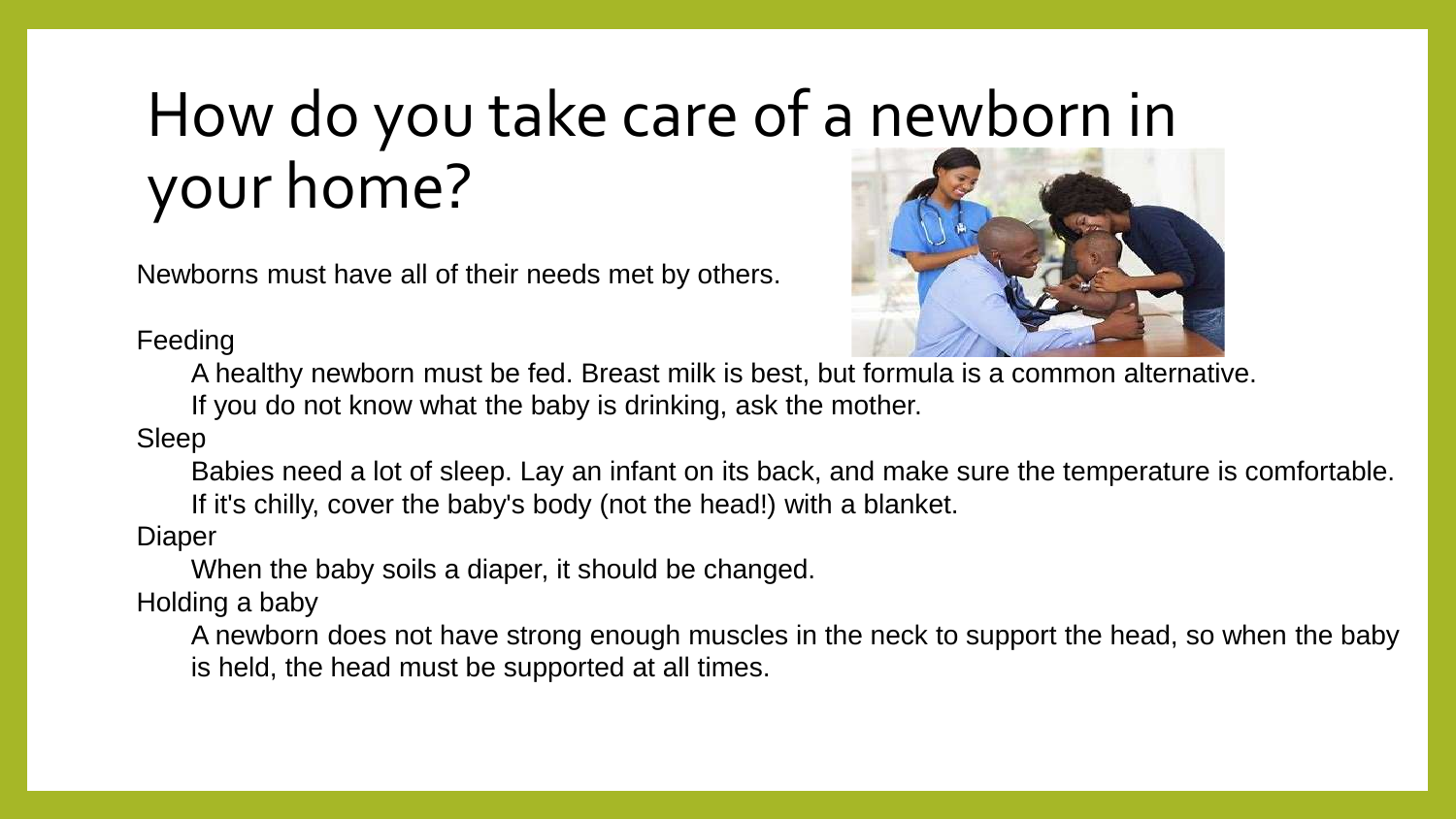## How do you take care of a newborn in your home?



**Outdoors** 

Dress the baby appropriately for the weather.

If it's warm, bundle up. If it's hot, you will still need to make sure the baby does not get chilled. Protect the baby from rain, snow, and other forms of precipitation.

**Transporting** 

If travelling in a vehicle, securely buckle the baby into a car seat approved for newborns.

If carrying the baby, always maintain a firm hold (don't drop the baby!).

In a stroller, buckle the baby in and cover with a blanket.

Do not leave the stroller unattended, and always keep your hands on it (do not let it roll away).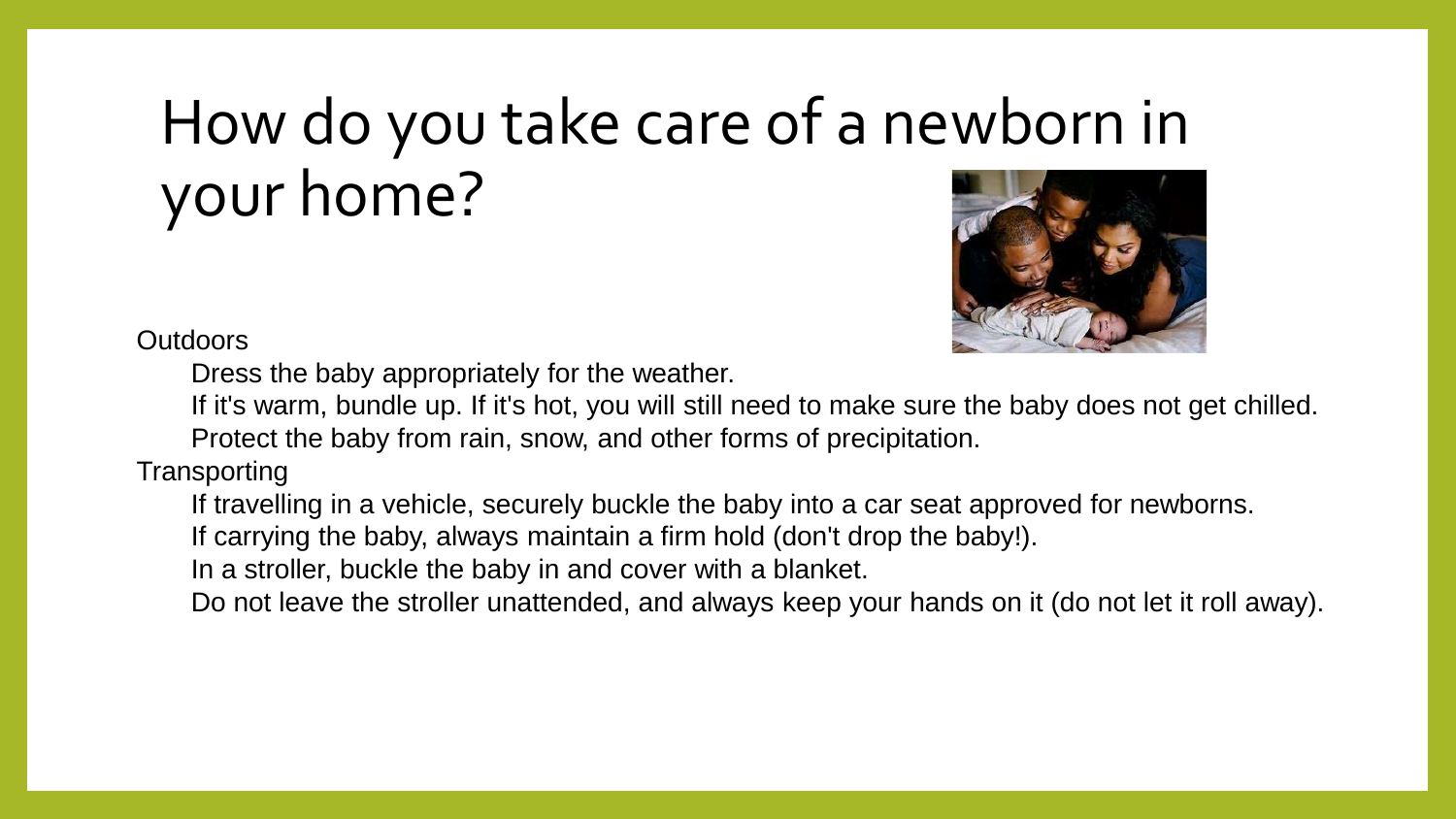## How do I help take care of an aged person at home?

- Caring for the aged can be a complicated endeavour. Here are a few tips, but they only scratch the surface. The capabilities of the aged vary greatly, so not all of these tips will apply to all aged persons.
- Help them feel safe and secure.
- Keep a light pitcher of water within easy reach. Keep it full and remind them to drink from it. Staying well hydrated will ward off many problems including headaches, loss of appetite, and insomnia.
- Provide a TV remote with large, easy-to-see (and easy to press) buttons. This applies to the telephone as well.
- Regular exercise will improve mobility and help prevent pain caused by arthritis and other ailments. The aged person does not need to run a marathon, but they can often walk or even lift weights. It is advisable that the elderly consult their physician before starting any exercise routine.
- Keep them mentally engaged. Board games and hobbies are a must.
- Prepare appetizing meals within the limits of the aged person's diet. Mealtime is often the highlight of the day. Make the most of it.
- Keep the temperature comfortable. Seniors are at great risk when the temperature becomes either too hot or too cold.
- Understand the patient's medications. Know whether the medicine should be taken with food or without. Many medicines require that the patient avoid sunlight. Make sure the patient actually takes the medicine you administer, and make sure the dosage is correct. Read all the labels. If the prescription says to continue taking the medicine until it is gone, make sure the patient takes it until it is gone. Watch for allergic reactions and be ready to act.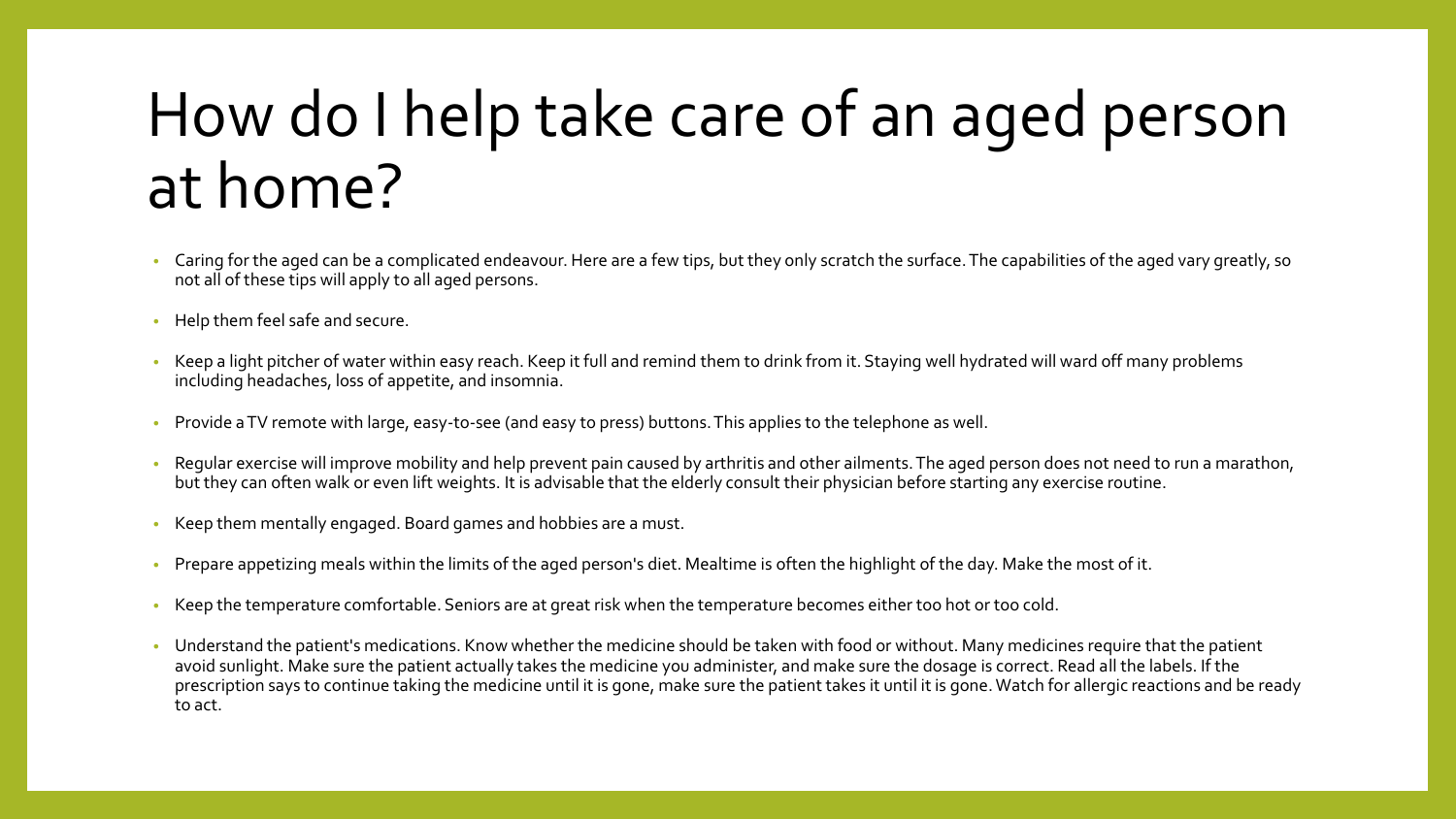## When and how to wash your hands when caring for a sick person?

- Hands should be washed after contact with any patient, and especially before contact is made with another patient.
- The purpose of hand washing in the health care setting is to remove or destroy (disinfect) pathogenic microorganisms ("germs") to avoid transmitting them to a patient. The application of water alone is ineffective for cleaning skin <u>b</u>ecause water is unable to remove fats, oils, and proteins, which are components of organic soil. Therefore, removal of microorganisms from skin requires the addition of soaps or detergents to water. Plain soap does not kill pathogens. However, the addition of antiseptic chemicals to sõap ("medicated" or "antimicrobial" soaps) does confer killing action to a hand washing agent. Such killing action may be desired prior to performing surgery or in settings in which antibioticresistant organisms are highly prevalent.
- The proper washing of hands in a medical setting generally consists of the use of generous amounts of soap and water to lather and rub each part of one`s hands systematically for 20 seconds. Hands should be rubbed together with digits interlocking. If there is debris under fingernáils, a bristle brush is often used to remove it. Finally, it is necessary to rinse well and wipe dry with a paper towel. After drying, a dry paper towel should be used to turn off the water (and open any exit door if necessary).
- All jewellery should be removed. When rinsing, ensure at all times that you do not allow water to drip from an unwashéd area back to the hands. This is why medical professionals hold their hands above their elbows between washing them and drying them. When done, the hands are dried with a sterile cloth.  $\,$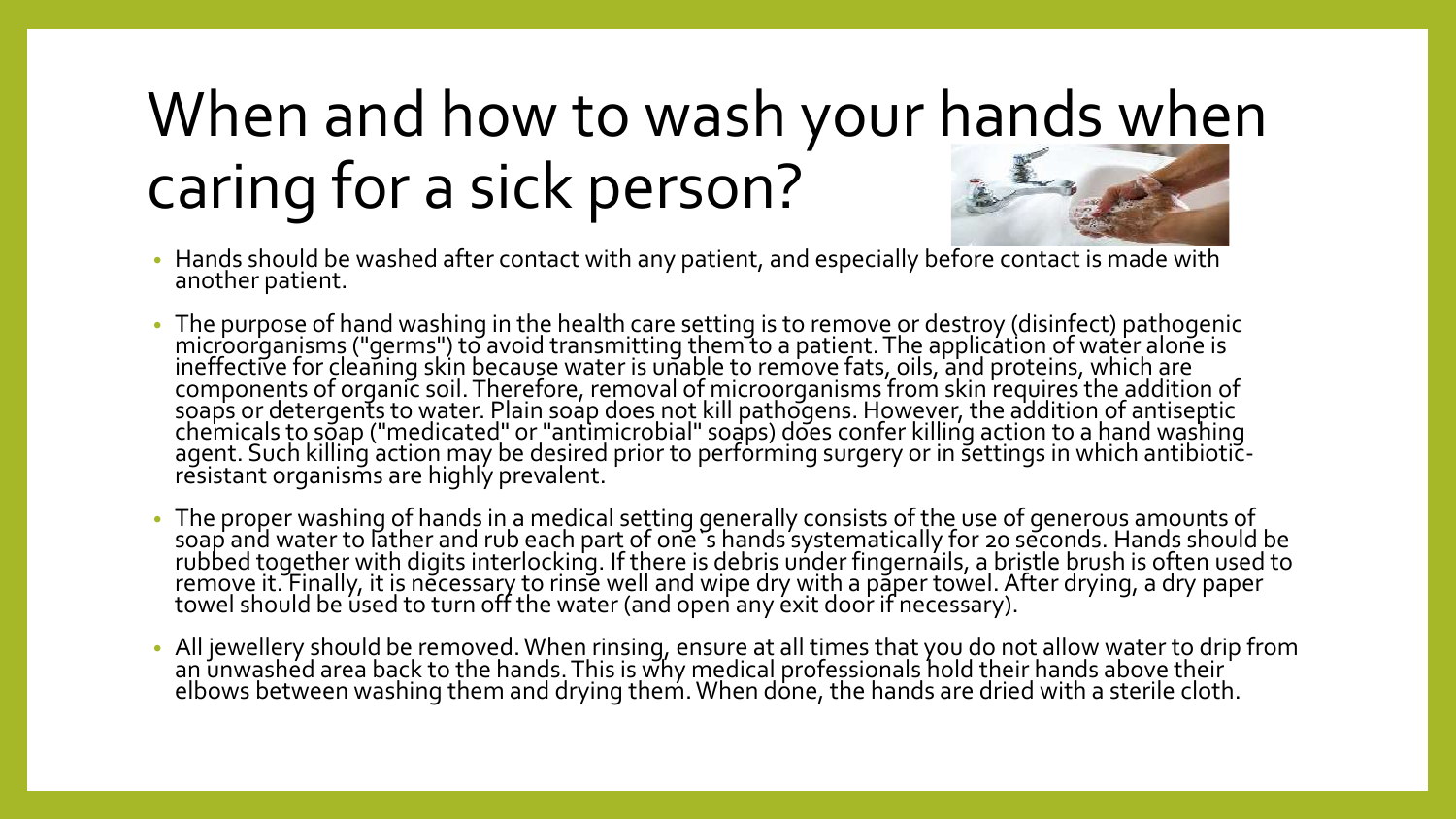## How to make a bedridden patient comfortable in bed

- Use a draw sheet or a piece of cloth under the patient if available, so they can be turned and pulled up in bed with more ease, preventing friction on their skin.
- Make sure the person is aligned properly, especially when on their back.
- Turn the patient every 2 hours during the day and at least 1 to 2 times during the night if possible.
- Prop the patient up prior to eating and a half hour afterwards if possible. Otherwise turn the patient on their left side to eat if able.
- Using a pillow between the knees while the patient is on his side can help prevent skin break down or creating a twist in the spine.
- Have the patient by a window if possible.
- Have the things a patient can use within reach if applicable.
- Provide an atmosphere conducive to the patient's and his/her family needs if possible. Example, some people do better being in the middle of the daily activities or they may need a quiet place.
- Provide adequate nutrition and fluids if applicable.
- Keep the patient clean.
- Be respectful of the patient's dignity.

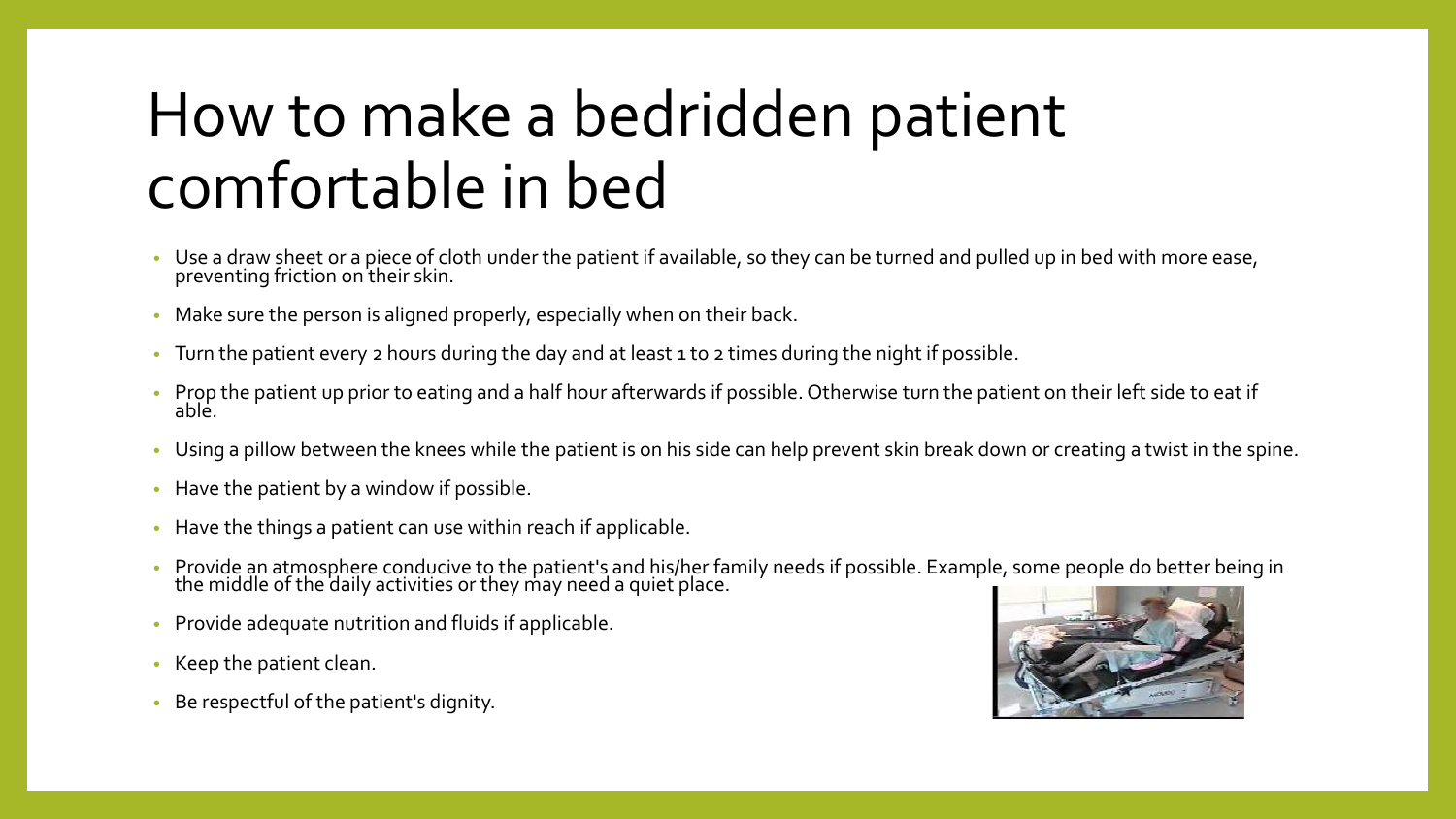### How to feed a helpless patient in bed.

- Eating is a basic function of life, and people who are unable to perform this task may feel they have lost their dignity. Therefore, a patient should only be fed if they are unable to feed themselves. It is néver apprópriate to feed a pătient because it is faster than allowing them to do it themselves.
- If possible, a patient should be moved to a dining room for mealtimes. The chair should be comfortable, and positioned so the patient can reach all of his food. If the patient must be fed in bed, the bed should be inclined by about 30° to facilitate swallowing.
- Before the meal, wash the patient's face and hands.
- Allow time for feeding. Do not rush things. The patient must be given time to taste and enjoy his food. Check that the food is at the proper temperature. Cold foods should be cold, and hot foods should be warm (not so hot as to burn the mouth).
- Ask the patient what food they would like first, and if they would like to alternate dishes, or eat each to completion before moving to another. If they patient is not communicative, alternate the foods as you would if you were eating the meal. Feed the patient his next bite when he is ready for it. Do not force the patient to eat anything he does not wish to eat. You may encourage the patient to *try* the food, but under no circumstances should he be forced to eat anything.
- At the end of the meal, clean the patient's face and hands, and if necessary, his clothing as well. Clear away the food and remove any crumbs from the bed. Write down the amount of food that was eaten. Leave the bed inclined for at least 30 minutes after the meal to aid in proper digestion.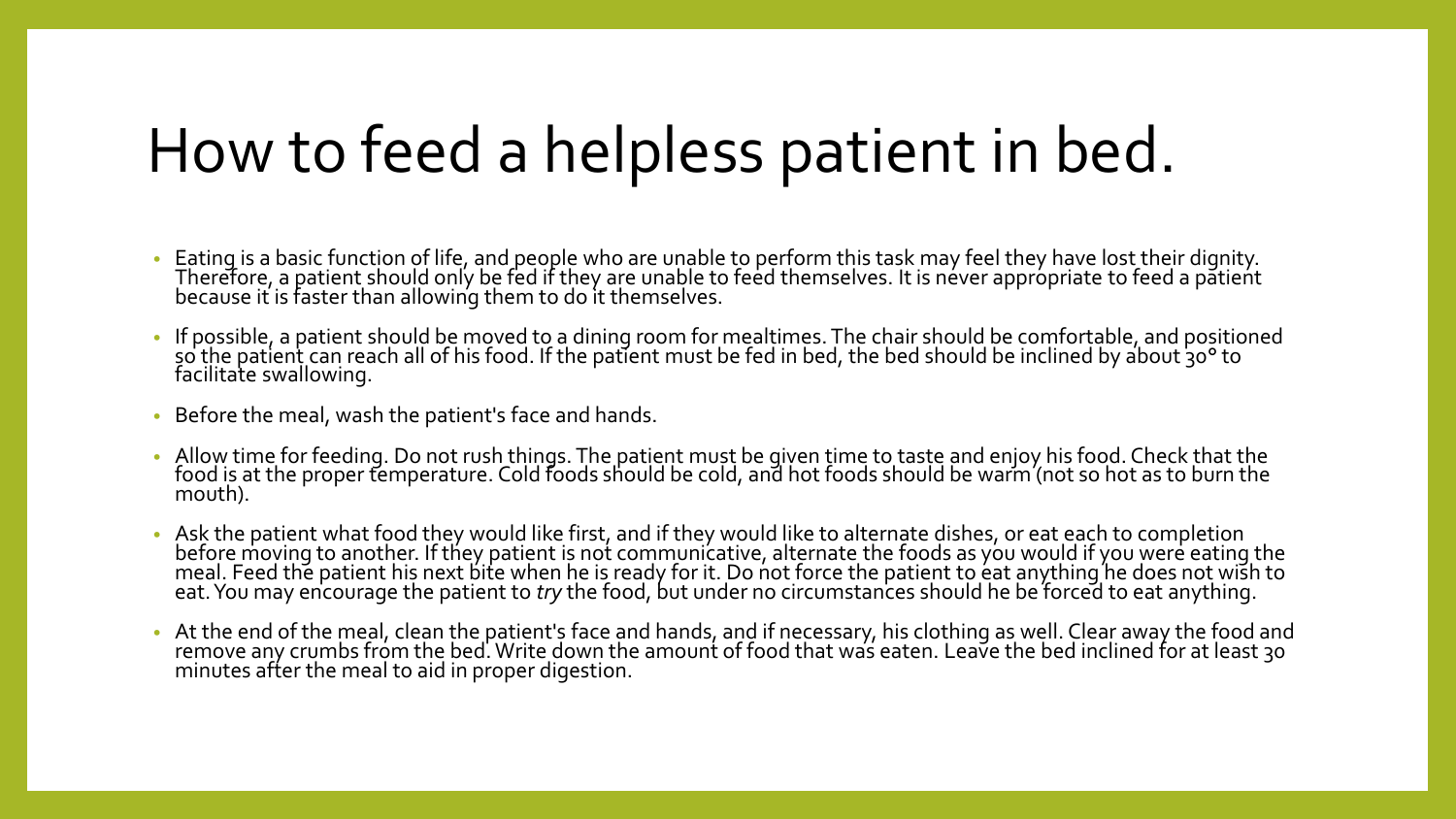## How to give liquid medicine, tablets, pills or capsules to children and adults.

- Children do not usually take pills or capsules until they are older. Instead, they should be given liquid medicines. Be careful not to give your child medicine unnecessarily. Just because a child is miserable does not mean that she should be given a drug. Cónsider this carefully before medicating a child.
- Read the warning labels, and understand the proper dosage.
- Children who can drink without spilling can use a dosage cup. This is a small cup with markings on the side showing different volumes. Fill the cup to the appropriate line and give it to the child. Watch the child take the medicine so you can be sure it was not poured down the sink, or spilled.
- If the child cannot drink liquids without spilling them, you can use a dosing spoon. A dosing spoon looks a bit like a test tube, but the open end is shaped like a spoon. Medicine is poured into the tube which has graduated markings on the side for measuring the dose. The spoon is then inserted into the patient's mouth, and the medicine is poured in. Be sure the patient swallows.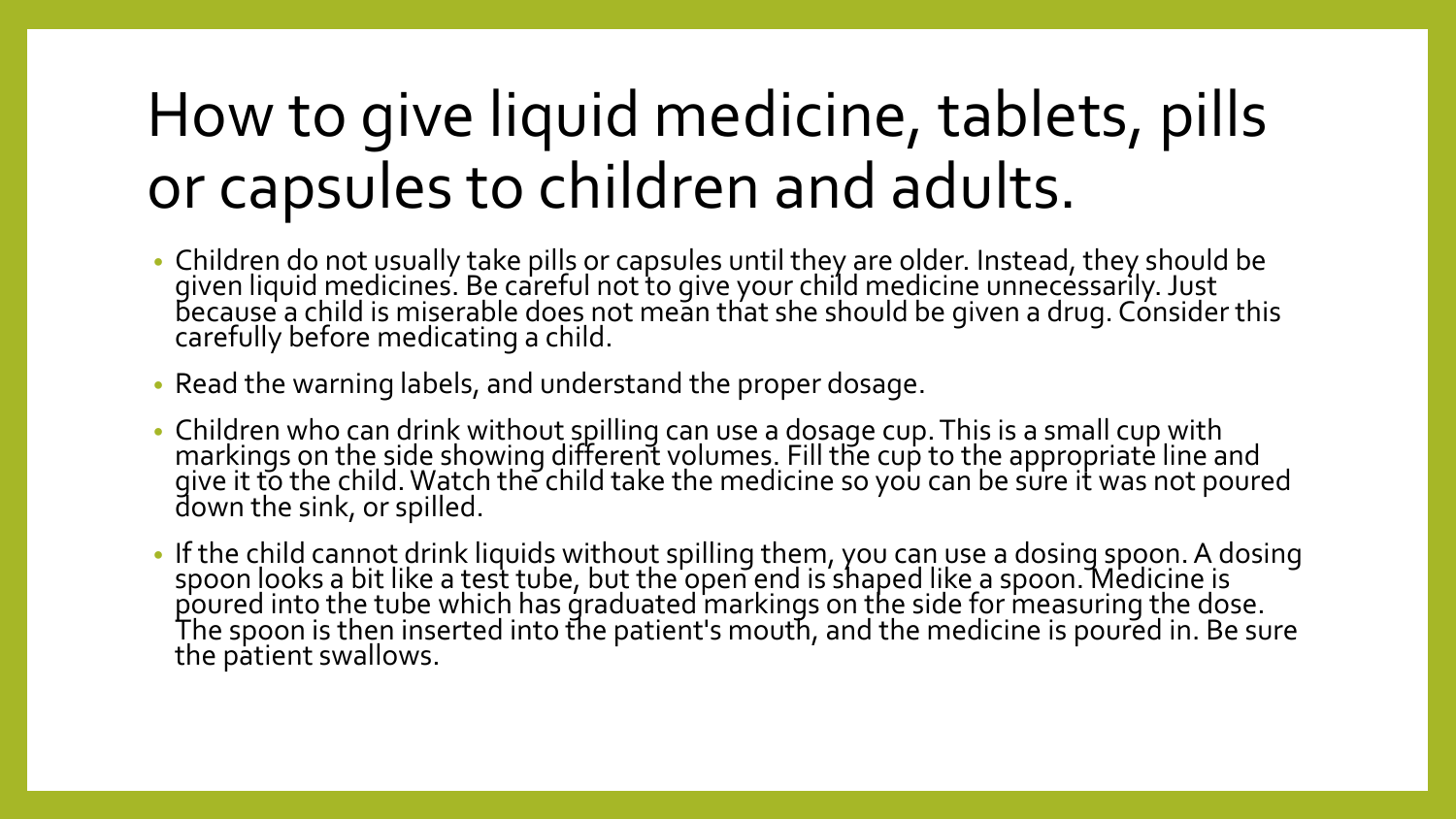## How to give liquid medicine, tablets, pills or capsules to children and adults.

- For very small children or for helpless adults, you may need to use a medicine dropper or an oral syringe. Both are marked for measuring the proper dosage. Most syringes have caps covering the tip, and this cap poses a choking hazard. *Be sure to remove the cap from the tip of a syringe before using it!* Press the plunger so that it is fully engaged in the syringe. Then insert its tip into the liquid medicine and draw the plunger upward until the proper dose has been drawn into the cylinder. Remove the syringe from the medicine and point the tip upwards. Apply slight pressure to the plunger to force the air bubble (if any) out of the tip and recheck the dose level.
- Once the syringe is loaded, place it well within the patient's oral cavity. Then depress the plunger so that the medicine is discharged in the rear of the patient's mouth. This will encourage the patient to swallow rather than spit. If a young child holds the medicine in his mouth, quickly blow air into his face (don't spit!). This will frequently cause him to swallow.
- The aged will sometimes also resist taking medications. If you are giving them the medicines and expecting them to take it themselves, watch that the patient actually does swallow the pills. It is not uncommon for an aged person to hide or flush pills he does not think he needs.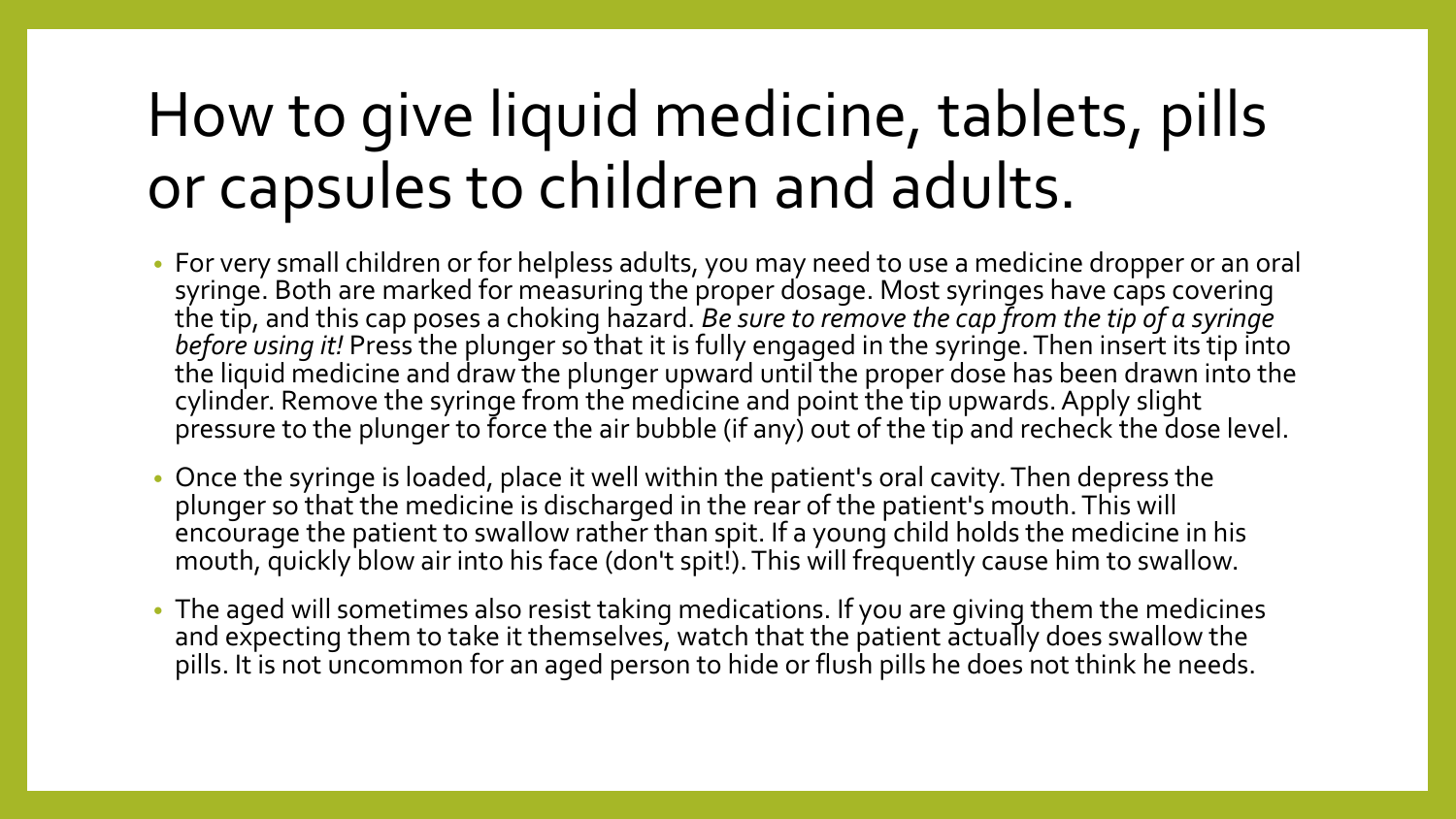## How to properly apply/instill eye drops.

- Instruct your patient of the procedure as appropriate.
- The head of your patient should be tipped back.
- Gently pull down on the skin below the eye and apply the drop in the pocket formed below the eyeball without touching the dropper on the patient.
- Then gently apply pressure at the tear duct area with your finger when the patient closes their eye.
- Instruct the patient not the squeeze their eye shut tight.

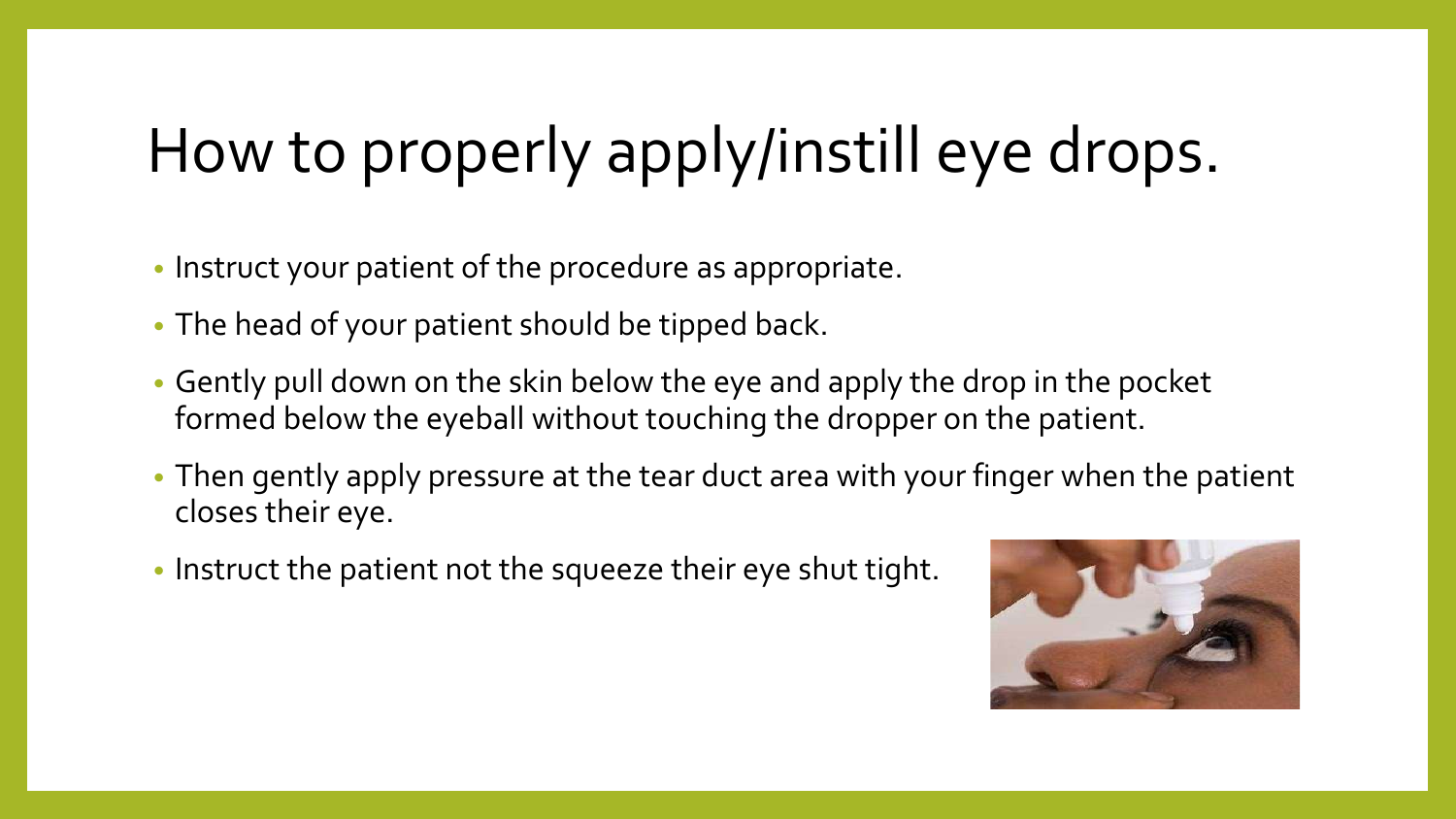### Definition of fomentation

- Fomentation is the application of warm liquids, ointments to the surface of the body.
- Liquid, ointments is applied.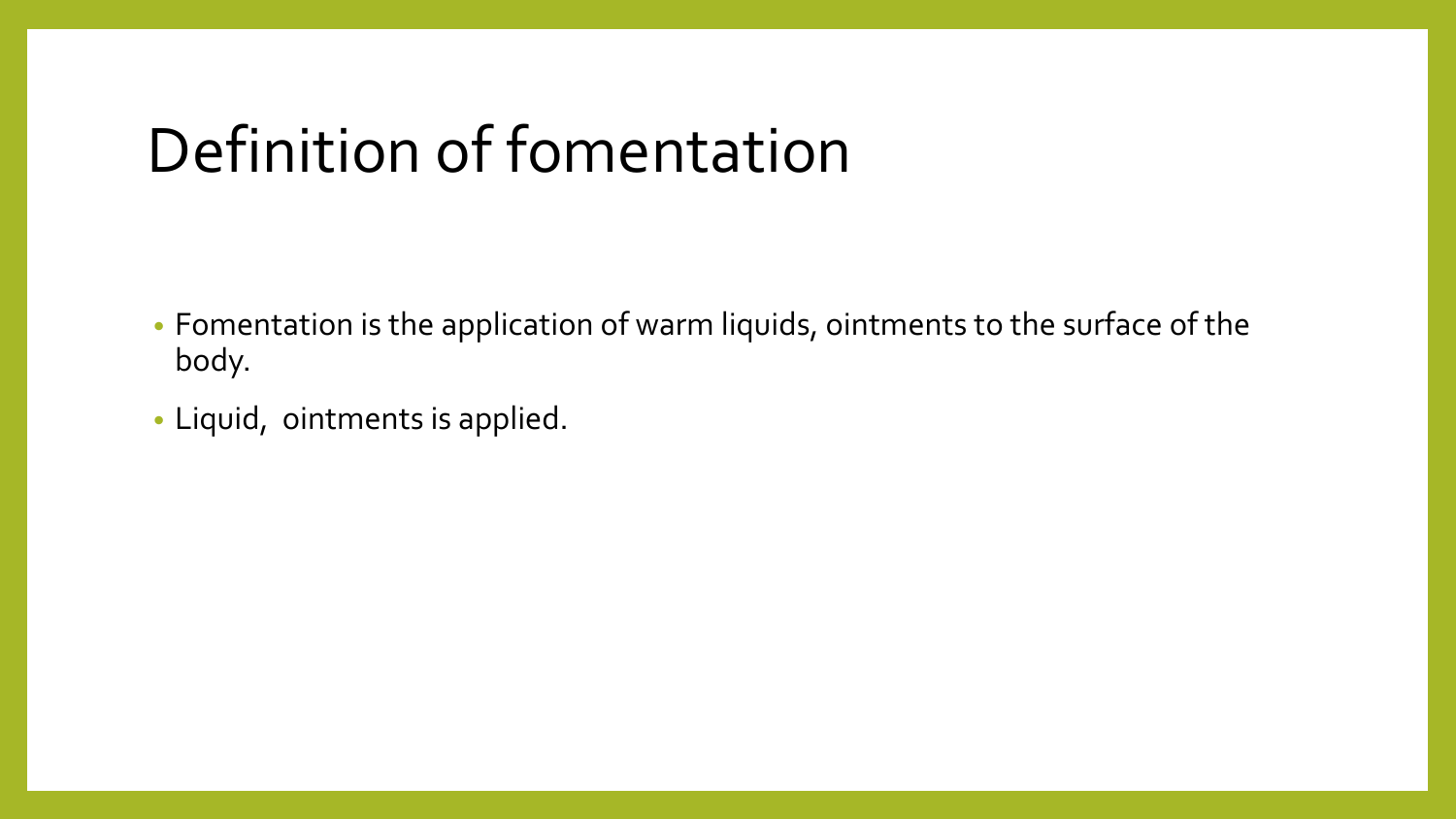## The method of giving fomentations.

A thick cotton cloth (such as a diaper or a dish towel) is immersed in 4 litres of hot water (the water may be mixed with a decoction).

The cloth is then wrung out, and the temperature tested by applying it to the inside of the therapist's arm.

If it is too hot, it can be fanned in the air, but it should not be used if it is scalding hot. It should, however, be as hot as the patient can stand.

The hot cloth is applied to the effected area and then wrapped with dry cloths so that the heat is retained.

The hot compress is them removed, and the area is quickly sponged down with a cold, wet cloth. Then the heat is reapplied as before.

This is continued for up to 60 minutes.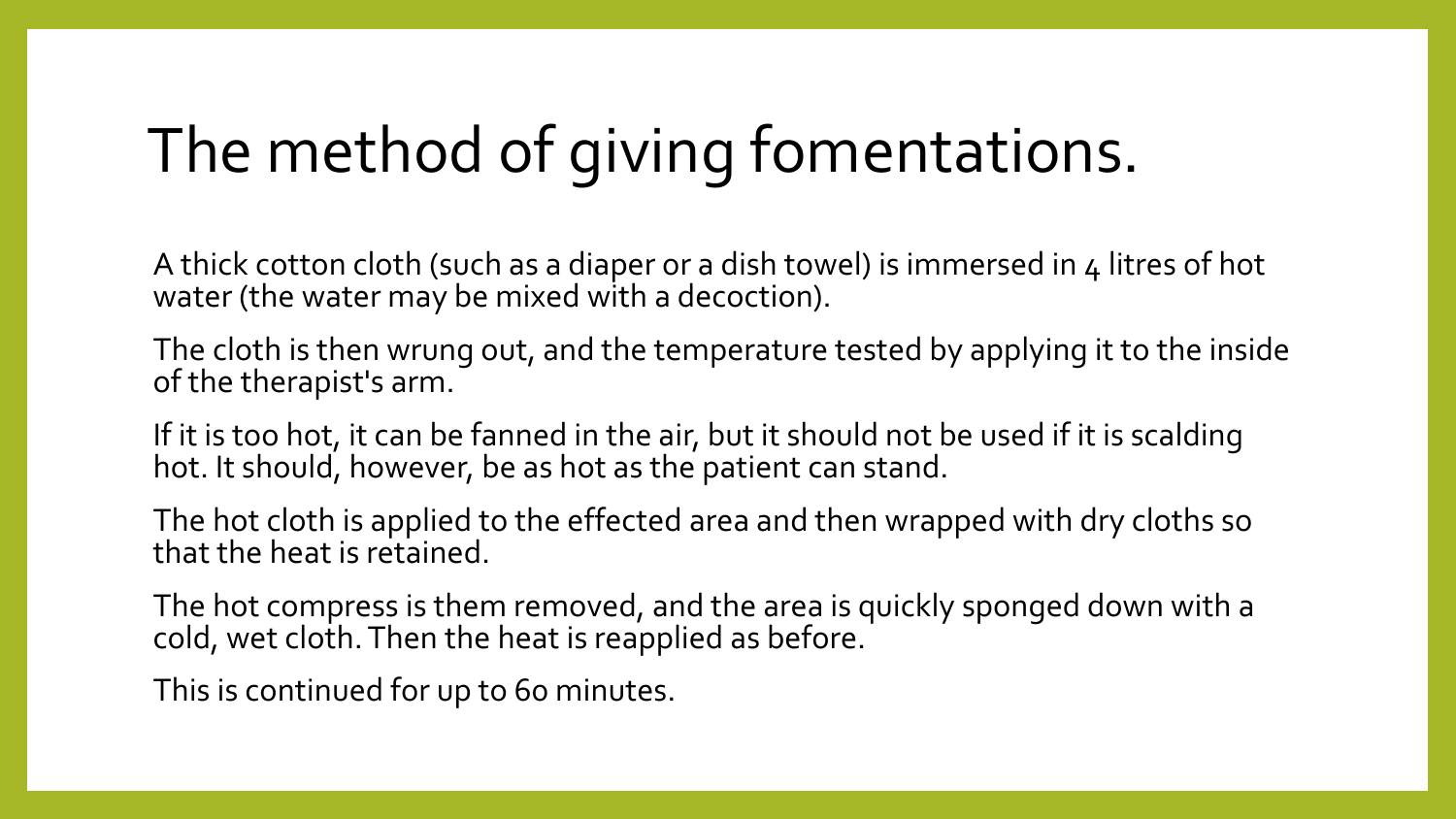## The method of giving a foot bath.

A small tub (about 8 litres) is filled with hot water.

Epsom salt may be dissolved in the water, but this is not strictly necessary.

Test the water temperature before taking it to the patient. It should not scald.

The basin is placed on the floor at the feet of the seated patient.

The patient's bare feet are then placed in the water and allowed to soak for up to an hour.

If the water cools, it should be changed.

The patient's feet are then towel dried.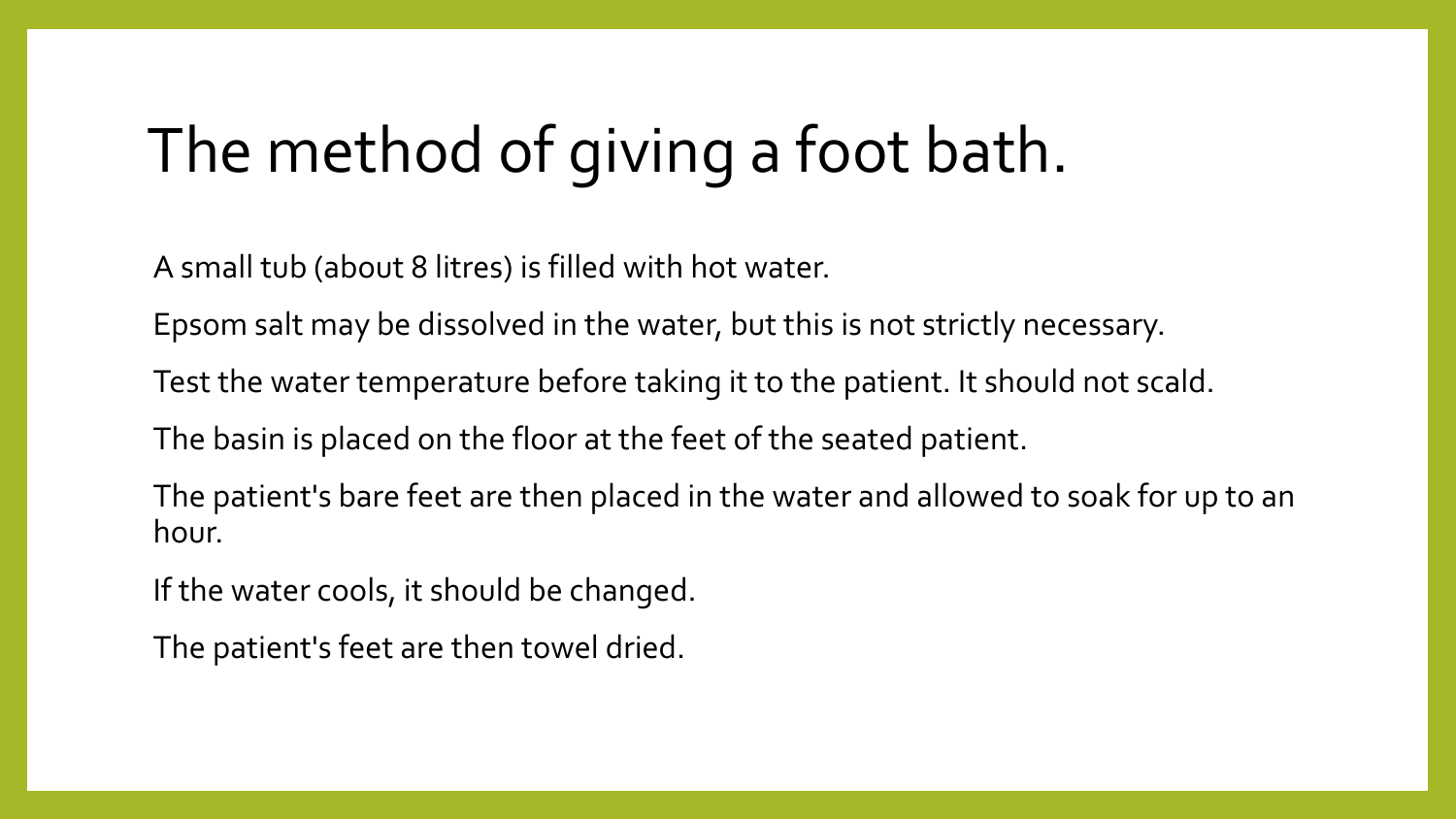## Conditions under which fomentation should be given.

Fomentations are given by alternating hot and cold. Compressions can be either hot or cold, but no alternation takes place.

Fomentations can help Increase circulation Aid in relieving congestion Warm achy joints Draw out abscesses.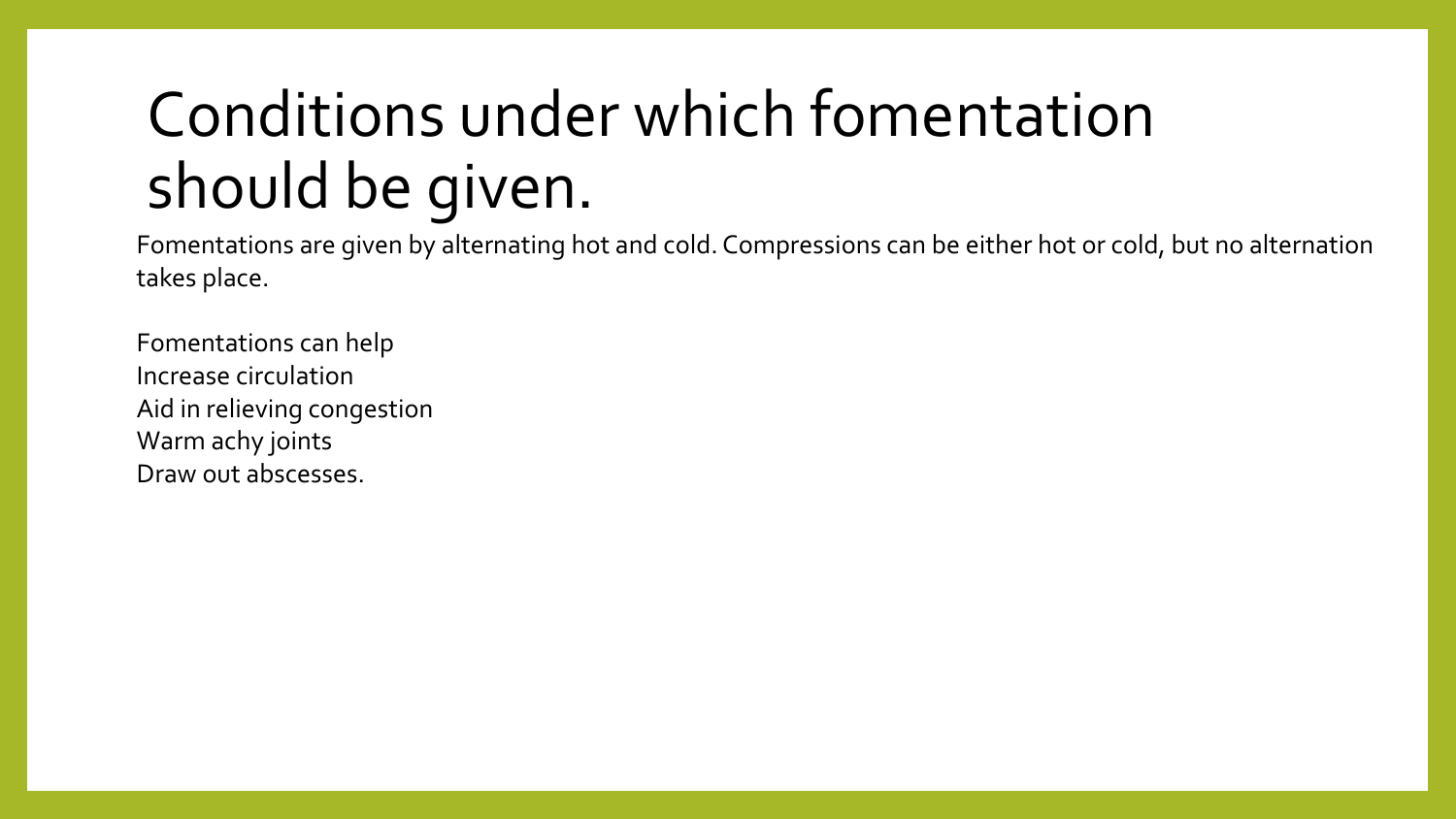## Conditions under which foot baths should be given.

• Foot baths may be given to relieve foot pain.

• This treatment is good for arthritis.

• Epsom salt, when used through soaking, can soothe muscle pains and help improve rough patches in the skin.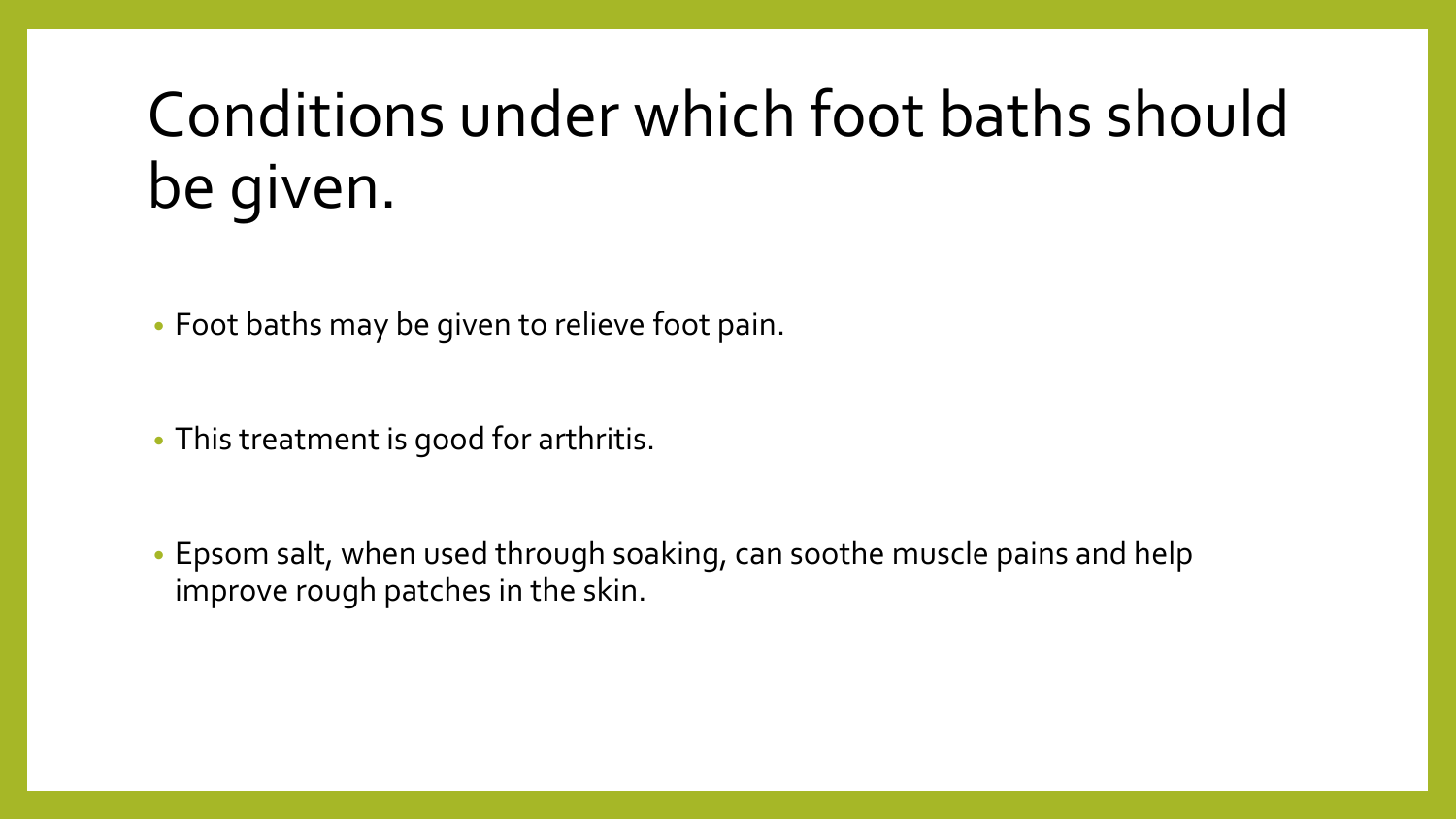## The application of heat compress.

For a strained muscle or ligament, you should use ice or a cold pack immediately and for the next 36 hours.

Do not use heat or a heating pad until swelling and bruising has stopped.

Cold is used first to reduce swelling and inflammation.

Apply cold (ice or an ice pack) for 20 minutes, remove for 20 minutes.

Repeat every 4–6 hours.

Put a thin towel to protect the skin. Do not put a cold pack or ice directly on the skin or you may get frostbite. After the bruising that comes along with the inflammation stops (1–3 days), use heat to relieve injury pain. Cold reduces inflammation. Heat improves circulation.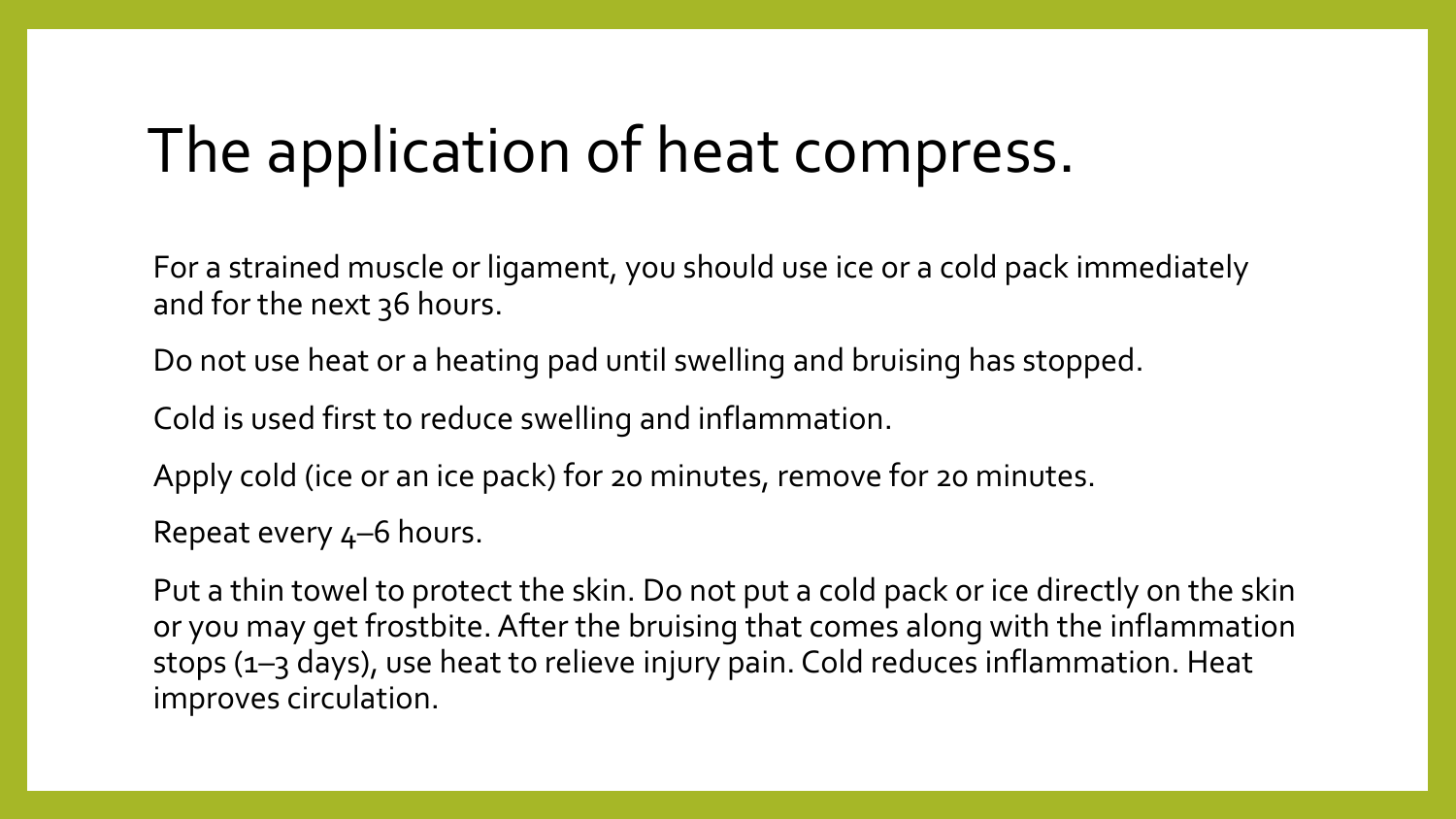## The use of heat compress for the treatment of inflammation and bruises.

Many episodes of pain come from muscle exertion or strain, which creates tension in the muscles and soft tissues. This tension can constrict circulation, sending pain signals to the brain. Heat application eases pain by:

- dilating the blood vessels surrounding the painful area. Increased blood flow provides additional oxygen and nutrients to help heal the damaged muscle tissue.
- stimulating sensation in the skin and therefore decreasing the pain signals being transmitted to the brain
- increasing the flexibility (and decreasing painful stiffness) of soft tissues surrounding the injured area, including muscles and connective tissue.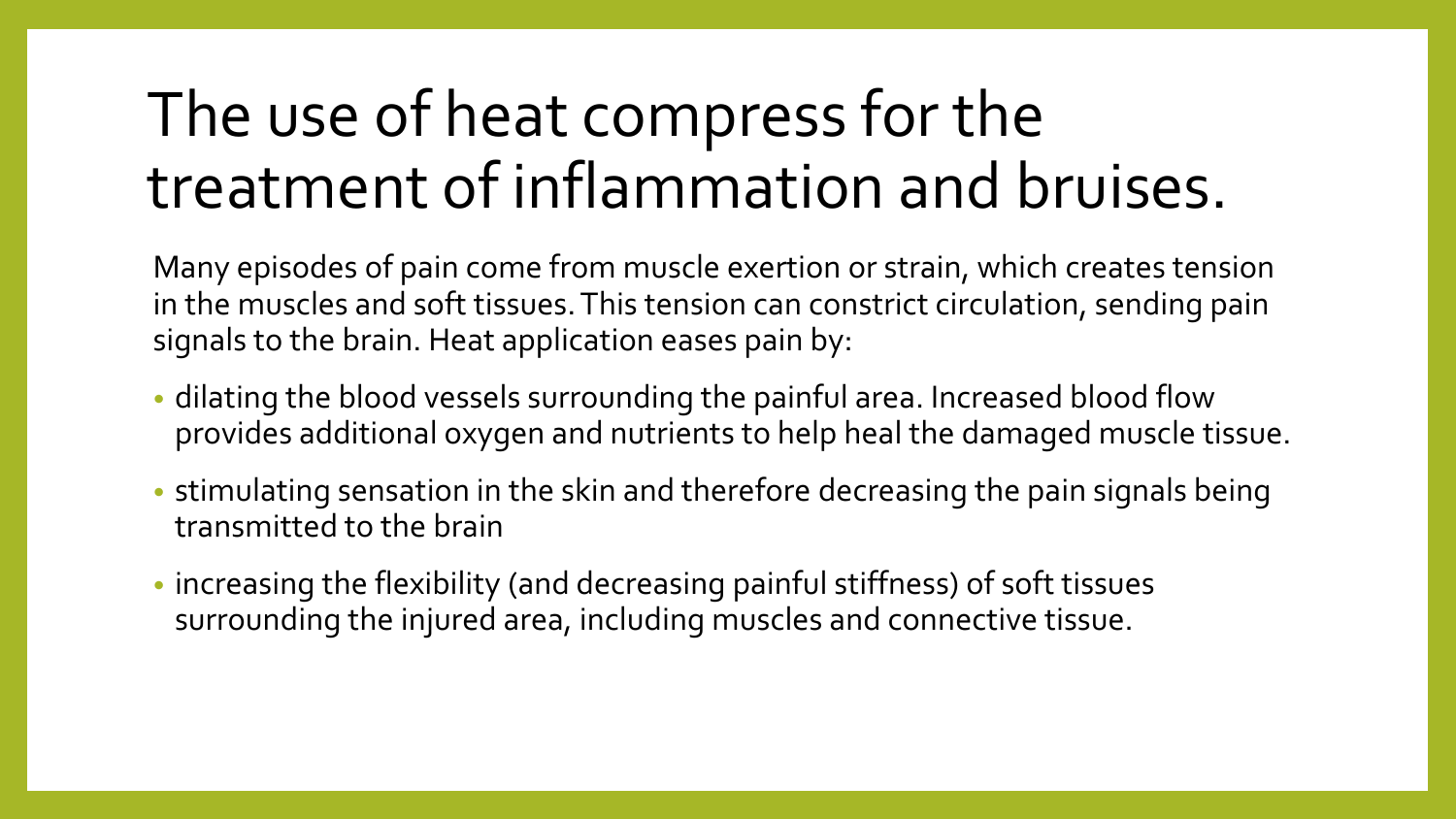## How the following natural remedies help in preventing diseases.

• The first letter of each item spells.

• NEW START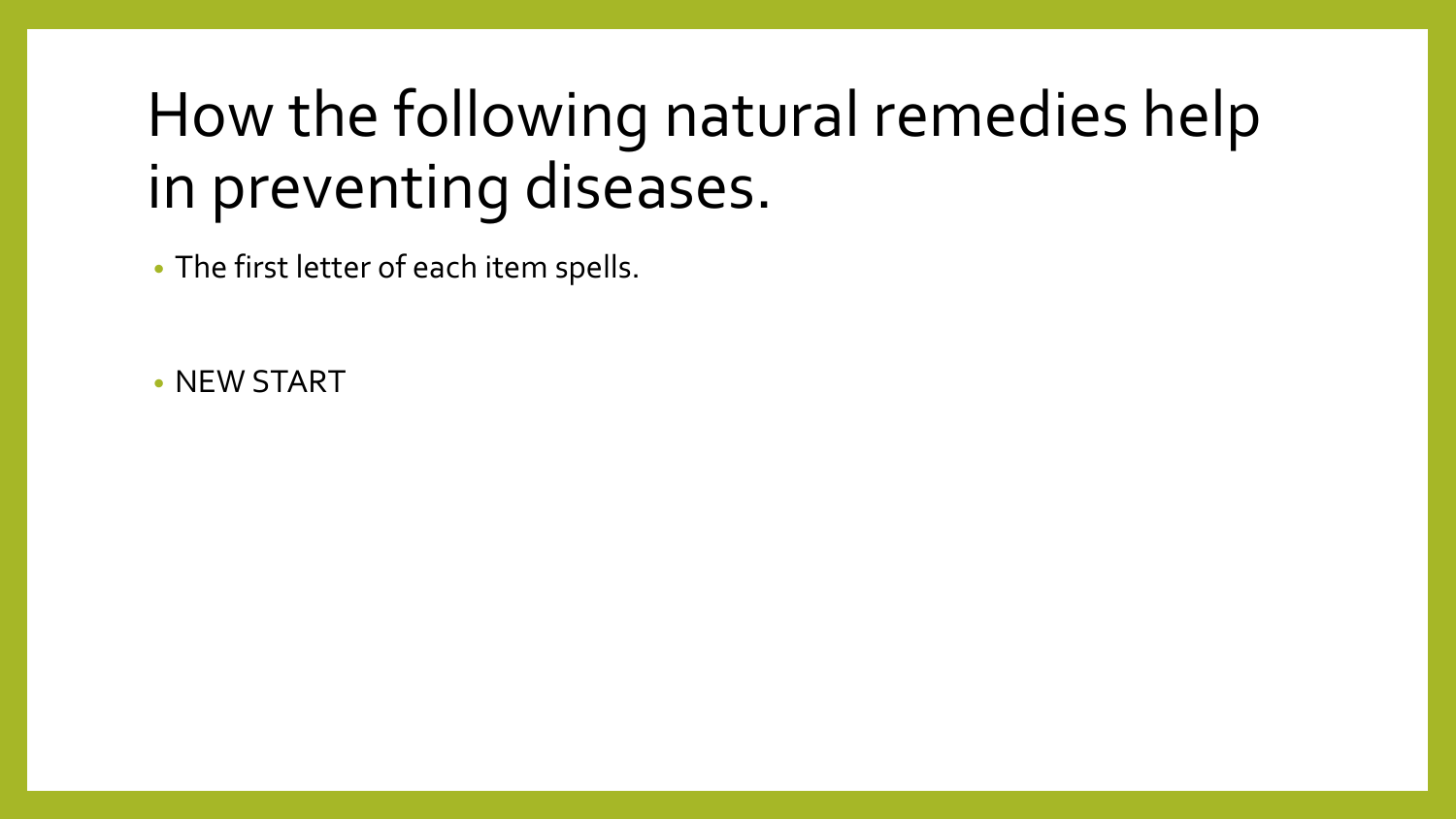Nutrition

That's *eating*. If you feed your body right, you're off to a good start.

Just like you don't put sand into your gas tank, you should put the right fuel into your body.

1 Cor. 10:31



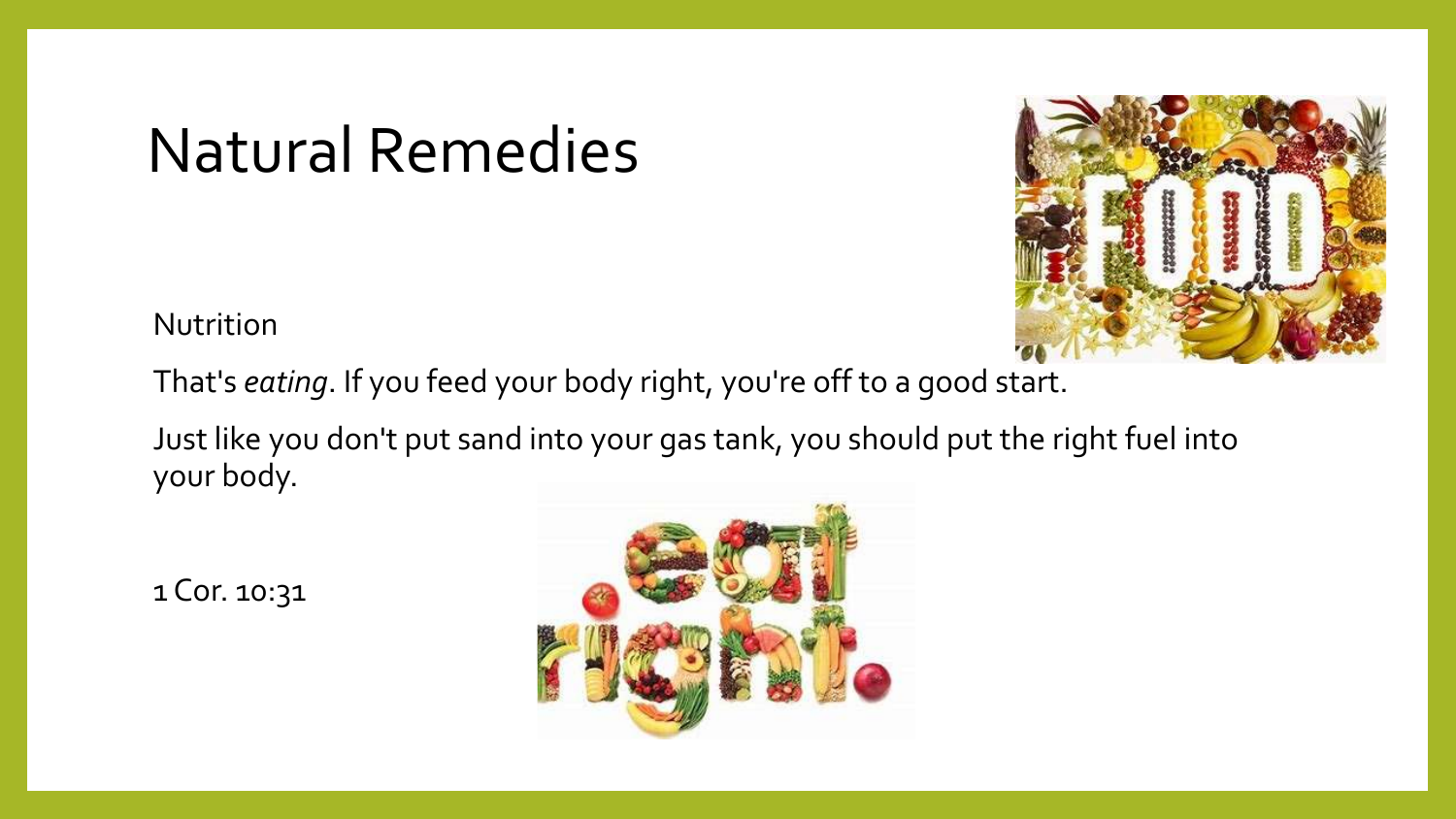Exercise

If you don't use it, you lose it.

Exercise improves the health of a body, of the mind, and of the spirit.

This should include outdoor exercise.

1 Cor 6:19-20





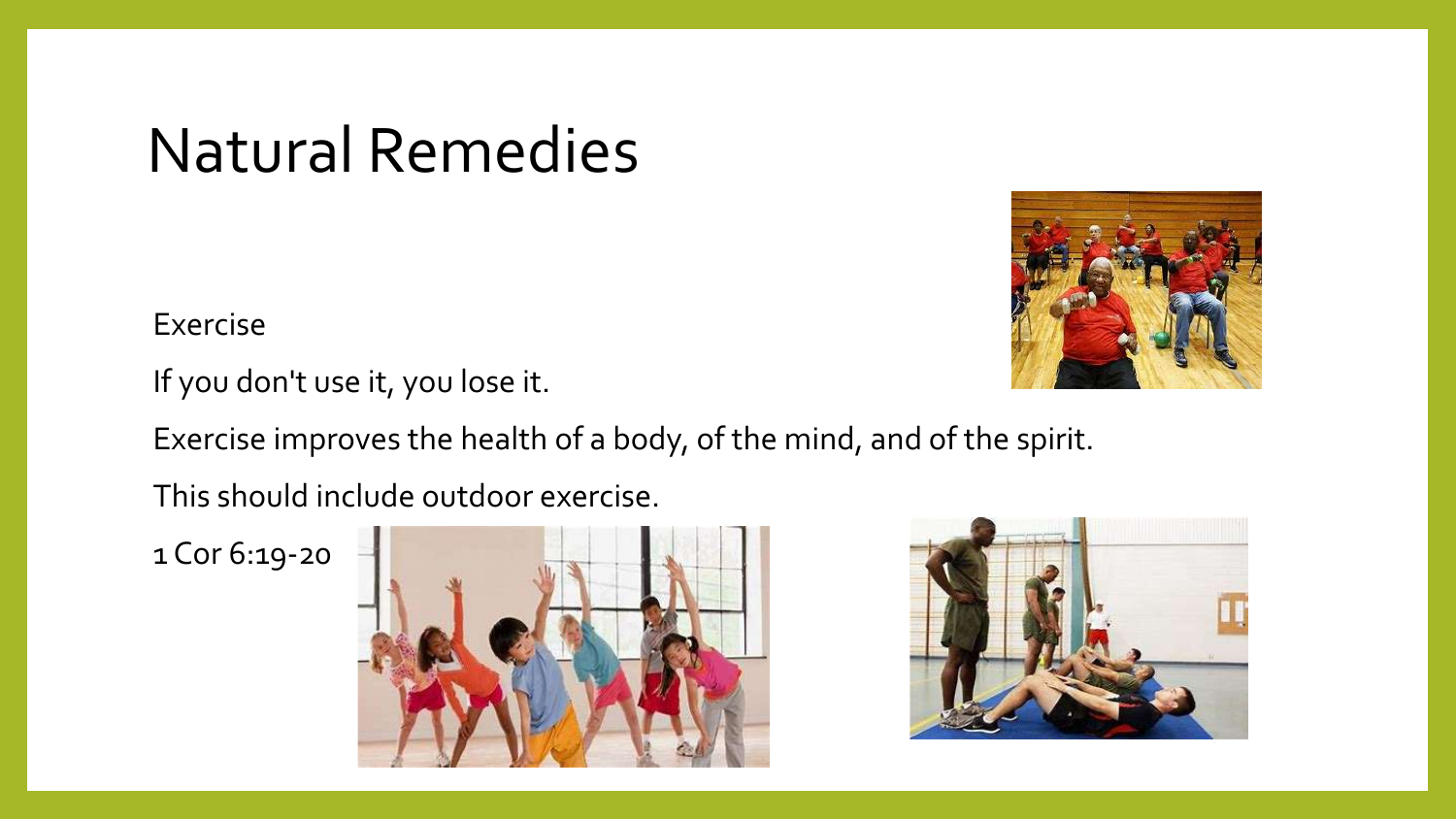Water

- Our body is 70 percent water.
- We need to drink enough water to keep hydrated.
- It also flushes out bad stuff.



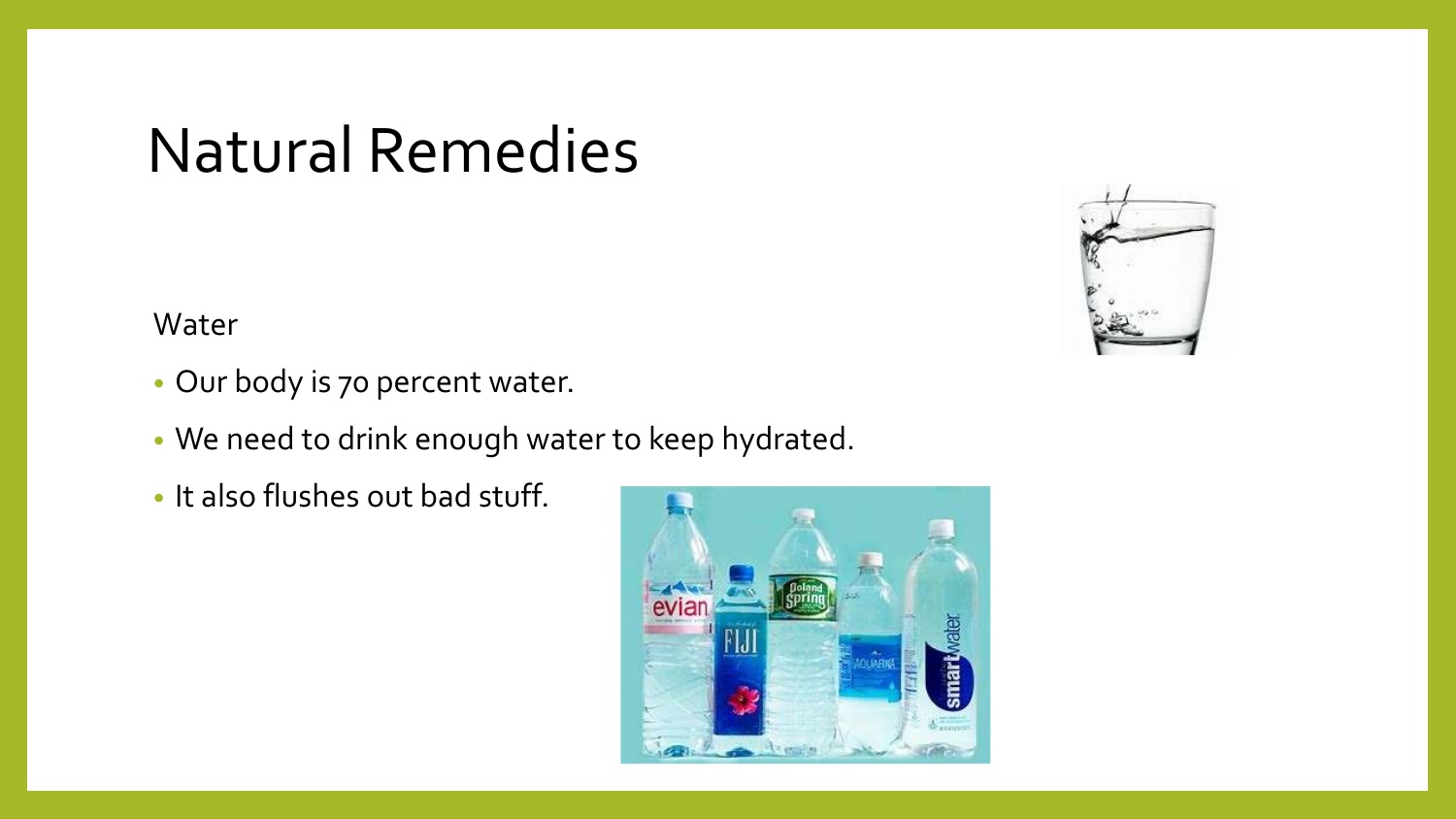Sunshine

- The sun is a major source of energy in our world.
- Sunlight is also important for the body's metabolic balance.
- Our bodies creates **Vitamin D** from direct sunlight on our skin when we are outdoors.



Job 8:16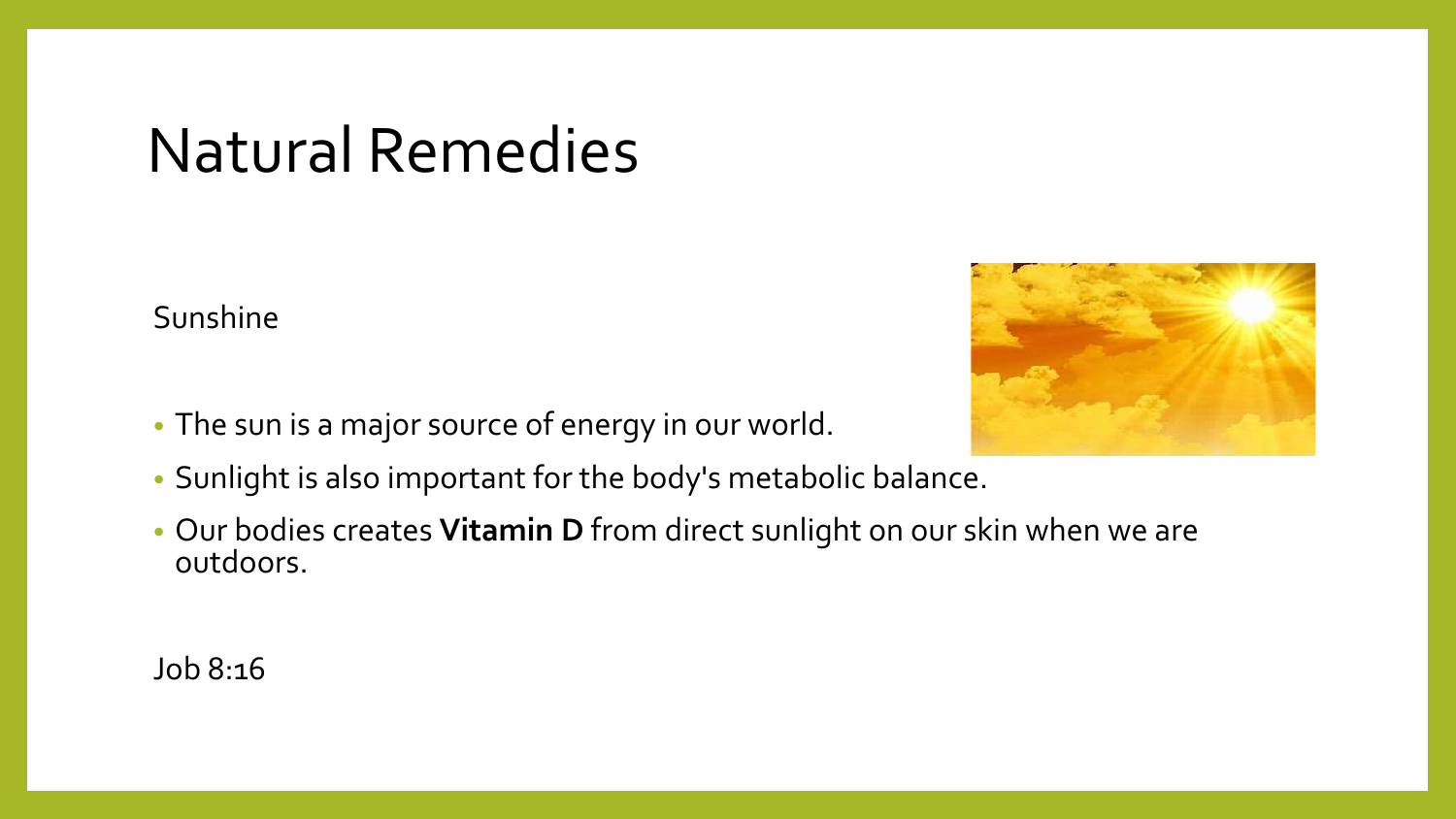**Temperance** 

Too much of one thing is bad.

We need to practise using good things in moderation.

2 Peter 1:6

Rom 12:1-2

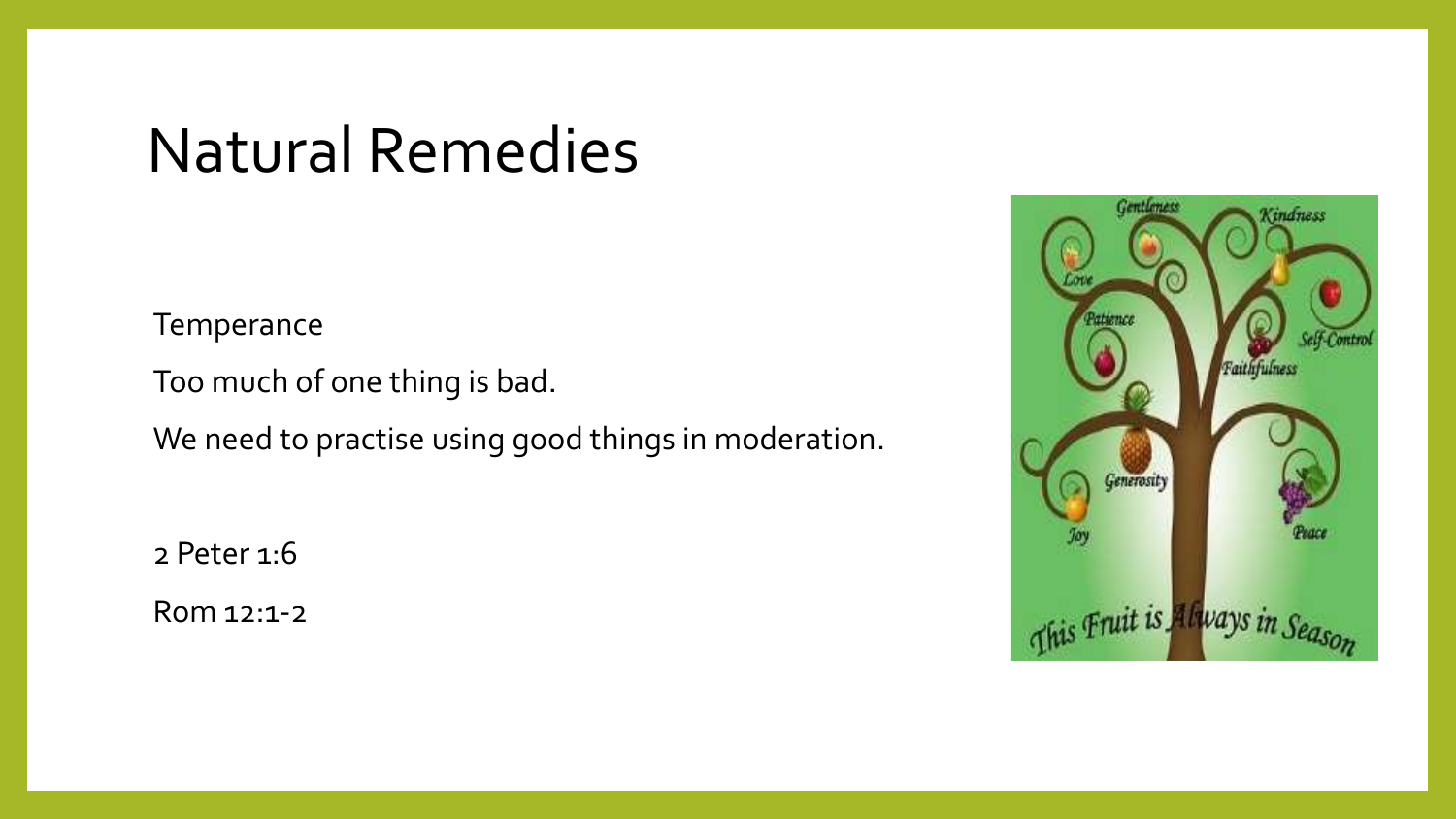Air

- We need a regular supply of fresh air.
- Find the best air you can breathe.
- Do not smoke tobacco (or anything else), and avoid second-hand smoke.

Gen 2:7



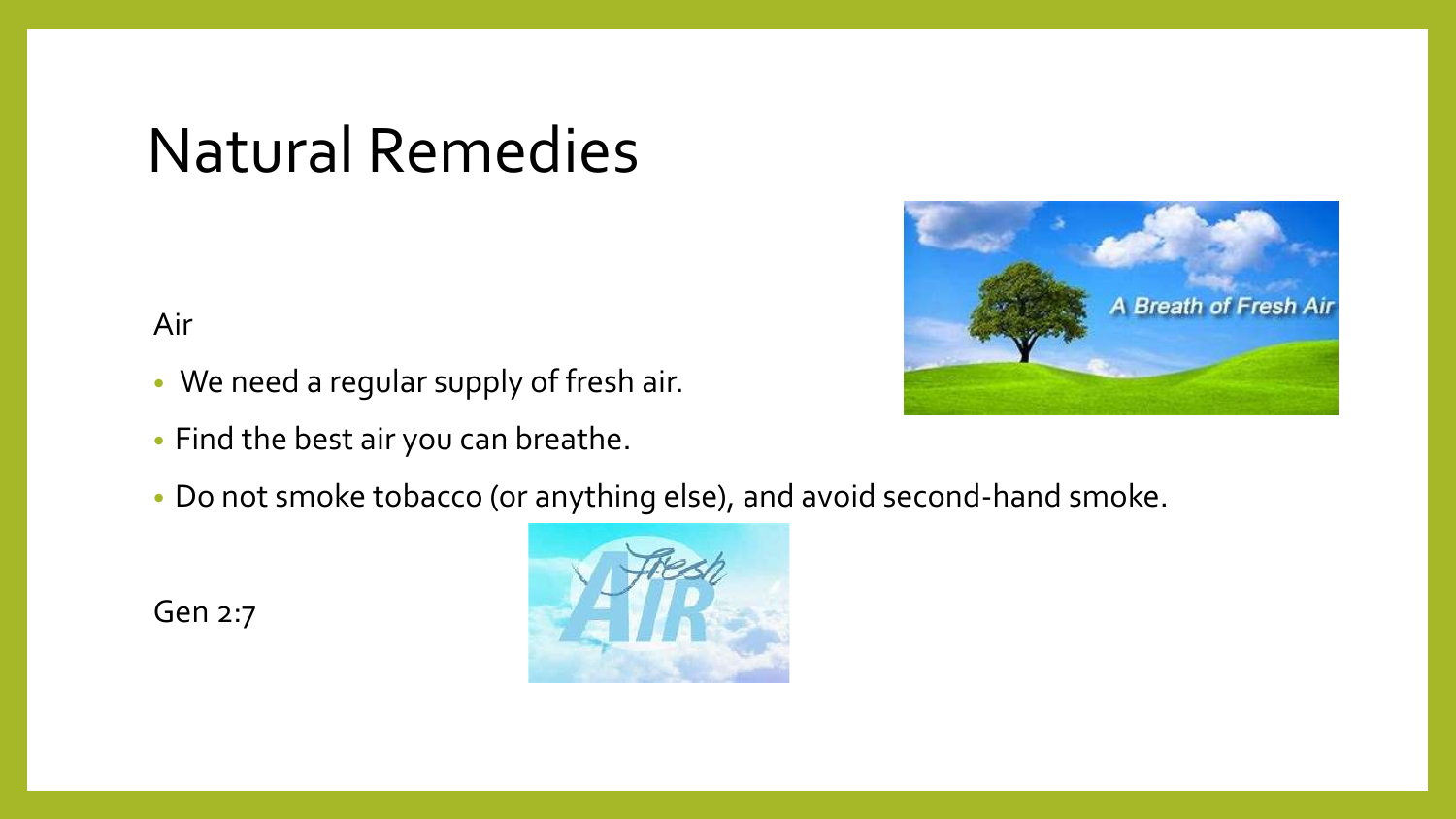#### Rest

- Rest allows the body to renew itself.
- Rest is important for health.

Matt 11:28-30

Gen 2:-3



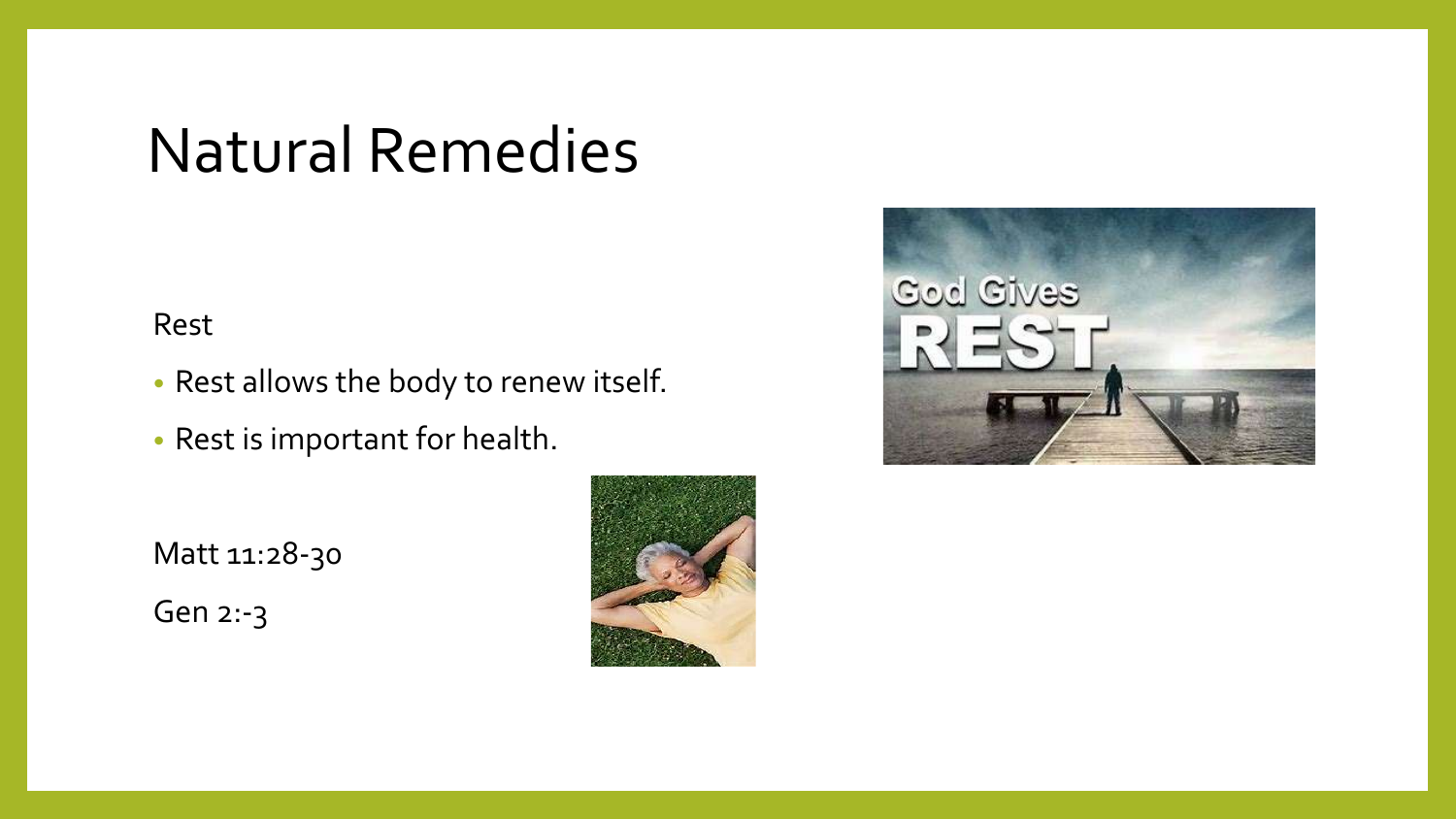Trust in God

Trust in God to lead you to the right choices.

Prov. 3:5-6 Phil 4:19

**Trusting God** When Life Doesn't Make Sense